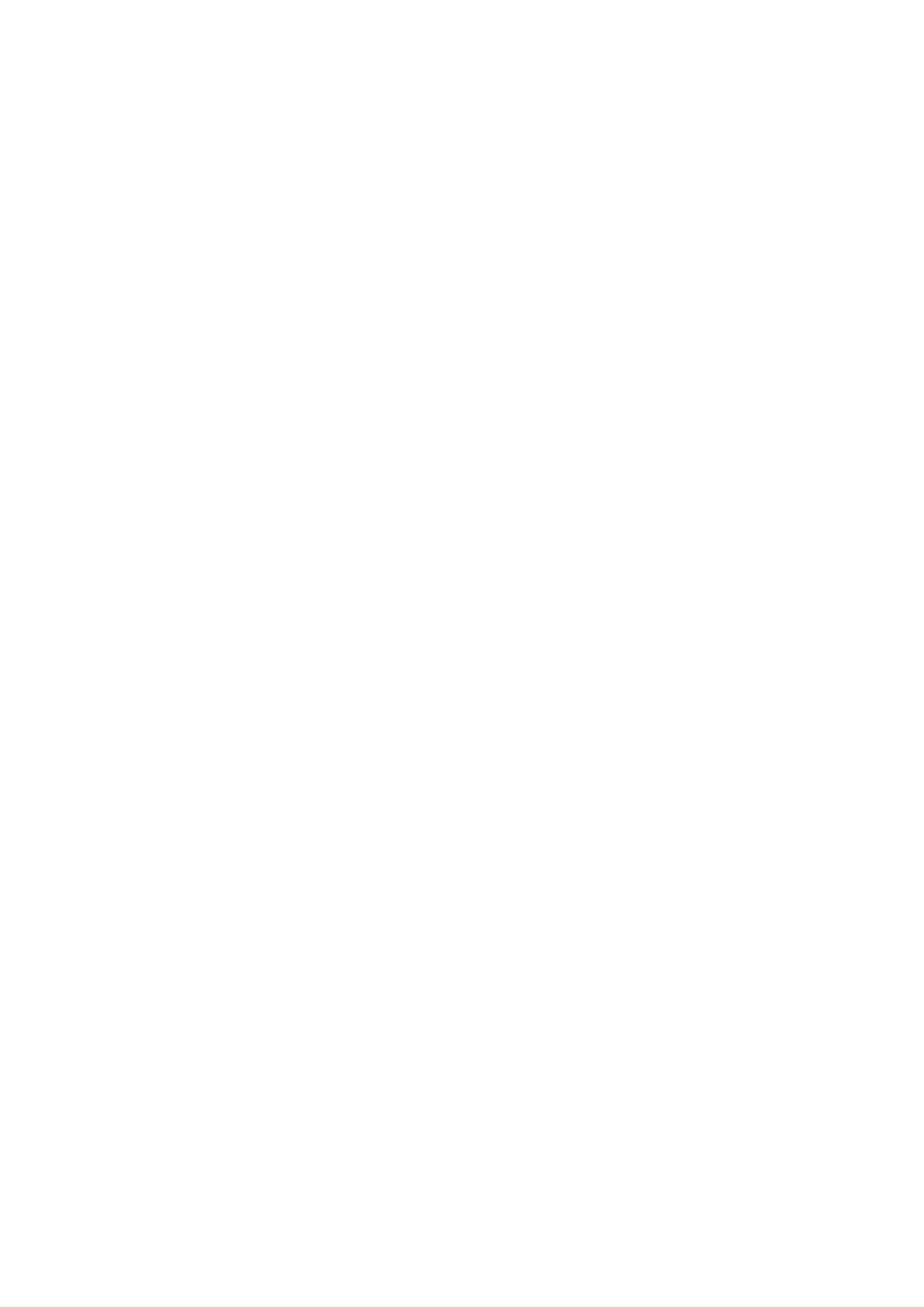## **Table of Contents**

## <span id="page-2-0"></span>**Appendices (Bound Separately)**

Appendix A: HSGWAG Photomontages and Wireframes(separate A3 document)

Appendix B: Topography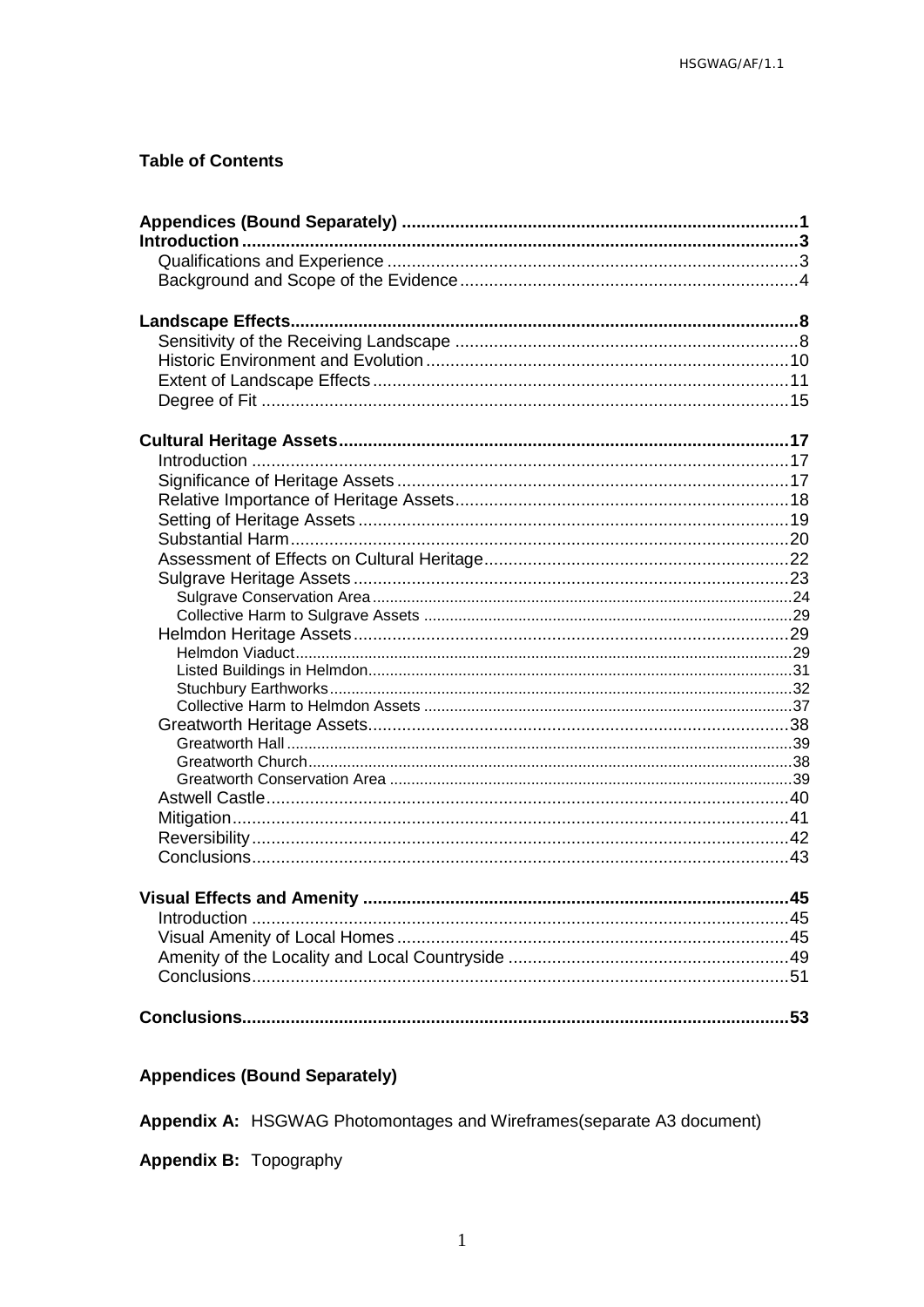**Appendix C:** Comparison of Values in NPPF and Conservation Principles

**Appendix D:** Preserving What is Special - The Conservation Strategy for South Northamptonshire 2011-2015. Adopted September 2011 - Extract

**Appendix E:** Listing of Priory Farm and Barn, Helmdon

**Appendix F:** Plan showing extent of earthworks at Stuchbury

**Appendix G:** Countryside Stewardship Agreement Stuchbury Hall Farm - Extract

**Appendix H:** Consultation Response from English Heritage

**Appendix I:** Photomontage Methodology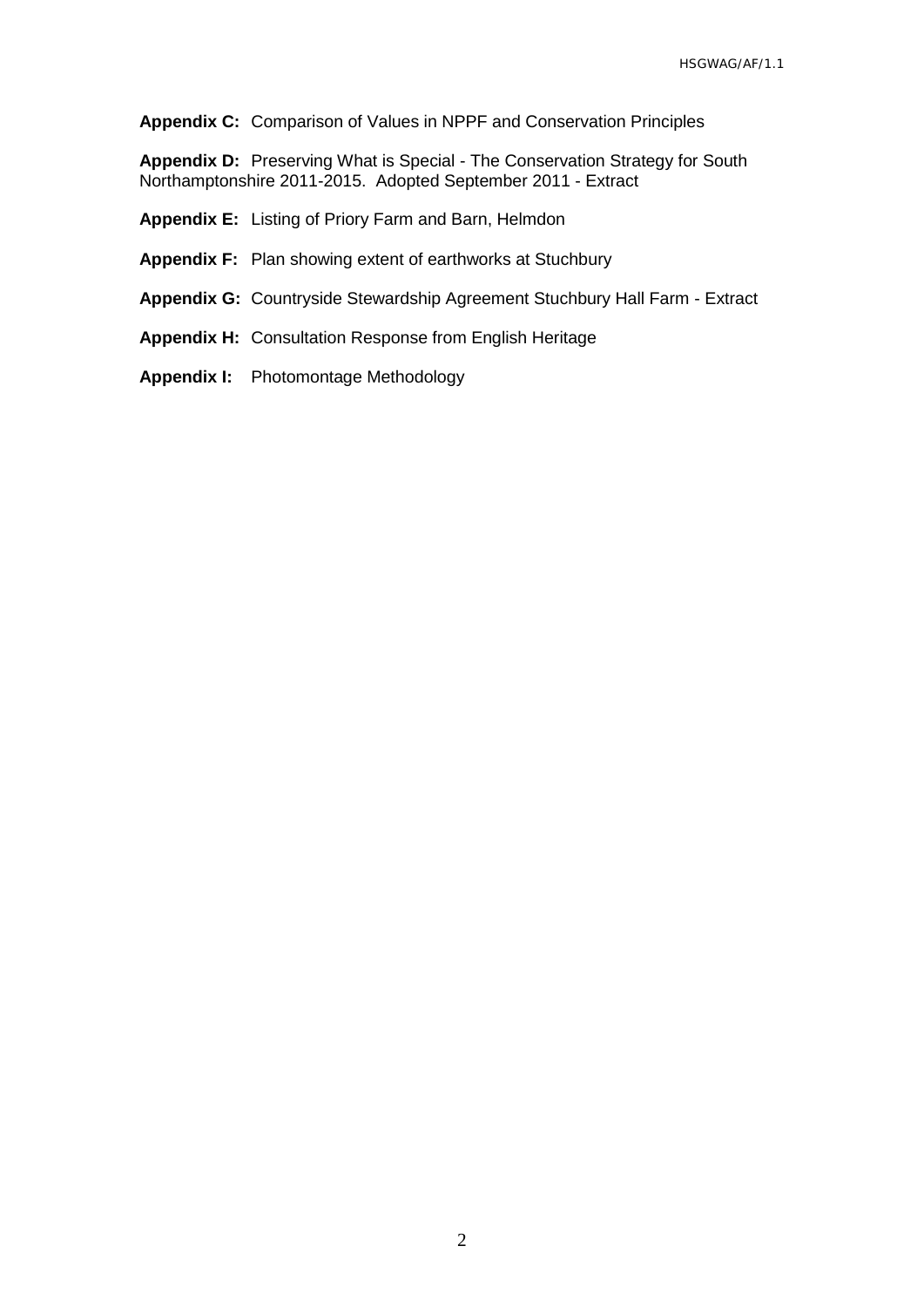## <span id="page-4-0"></span>**Introduction**

#### <span id="page-4-1"></span>**Qualifications and Experience**

- 1. My name is Alison Farmer and I am the principal of Alison Farmer Associates. I hold a Bachelor of Arts Degree in archaeology from the University of Reading and a Masters in Landscape Design (with distinction) from the University of Manchester. I am a chartered landscape architect and a member of the Landscape Institute (MLI - Landscape Division).
- 2. I have worked in landscape architecture and environmental planning for more than twenty years. Prior to setting up my own practice in 2003, I was head of Protected Landscapes and Countryside at Landscape Design Associates and was instrumental in the development of Historic Landscape Characterisation (HLC) and its integration into landscape character assessment.
- 3. Since establishing Alison Farmer Associates I have continued to specialise in landscape character assessment, historic landscape and conservation, landscape and visual impact assessment, and protected landscapes. I advise many organisations on good practice in landscape character assessment and landscape and visual impact assessment and have provided landscape advice over the last 2 years to the South Downs National Park Authority on relevant planning applications. I have undertaken landscape character assessments at county, district and local level and prepared and reviewed landscape and visual impact assessments for a wide range of developments including wind farms. I have also prepared assessments on the sensitivity and capacity of landscapes to accommodate wind farm development in Northern Ireland and the South Pennines.
- 4. Embedded in my work is the recognition and understanding of the historic dimension of the landscape and its contribution to sense of place<sup>1</sup>. Projects have included the integration of HLC into landscape character assessment, the development of conservation plans for heritage sites/landscapes to inform future change and appropriate development, and the preparation of conservation management plans. The nature of this work includes familiarity with key

 $\overline{a}$ 1 *Topic Paper 5: Understanding Historic Landscape Character*, Scottish Natural Heritage, Countryside Agency, Historic Scotland and English Heritage (para 1) and *Landscape Character Assessment Guidance for England and Scotland*, Scottish Natural Heritage and The Countryside Agency 2002 (paras 4.13 and 4.14).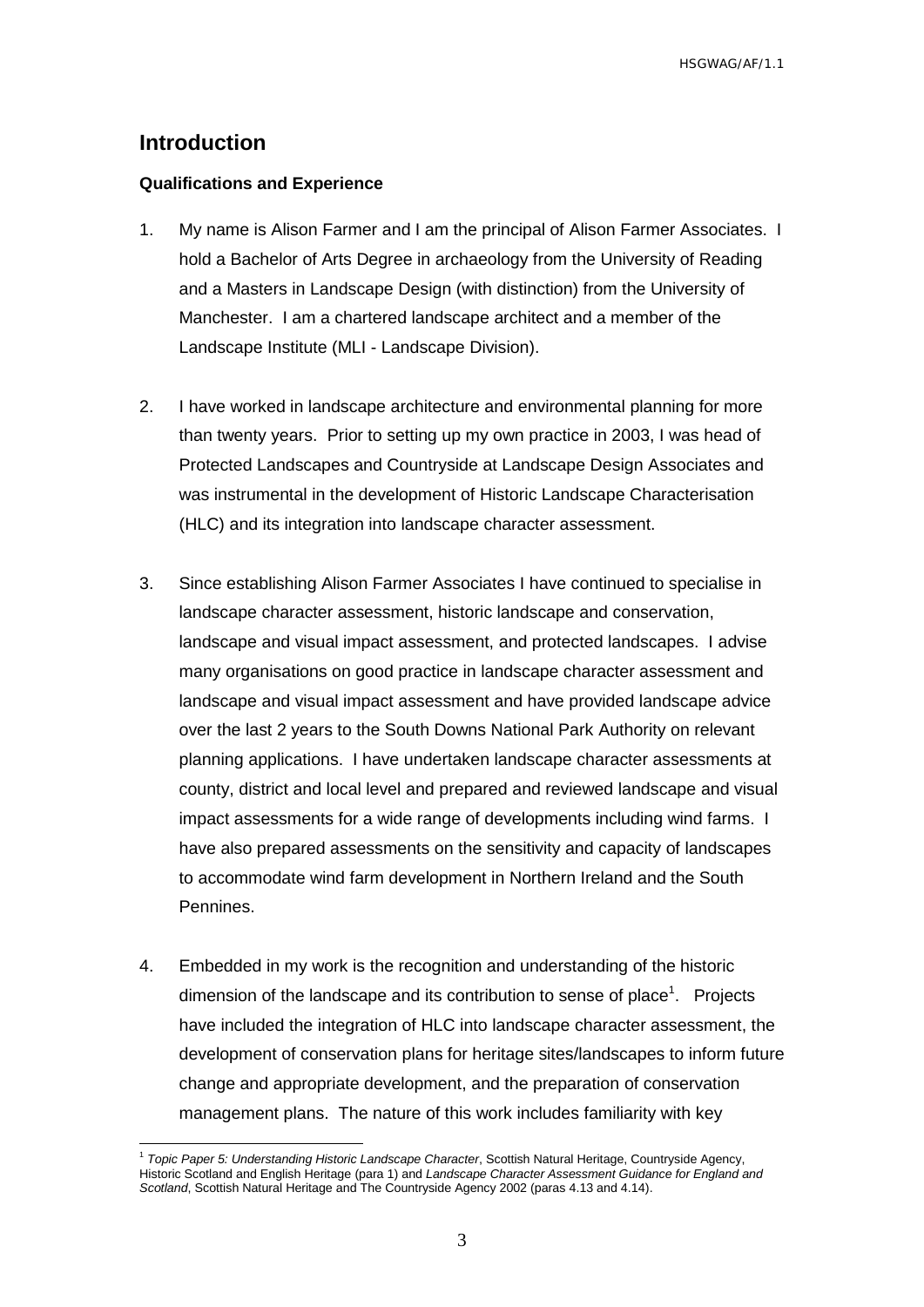sources of data and guidance on cultural heritage assessment and landscape and visual impact assessment, the reading and interpretation of heritage in the landscape and its contribution to present day character, preparation of statements of significance and the assessment of impacts on the setting of cultural assets and significance.

- 5. Projects have included the preparation of Conservation Management Plans for Bosworth Battlefield, Leicestershire and the Castle Howard Estate, Yorkshire. The latter won an RTPI Heritage Award in 2009.
- 6. I have prepared and given landscape evidence at various inquiries including the re-opened South Downs National Park Inquiry, Whinash Wind Farm Inquiry and Fullabrook Wind Farm Inquiry and most recently the extensions to the Lake District and Yorkshire Dales National Parks on behalf of Natural England. I have also undertaken reviews of consented wind farm schemes to understand real impacts against those predicted by professionals, as part of continued professional development. In undertaking these reviews I have looked particularly at the extent to which wind farms have a characterising influence on the receiving landscape and the extent to which setting and significance of heritage assets are affected.
- 7. The evidence I have prepared and set out in this proof is given in accordance with the guidance of the Landscape Institute. I confirm that the opinions expressed are my true and professional opinions.

#### <span id="page-5-0"></span>**Background and Scope of the Evidence**

8. The proposed development comprises 5 commercial wind turbines, each with a hub height of 80m and a height to blade tip of up to 125m (FEI para 5.2, page 38), orientated in an east-west line over a distance of approximately 1.2km. The development would sit on the southern side of a shallow valley (ES page 30) which forms one of a number of valleys that collectively comprise the upper reaches of the Tove Catchment. The upper rim of the valley forms the interfluve between it and the next valley to the north in which the village of Sulgrave is located, to the southwest in which the village of Greatworth is located and southeast in which the village of Radstone is located.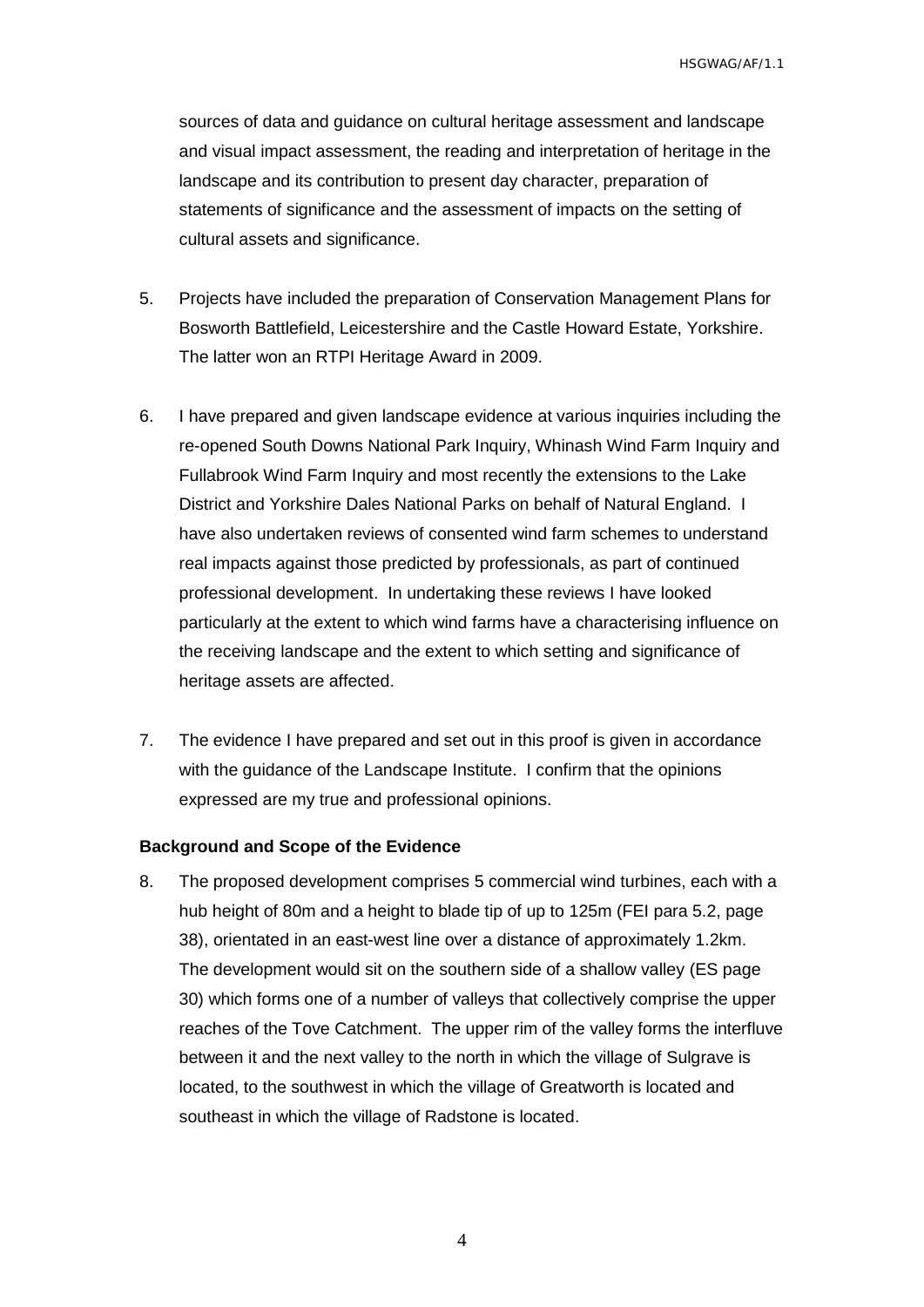- 9. In addition to 5 turbines, the development would also consist of a control building located between turbines 3 and 4. This building is likely to be 14.7m by 5.7m and 4m high (ES Figure 5.6). There would also be a considerable length (approximately 1.5km) of new access tracks which would be 5m wide (ES para 5.3.1 page 39). Whilst the main east west access tracks connecting the turbines would lie close to existing field boundaries the main track connecting to the B4525 would cut across an open field (FEI Figure 5.1). During construction a temporary works compound of around 0.5 ha would be required (ES para 5.3.3 page 39) and be located adjacent to the main access track south of turbine 3.
- 10. The permission sought for the proposed development is for 25 years at which time the site would be decommissioned. I have borne this characteristic of the development in mind when preparing this proof of evidence.
- 11. *This proof of evidence will examine the impacts of the Spring Farm Ridge wind farm particularly on the landscape of the application site and its immediate setting, the wider surrounding landscape and cultural heritage assets within 4km<sup>2</sup> of the application site. This proof will also consider visual effects including effects on the amenity of the nearby residential properties, in particular Stuchbury Hall Farm, and public rights of way. Evidence is presented which shows that the development would bring considerable adverse change and unacceptable detriment to landscape character, cultural heritage assets and local amenity.*
- 12. The first section of my evidence considers the effects on landscape character looking specifically at the sensitivity of the receiving landscape, historic environment and its evolution over time, the predicted extent of effects and degree of fit. The second section considers the impacts of the scheme on specific heritage assets within 4km. It sets out considerations for defining heritage significance, determining importance, assessing effects on the setting of heritage assets, and the meaning of substantial harm. It includes a detailed review of impacts on designated and undesignated heritage assets where I consider many of the effects to have been under-estimated. The third section considers visual effects and effects on visual amenity, in particular on the

 $\overline{a}$ 

 $2$  Evidence in the ES and FEI indicates that the most significant effects of the proposed development will be felt within 4km. My own site assessment has confirmed this and I have therefore limited my evidence to this radius.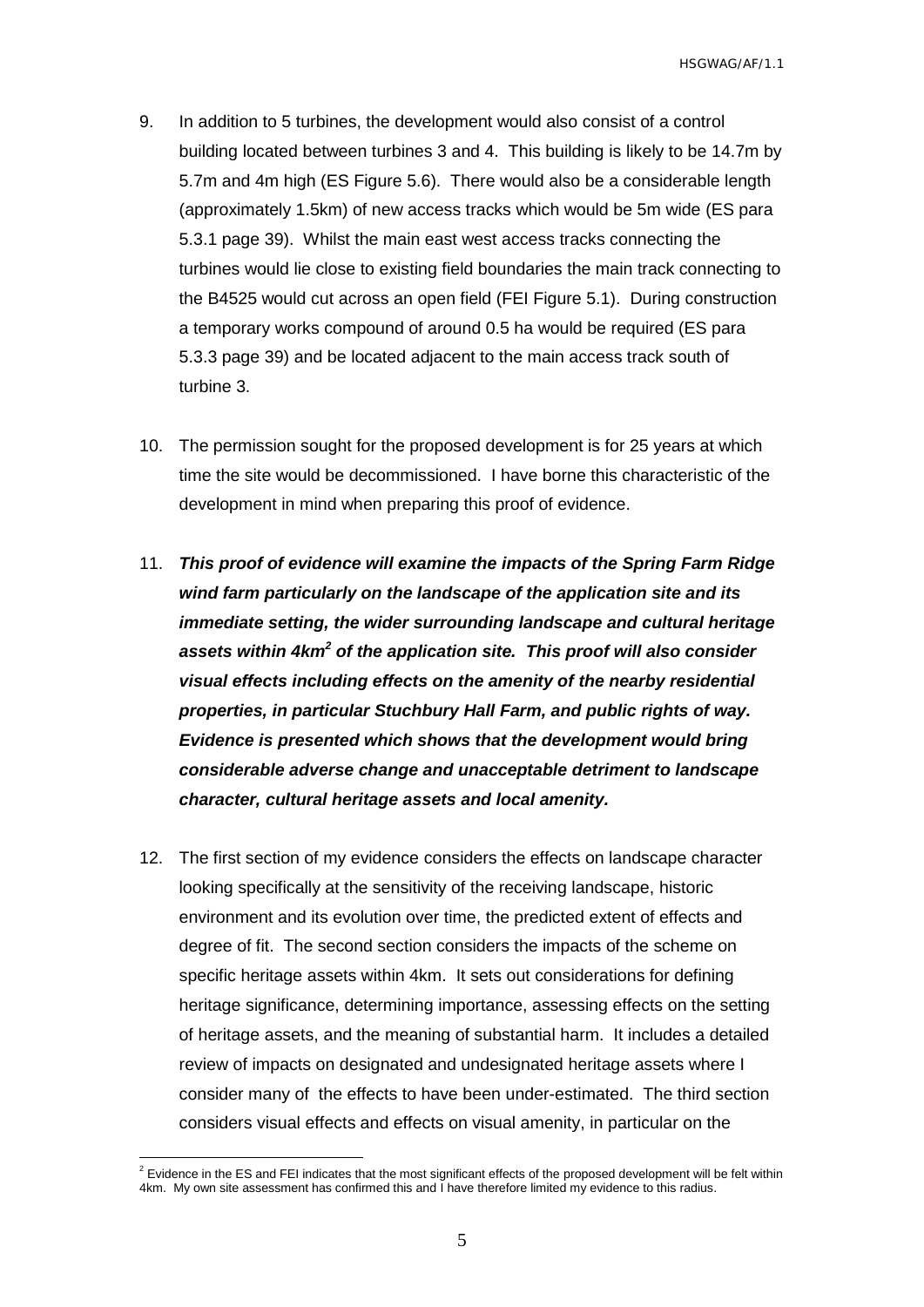property of Stuchbury Hall Farm and public rights of way. Finally I summarise the reasons why, in my professional opinion, the development fails the relevant policy tests and should be refused.

- 13. I have made reference to inter alia the following documents:
	- Spring Farm Ridge Renewable Energy Project: Environmental Statement 2010
	- Spring Farm Ridge Renewable Energy Project: Further Environmental Information Feb 2012
	- Guidelines for Landscape and Visual Impact Assessment 2013
	- Landscape Character Assessment Guidance for England and Scotland 2002
	- Northamptonshire Current Landscape Character Assessment
	- Northamptonshire Historic Landscape Character Assessment
	- Wind Energy and the Historic Environment, English Heritage
	- PPS 5: Planning for the Historic Environment Practice Guide
	- Conservation Principles: Policies and Guidance, English Heritage
	- The Setting of Heritage Assets, English Heritage
	- Proofs of evidence submitted to the previous inquiry
	- Inspector Fieldhouse's Decision
- 14. I have also made reference to the series of photomontages prepared by the appellant and those prepared by HSGWAG including viewpoints provided at the last inquiry (Pack A and Pack  $B^3$ ) and supplementary viewpoints (SV1 to SV6). All of the HSGWAG photomontages are included in Appendix A to this proof.
- 15. I consider that the appellant's photomontages and those submitted by HSGWAG are acceptable and comply with current guidance and good practice.
	- 16. In preparing this proof I have reviewed the previous landscape and visual impact assessment and cultural heritage assessment set out in the ES and FEI and have undertaken my own field assessment over four days. Where I have disagreed with an approach adopted or conclusions reached in the ES or FEI, I have set these out in my proof. At all times I have sought to avoid duplication, however where I have not mentioned something put forward by the appellant it should not be taken to mean I agree with it. I have discussed the case with the relevant witnesses for the local planning authority so as to limit overlap and repetition in evidence and to assist efficient conduct at the inquiry. I have been

 $\overline{a}$ 

<sup>&</sup>lt;sup>3</sup> Refer to Appendix A of this proof for full list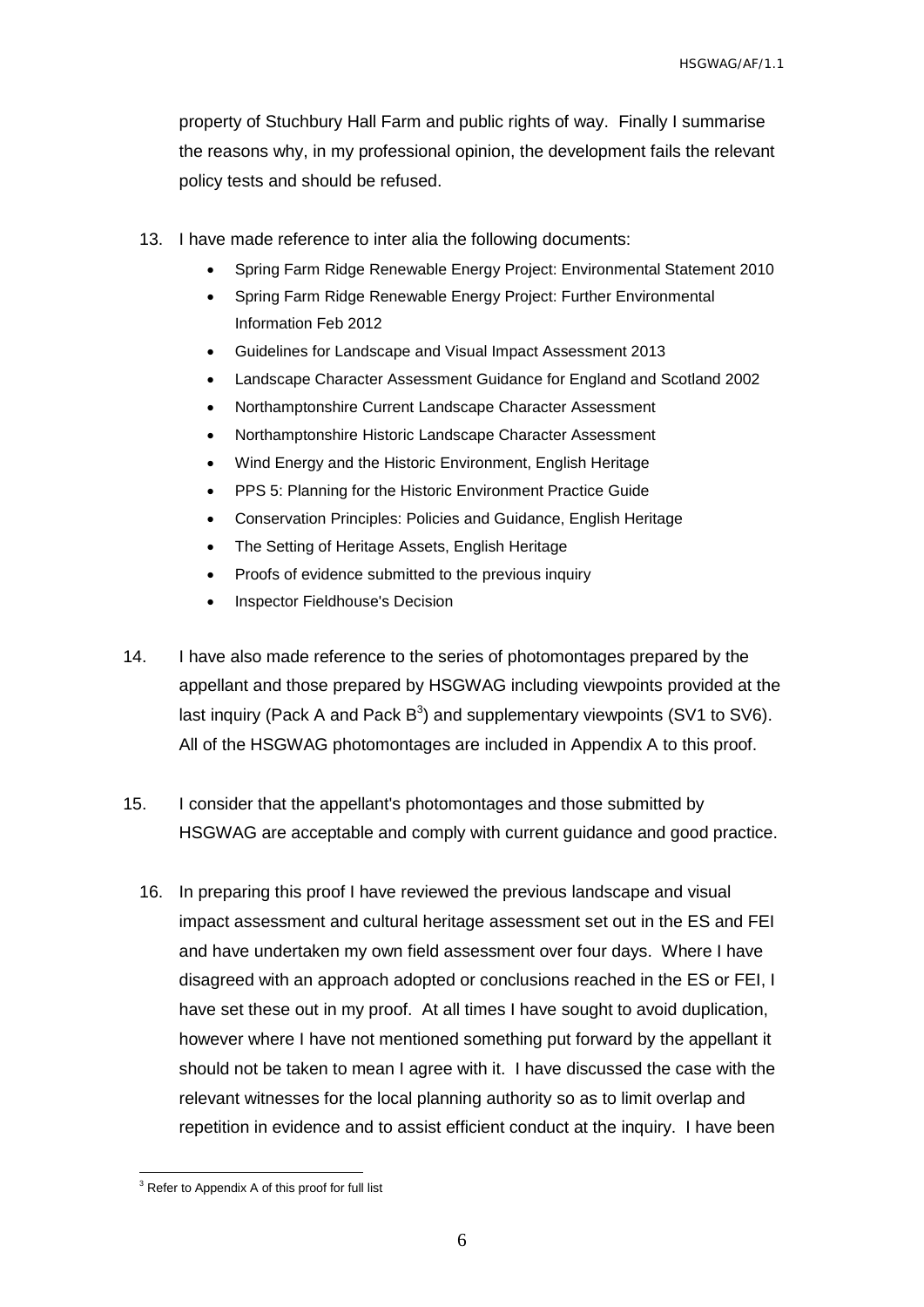careful to ensure that the opinions expressed in this proof are my own - they remain consistent with the opinions I formed following my original site visit in September 2010.

- 17. I recognise that landscape character and heritage asset impact assessments are two different exercises and separate assessments as set out in the recently published GLVIA para 5.11 and guidance documents published by English Heritage. The GLVIA states that an understanding of landscape character and historic aspects of the landscape are related and can inform one another (paras 5.9 and 5.10). The recent 'Planning practice guidance for renewable and low carbon energy' recognises the relationship between historic landscape characterisation and landscape character assessment (para 43).
- 18. Landscape character can be influenced by cultural heritage, including the historic environment and individual heritage assets (GLVIA paras 5.9 and 5.10), and can increase the value of a landscape (GLVIA box 5.1 and para 5.30). Similarly the significance of the historic environment and heritage assets may be enhanced by the character of the landscape/townscape setting and context (EH, The Setting of Heritage Assets page 5). Aspects of landscape character which may contribute to significance include physical elements as well as perceptual and associational attributes pertaining to the heritage asset's surroundings (EH, The Setting of Heritage Assets page 7).
- 19. It follows therefore that where a change in character is predicted as a result of a proposed development, it may also inform the effect on the setting of a heritage asset and its significance. Effects on setting are predominately related to visual effects. Views of a particular development may adversely affect visitor appreciation of the heritage assets where views are an important contributor to the experience (GLVIA para 6.33). Thus characterising effects may adversely affect significance of an asset and may also have implications for public appreciation of significance. The two assessment processes of landscape impacts and cultural heritage impacts remain separate but the conclusions reached in one may inform the other (EH, The Setting of Heritage Assets page 28 last para).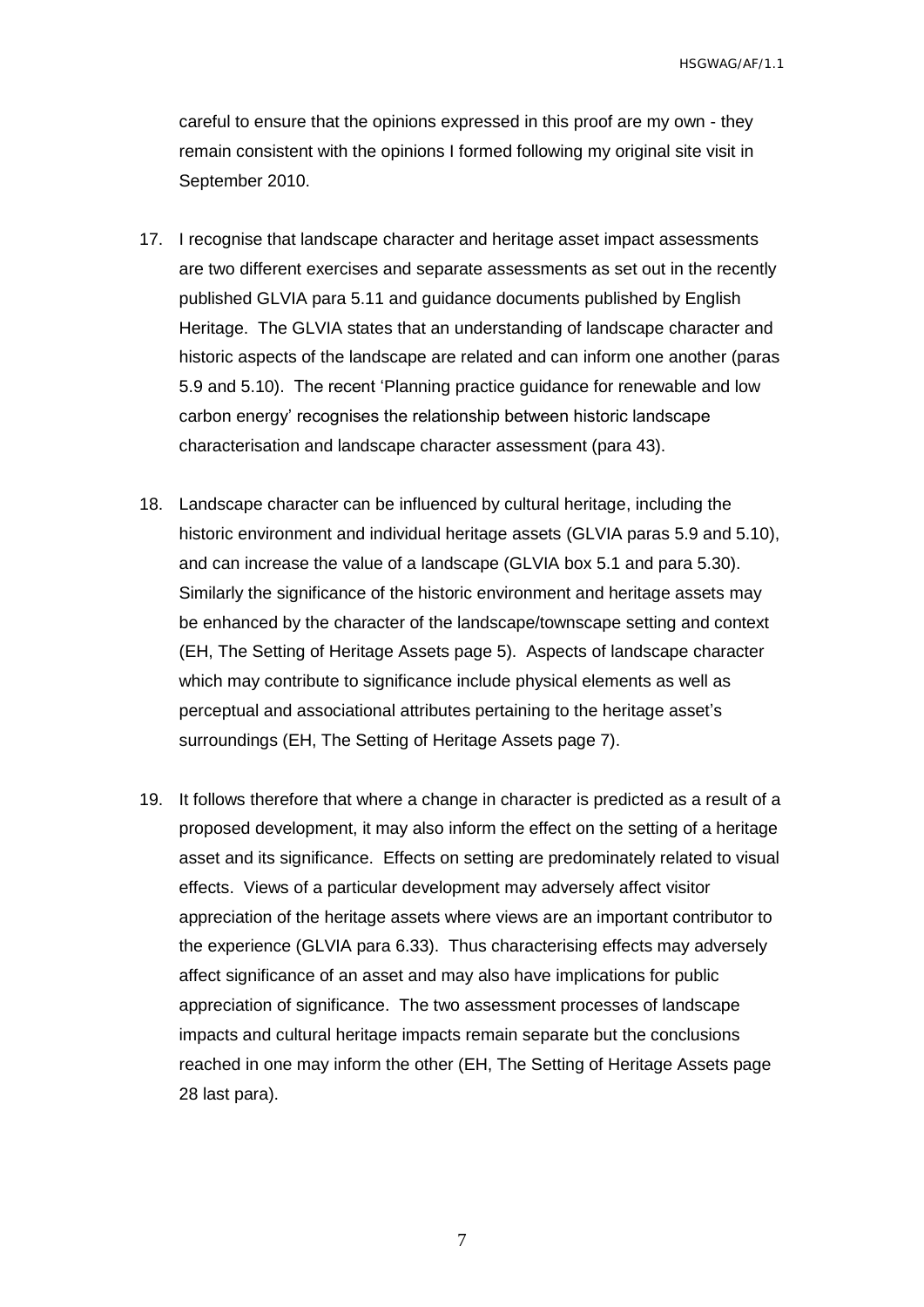## <span id="page-9-0"></span>**Landscape Effects**

20. In this section of my proof I look at four specific themes. Firstly the sensitivity of the receiving landscape within 4km of the proposed development, secondly the historic environment and its evolution over time, thirdly the extent of predicted significant effects and finally the degree of fit between the proposed development and receiving landscape. I focus on landscape effects where I disagree with the conclusions of previous assessments in the ES and FEI and where I believe effects have been under-estimated.

#### <span id="page-9-1"></span>**Sensitivity of the Receiving Landscape**

- 21. Assessing sensitivity of the landscape is specific to the particular development proposed and to the location in question (GLVIA para 5.39). It is an important step in determining the significance of landscape effects.
- 22. In assessing the sensitivity of the receiving landscape I have had regard to the initial work I undertook in September 2010 where I referred to an accepted objective list of criteria used to assess landscape sensitivity and have made reference to independent assessment of the landscape such as the Northamptonshire Landscape Character Assessment. However, I have sought to avoid repetition and have not repeated a detailed table of sensitivity in this proof because similar tables have been prepared in the FEI and presented in evidence to the last inquiry, and I understand this material is likely to be submitted to this inquiry also.
- 23. In the ES, sensitivity was assessed based on three broad headings, namely landscape value, landscape quality and landscape capacity (Vol 2 ES, pg 66 and 67). This was then updated in the FEI in Appendix A, pages 10-44 where a much more detailed assessment of a range of landscape criteria was considered in relation to landscape sensitivity and value. It concluded that the sensitivity of the Undulating Claylands landscape type was medium overall (FEI, Appendix A, page 14).
- 24. A further and separate landscape character sensitivity assessment for the Undulating Claylands landscape was undertaken by LUC in April 2012 (K. Ahern Proof of evidence LPA/KA/1.5).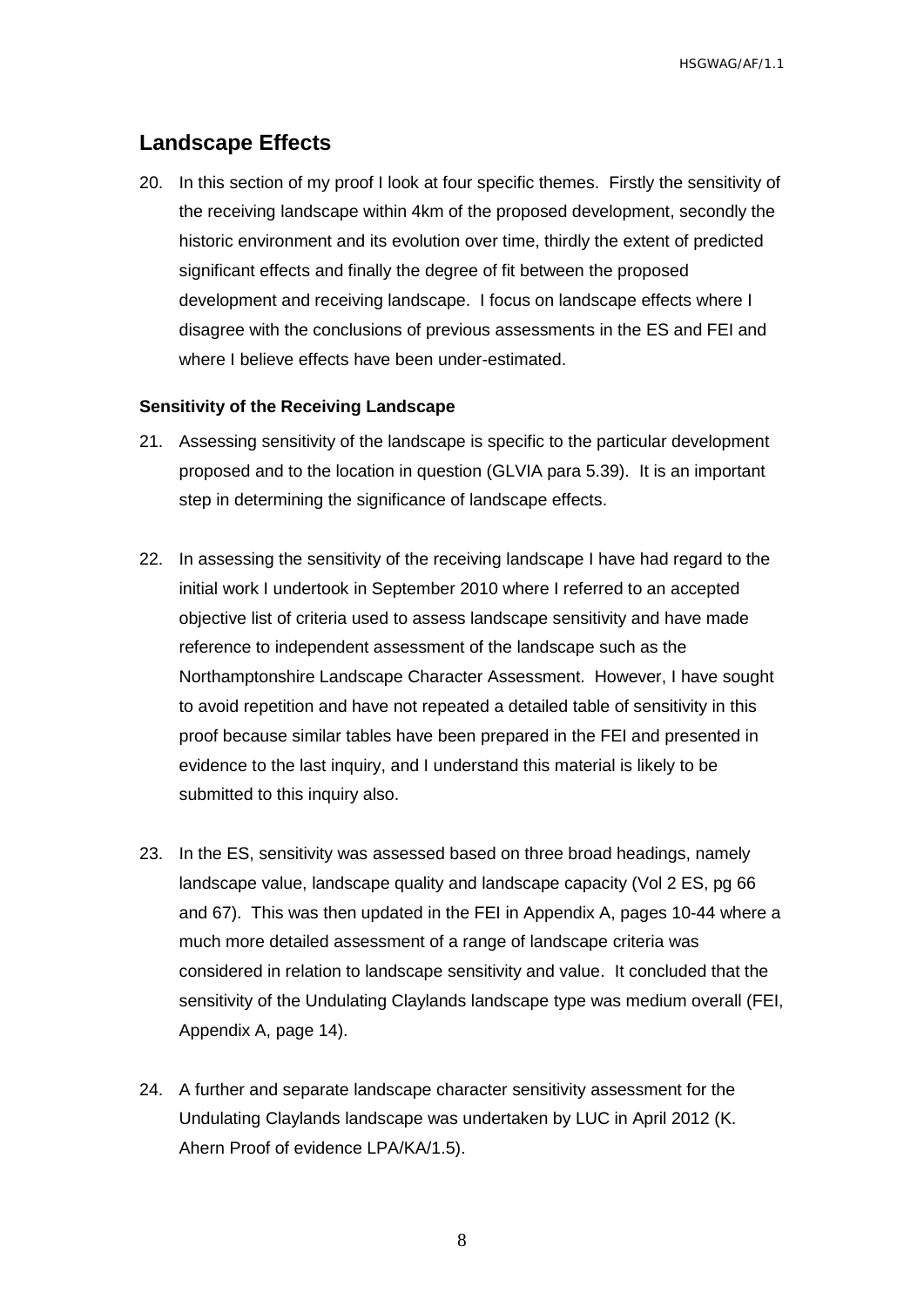- 25. A comparison between the FEI assessment and the LUC assessment shows that the FEI did not sufficiently take into account the sensitivities of the landscape within 4km of the site where characterising influences are most likely to be felt. For example the qualities in terms of tranquillity and cultural heritage interest are not adequately described or taken into account and reference is made to features in the landscape that are in some cases approximately 14km away (such as the M1) and which have no bearing on the sensitivities of the more local landscape affected by the development.
- 26. Having reviewed these two assessments I concur with the conclusions reached in the LUC assessment that the sensitivity of the landscape surrounding the proposed wind farm development is medium to high and that the valley in which the appeal site sits tends towards high sensitivity by virtue of its valley side location and enclosed and small scale landscape patterns (K. Ahern Proof of evidence LPA/KA/1.5, page 18). Similarly I consider the small scale landscape patterns and valley character evident to the north of the site towards Sulgrave make this landscape more, rather than less, sensitive (see HSGWAG View 1, Appendix A). This contrasts with the simpler and flatter topography south of the development site towards Radstone which I consider to be less sensitive to the proposed development (see FEI Phontomontage 6).
- 27. Inspector Fieldhouse concluded that *"Due to its smaller scale and sense of enclosure the Helmdon Valley would be more vulnerable and have a higher sensitivity to change than the interfluves. The interfluves form a backdrop or setting to the valley with their intact settlements. The sensitivity to change of the interfluves would be medium although tempered by the width of the ridge and the proximity to settlements"*. I broadly agree with these conclusions and consider that they could equally apply to the Sulgrave valley to the north. Here the smaller scale and sense of enclosure is also evident and the interfluve plays an important role in defining the valley and provides a setting to Sulgrave village. This would also, in my view, increase the sensitivity of this landscape.
- 28. This analysis leads me to conclude that parts of the Undulating Claylands landscape within the vicinity of the site have a medium-high sensitivity to wind farm development of the scale proposed. Although this landscape is not formally recognised by national landscape designation, it contains features which are highly valued and which make an important contribution to landscape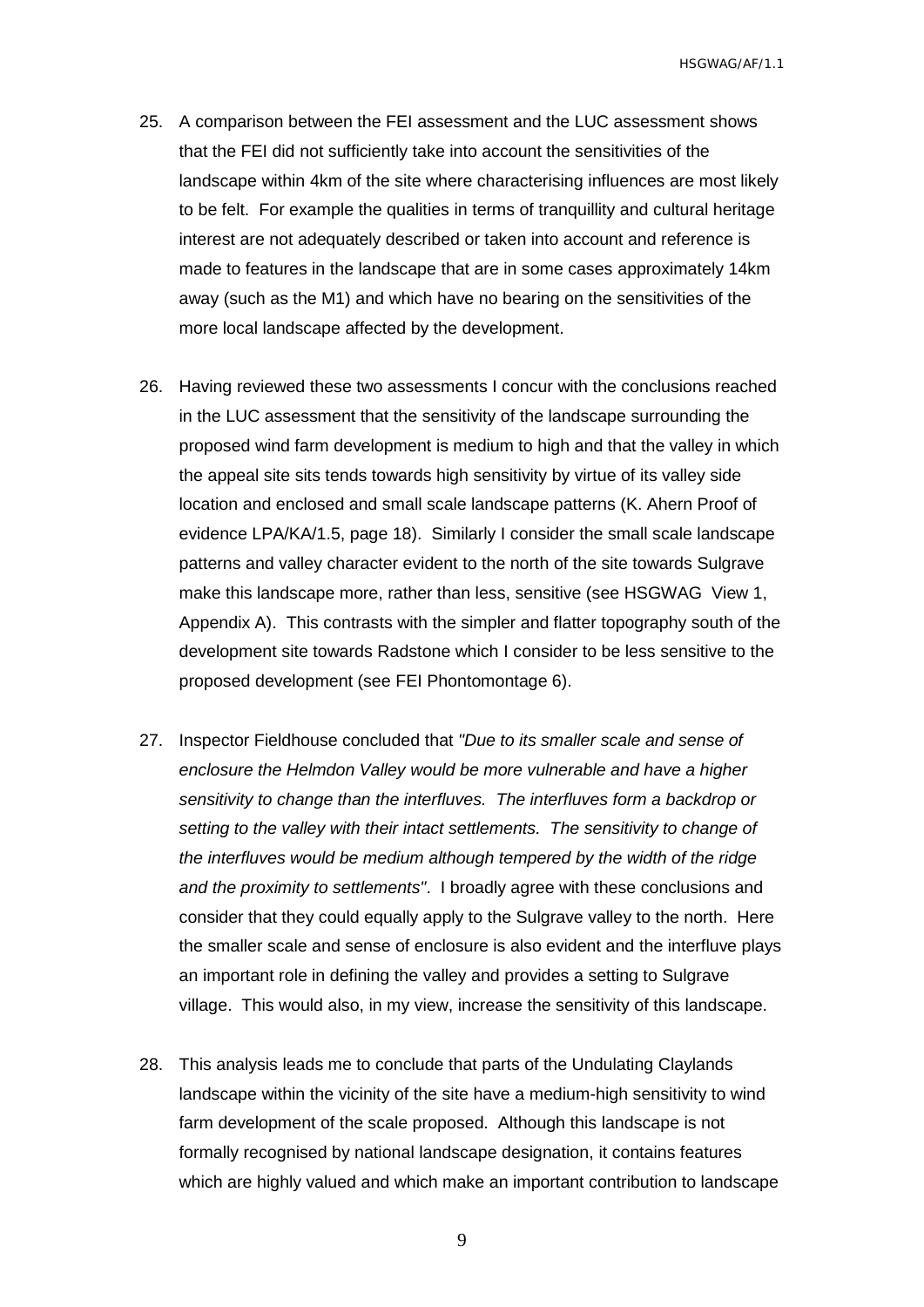character and sense of place which people enjoy (as acknowledged by the appellant at the last inquiry). The landscape valleys have a small to medium scale field pattern, enclosure, tranquillity, undisturbed character and historic features evocative of the medieval period. The valleys are defined by the interfluves which divide them and the skylines form an important part of the setting to historic settlements. The Cultural Heritage assessment in the ES states that "developments in the twentieth century are relatively limited" (page 124). I would agree with this, and consider that more recent features and land uses such as the water tower (2km south of the site) and Tanks-a-lot activity at Spring Farm (adjacent to the proposed wind farm development) have a minimal adverse effect on landscape character and do not in my view reduce the sensitivity of the landscape. For example, the movement of vehicles (tanks and military vehicles) at Tanks-a-lot is restricted to a single field and this activity is relatively infrequent.

#### <span id="page-11-0"></span>**Historic Environment and Evolution**

- 29. The wider historic environment comprises all aspects of the environment resulting from the interaction between people and places through time, including designated and undesignated assets, all of which can be expressed in present day landscape character.
- 30. Within 4km from the proposed development there is a wealth of cultural heritage features which significantly contributes to the special qualities and character of the landscape. This is reflected in the integrated Northamptonshire Landscape Character Assessment which takes account of Historic Landscape Characterisation work (pages 72-9). The landscape is described as containing valued assets and distinctive patterns and features and for these reasons I do not consider the landscape to be simply 'ordinary'.
- 31. I accept that the landscape within 4km of the proposed development is made-up of elements and features from different periods of history and continues to evolve. However the changes that have occurred to date have retained the rural, tranquil, settled and small scale characteristics of this landscape which give rise to the area's sense of place. Although the area does contain occasional large scale structures, such as the Helmdon Viaduct, this is a static feature with a strong horizontal emphasis that nestles into the landscape and is not comparable to the vertical scale and character of turbines. The viaduct has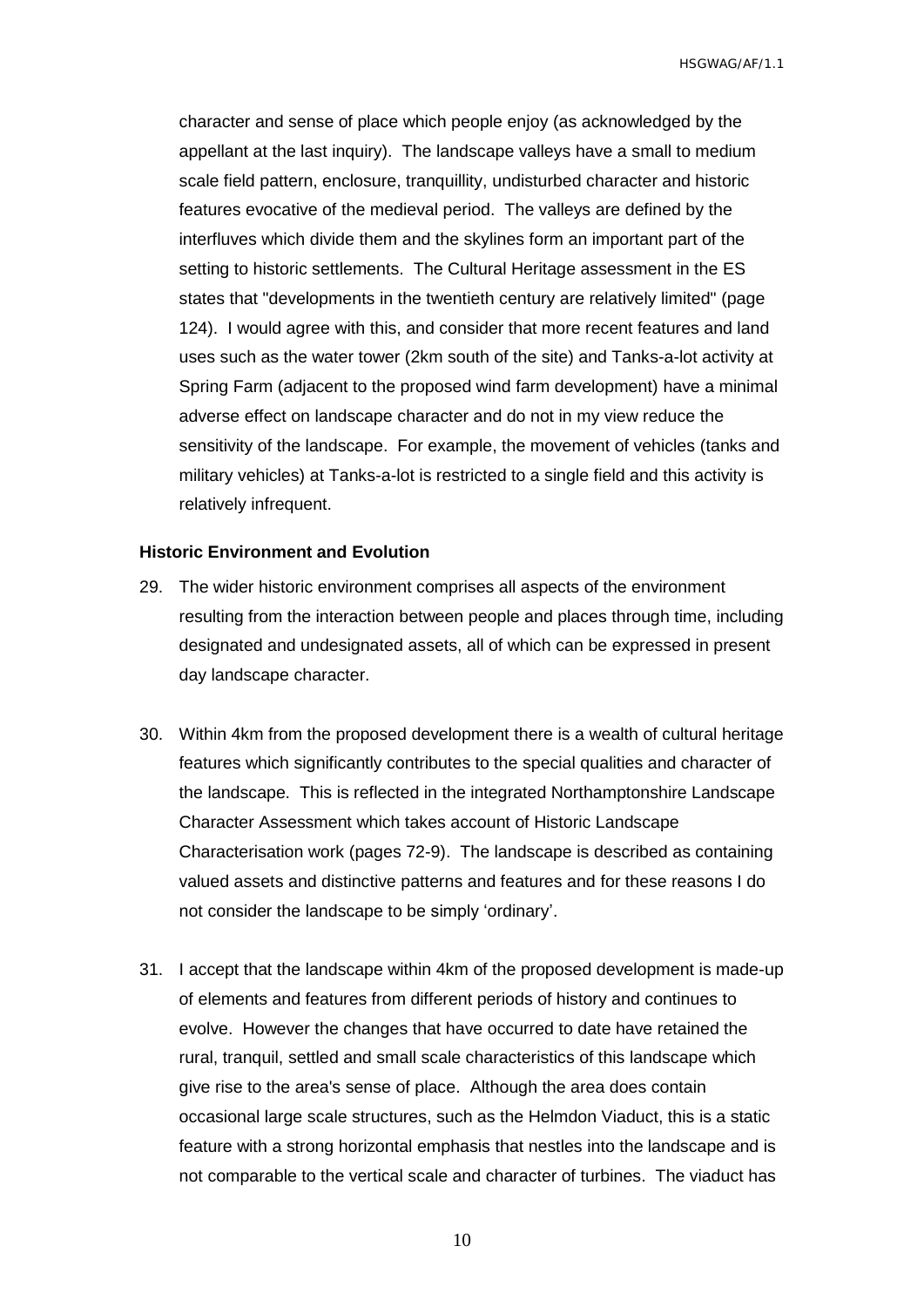over time become a valued historic feature and, although people may get used to the proposed turbines over their life span of 25 years, the turbines will never, in my professional opinion, achieve the same historic value as the viaduct.

32. The proposed wind farm would not extend the legacy of human intervention in this landscape or illustrate continuity but rather would break with the area's historic evolution through the introduction of new elements of a wholly different order.

#### <span id="page-12-0"></span>**Extent of Landscape Effects**

 $\overline{a}$ 

- 33. This section of my proof considers the creation of a wind farm landscape and local landscape with windfarm sub-type. The theory behind the creation of wind farm and sub-type landscapes is set out in the FEI and I am happy to adopt this general approach as an aid to understanding the extent of landscape impacts. The application of this theory to the proposed development and site in the FEI concluded that a wind farm landscape would be theoretically created up to 800m from the turbines while a wind farm sub-type would be theoretically possible up to 2.5km from the site<sup>4</sup>. Figures 6 and 7 of the FEI show the extent of wind farm and sub type landscapes extending uniformly out from the proposed development. Having undertaken my own assessment of the landscape I do not believe that this would be the reality on the ground. The simple concentric rings which spread out from the development do not reflect the local topography, both of the valley in which the development would sit, but also more widely, given the variation in elevation of the interfluves. This is explained further below. In undertaking my own assessment I recognise the importance of not conflating landscape and visual impacts and have sought to ensure that only when visual effects can be demonstrated to affect character that they are taken into account.
- 34. The nature of the receiving landscape is such that there are a series of shallow valleys and intervening interfluves or ridges. In my view this topography, aspect or orientation of views, in association with distance from the turbines, collectively have an influence on the extent to which a wind farm landscape and landscape with wind farm sub-type is created. This is noted in the recent Ministerial Guidance on wind turbines in paragraph 15 which states that local

<sup>4</sup> Note that this differs from the conclusions reached in the ES where landscape characterising effects were considered to extent out to 3-4km (7.7.6.3).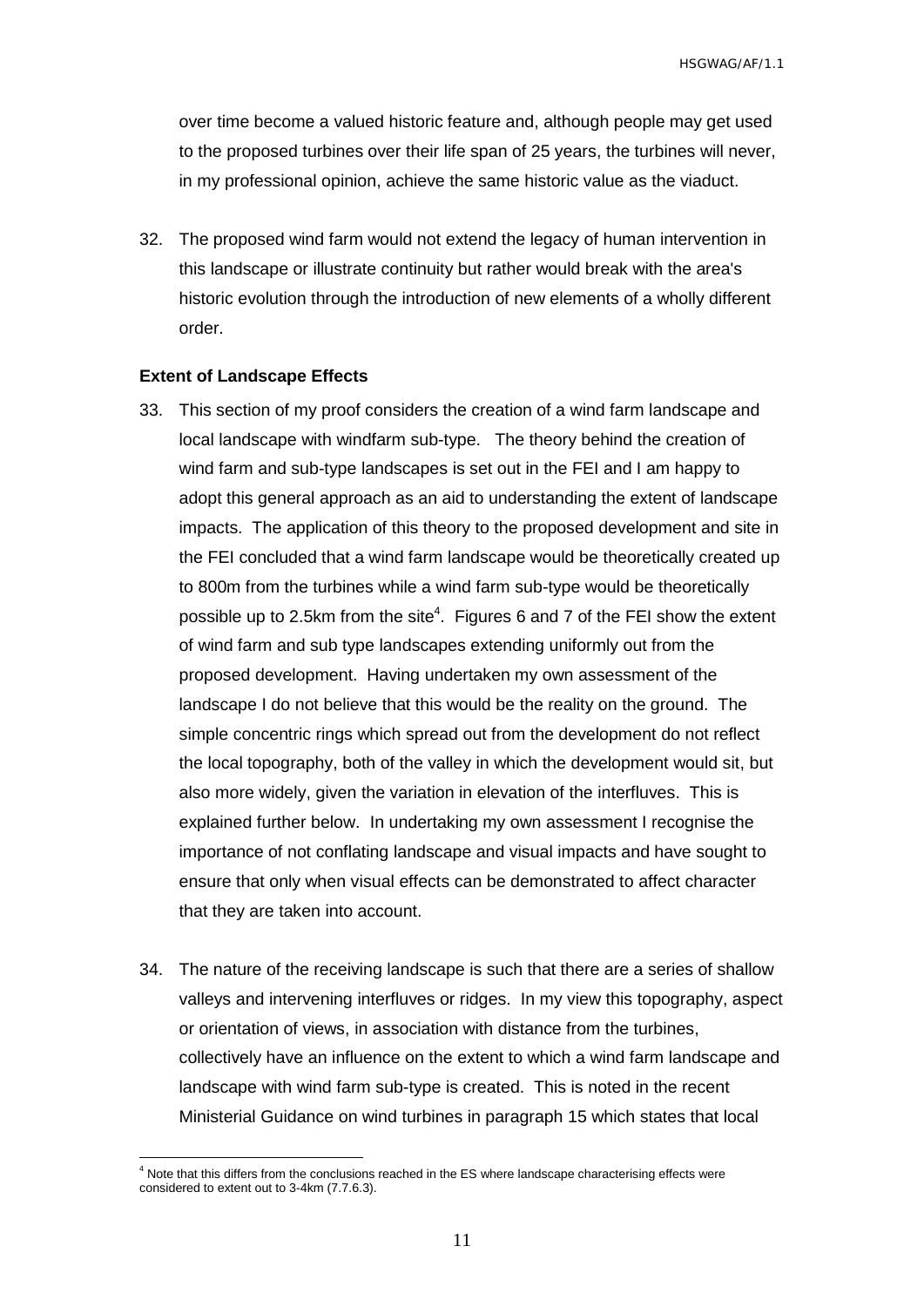topography is an important factor in assessing whether wind turbines could have a damaging effect on landscape. It is, in my view, obviously the case that drawing simple concentric rings in two dimensions on a plan out from the development would not reflect the three dimensional character of the real world landscape, especially a landscape like that around this appeal site.

- 35. Within the valley of the wind farm application site (Helmdon Valley) I agree that a wind farm landscape will be created but consider that it extends beyond 800m to the north and as far as the interfluve along which the Helmdon Road and public right of way runs. This is due to the nature of the topography in which the wind farm site will sit. The valley landscape and the interfluves collectively form the perceived valley unit. The turbines would occupy this valley unit as dominant elements. From the northern valley sides there would be clear views across the valley to the turbines which, by virtue of their height and movement, would appear considerably larger and at odds with other landscape elements that define the valley. The extent of the turbines would be great and when moving around and experiencing the valley landscape I consider that perceptions of the landscape would alter and that the wind farm would be the defining landscape characteristic determining how this part of the valley would be perceived and described. The turbines would be an additive element of significant scale and although arguably the landscape between them could still be seen and read, the presence of the turbines would result in the following changes:
	- reduced tranquillity due to the introduction of movement and noise into an otherwise predominately static environment
	- perceived flattening of valley topography due to contrasting scale of turbine height with depth of valley
	- diminished presence of subtle landscape features/patterns which contribute to sense of place as a result of visual dominance of turbines
	- reduction in the relaxing and restorative qualities of this landscape, creating an environment which is considerably less comfortable and, in places, unsettling.
- 36. Inspector Fieldhouse concluded that the presence of the turbines within the valley would be dominating, that the peaceful tranquillity of the valley would be changed and that rotating blades would contrast harmfully with the modest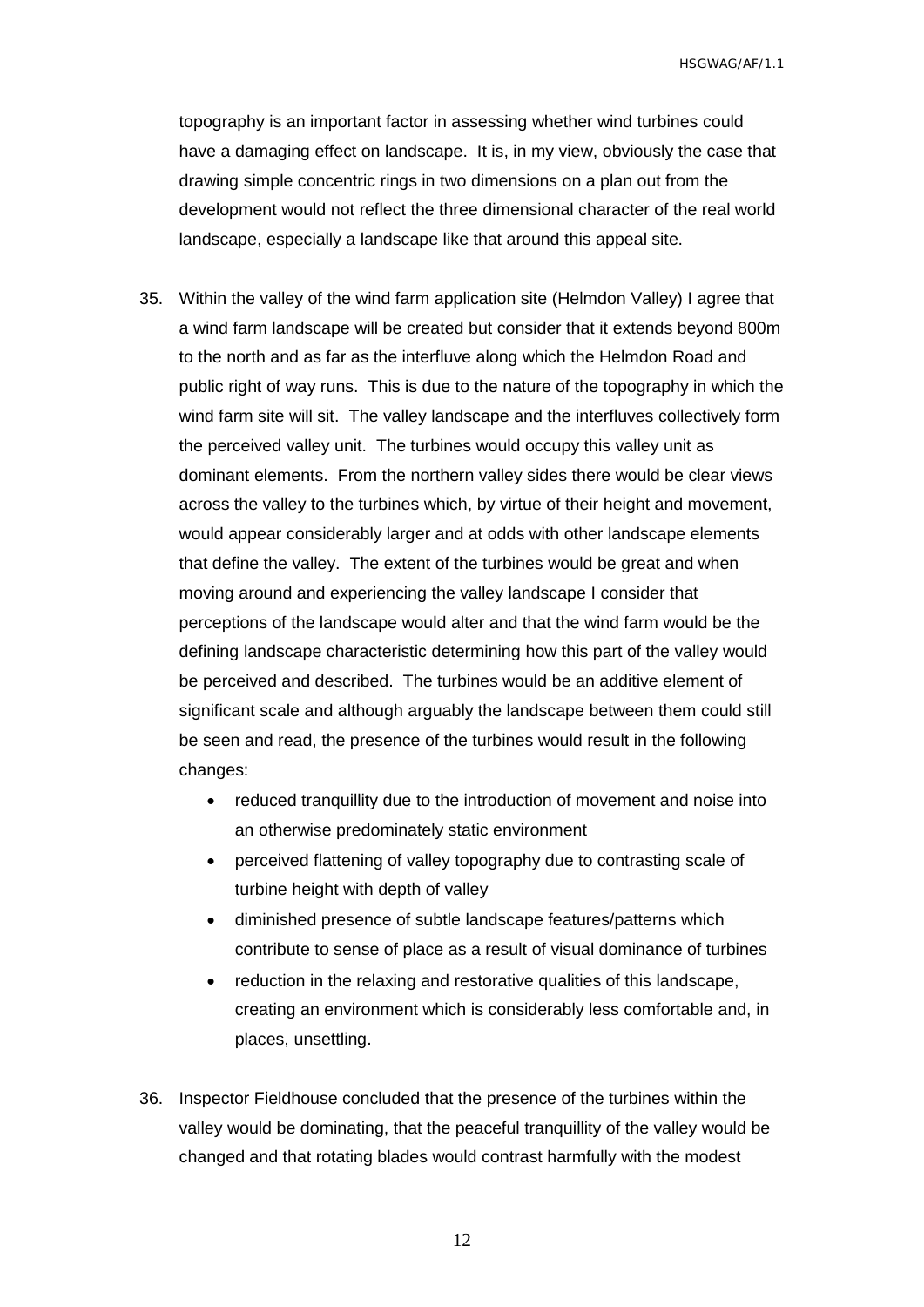scale of parts of the landscape, its patterns, undulations and textures. The turbines would be a palpable feature (Inspector's Decision para 31).

- 37. Beyond the Helmdon valley, the wind farm landscape would extend a short distance to the south towards Greatworth due to the scale of the turbines and proximity of Turbine 1 to the top of the ridge.
- 38. FEI Viewpoints 1 and 2 from Grange Farm and Helmdon Road in Greatworth indicate the scale of the turbines within the context of the existing landscape further to the east and also to the south of the site. The wind farm landscape is unlikely to stop at precisely 800m and in my view would extend as far as these viewpoints, 842m and 953m from the nearest turbine respectively, and possibly a little beyond.
- 39. I agree broadly with the FEI (page 39) that, with distance, the characterising effect of the wind farm will reduce to a local landscape with wind farm sub-type. However I believe that the topography and aspect/orientation of landscape will also influence the extent to which the sub-type landscape will extend, for essentially the same reasons as I have given above. Figure 8 of the FEI indicates that in theory the wind farm sub type will extend into the valleys containing the settlements of Helmdon, Sulgrave and Greatworth. Having considered the landscape in detail I would broadly agree that this is the case for land to the east, west and south of the development. However, I am of the view that the wind farm sub-type landscape will extend over a greater distance to the north as a result of the character and topography of the Sulgrave Valley. Here the northern valley sides rise to 181m AOD and therefore above that of the interfluve south of the development site (see topography drawing in Appendix B of this proof). The result is that from the northern valley sides north of Sulgrave, given the elevation and orientation, the proposed development would appear prominently on the skyline within this landscape. The extent to which the turbines would be seen backlit would also affect their visual prominence. There would not, in my judgement, be a sense of separation between the Sulgrave Valley landscape and the development due to the scale of the proposed development, and its physical extent and prominence. In the Sulgrave area the southern skyline which defines the valley is uninterrupted by vertical features and either open or treed; it defines the valley and acts as a setting to Sulgrave village. The pattern of vegetation, composition of small field enclosures and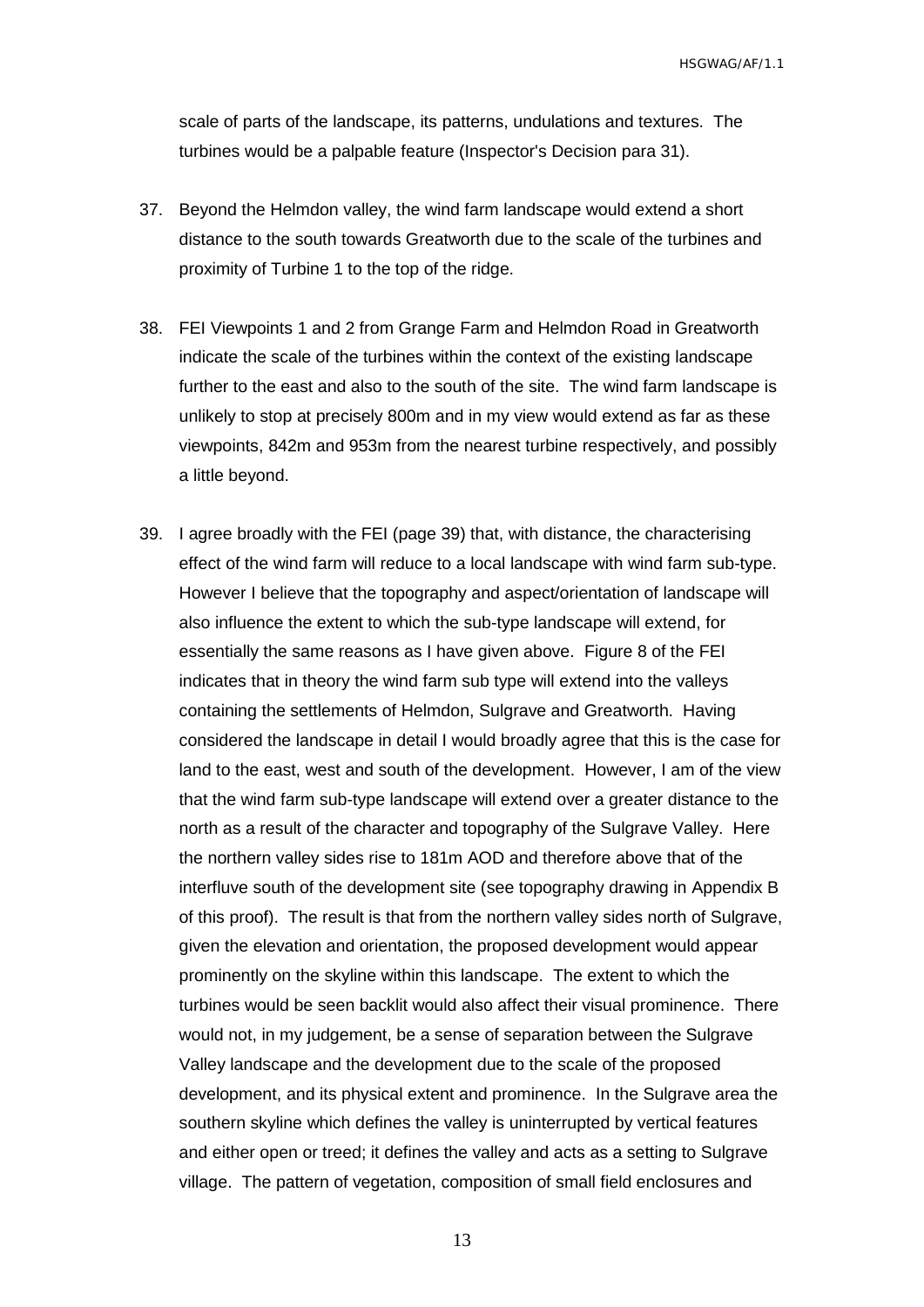settlement within the valley, along with no overt vertical features breaking the skyline, define local character. From the northern valley sides the turbines would be prominent, seen in the context of the village and from some locations within the same view as the church tower, altering the skyline and perceptions of scale, distance, rural remoteness and tranquillity. Inspector Fieldhouse concluded that in views from the north of Sulgrave (approximately 2.8km and 3.2km and elevations of 161m and 160m AOD respectively) the turbines would appear as 'dominating the skyline' and 'striking elements on the skyline' (para 27). I agree with these two descriptions.

- 40. This circumstance is not repeated to the same extent to the south of the development site because land does not reach the same elevation, and is dropping away from the site, and the topography is not as varied. This is illustrated in the photomontage from Radstone FEI viewpoint 6 where the nearest turbine is approximately 2.8km away and the elevation is 145m AOD. Across this area the landscape appears relatively flat and simple in composition with few built scale comparators. Although the turbines would be noticeable on the skyline, they would appear to sit more comfortably in this landscape and the landscape effects would be less significant.
- 41. The FEI states that *"it is possible to be in a position whereby.....a wind farm may be a visible but not a determinative or even substantive element within the pattern of elements that gives rise to the character of the area...."* (page71). Whilst this may be true (as seen in FEI viewpoints 8 and 9) it is also equally true that a landmark feature may not be visible from all areas of a landscape but can nonetheless, by virtue of its scale and contrasting character, stand out and be recalled in the memory (even when not visible) sufficiently to alter perceptions of a place and to be a defining element in terms of local character. In other words, a landscape element does not need to be constantly visible within a landscape to have a characterising effect. A landscape element can pass into and out of views, or not fill the complete view in the round, and yet still have an effect on perceptions of the landscape and sense of place, particularly if the development is of a significant scale or occurs in a visually prominent location. The landscape will feel different because of what people have seen and know to be in it, even if they cannot see it at that moment.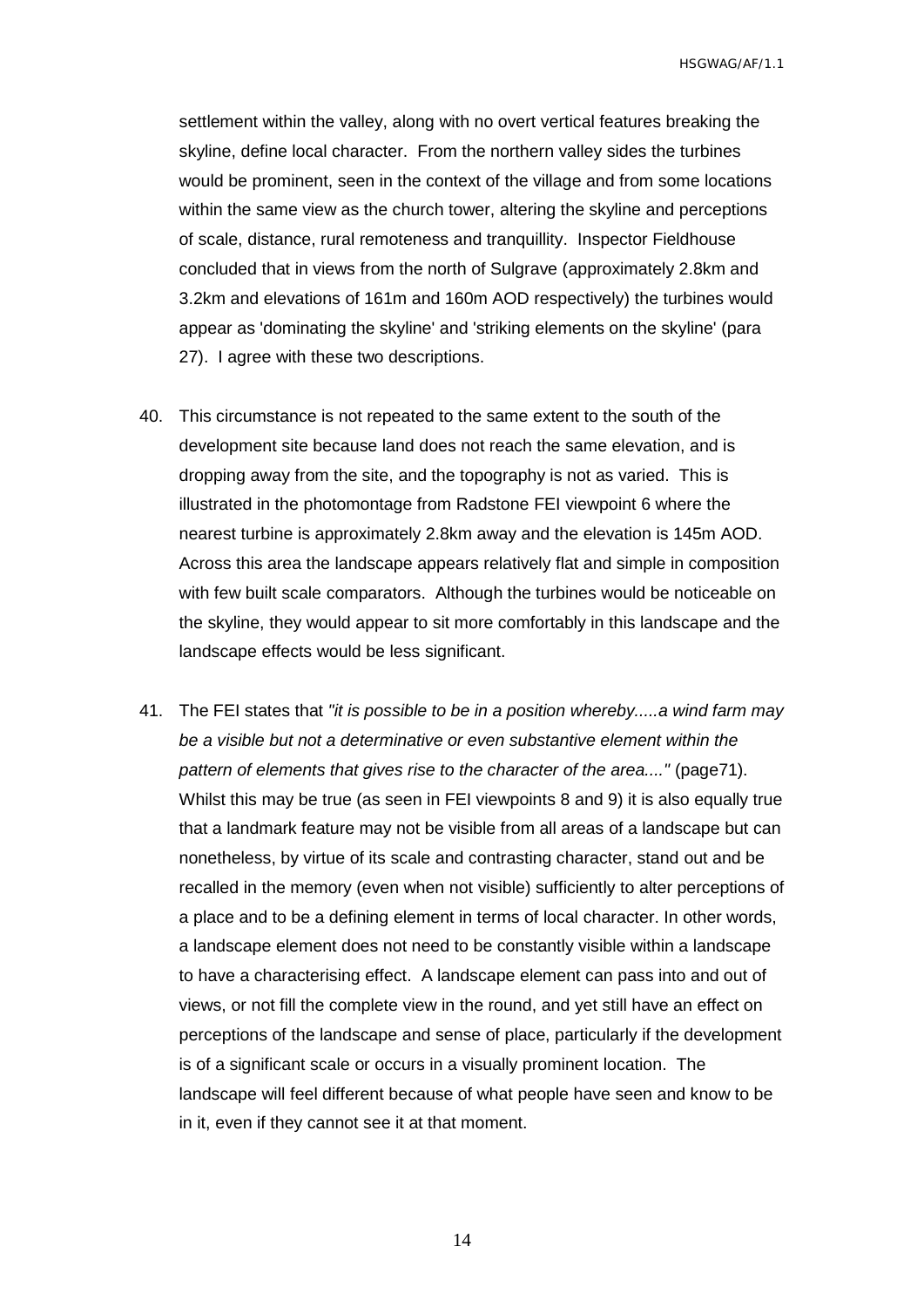42. On this basis I do not believe that 2.5km, or any lesser distance, is the extent of the theoretical possible local landscape with wind farm sub type and that beyond this the turbines would be only apparent and their characterising effects subordinate to the original baseline landscape. Distance cannot be the only factor which affects the extent to which turbines have a characterising effect. Topography, elevation and perceptions must all play a part too. To the north of Sulgrave the turbines would continue to have an influence on landscape character due to the elevation/orientation of the landscape, the scale and prominence of the turbines on the skyline and the rural character of the area. The landscape would be perceived as less rural, less timeless; perceptions of scale and distance would be altered, and the prominence of Sulgrave church as a landmark would be undermined.

#### <span id="page-16-0"></span>**Degree of Fit**

- 43. I conclude, therefore, that the landscape does not have the capacity to accept the proposed development without adverse effect on character. I do not agree with the conclusion in the EIA and FEI that the *"proposal will relate well to local landscape character and respect the scale and composition of the landscape".*
- 44. The impact on landscape character of the valley in which the turbines would sit would be major adverse and substantial. Here the turbines would appear conspicuously out of scale and would become a dominant feature as confirmed by the appellant's acceptance of the creation of a wind farm landscape. The large scale of the turbines relative to other landscape features including trees and historic buildings and features, field enclosure patterns and the vertical scale of the valley, would be of a wholly different order and at odds with the current composition and qualities of the valley. The moving presence of the turbines, their scale, noise and shadows, all of which would be experienced in the valley, would undermine the current rural character and tranquillity of the area.
- 45. More widely a local landscape with wind farm sub-type would be created, which would extend further to the north into the Sulgrave Valley. Here the presence of the turbines would be prominent on the skyline and would undermine the current rural character and perceptions of scale and distance. I consider that the impacts on the historic environment would also be significant because many of the features which contribute to local character are visually subtle and the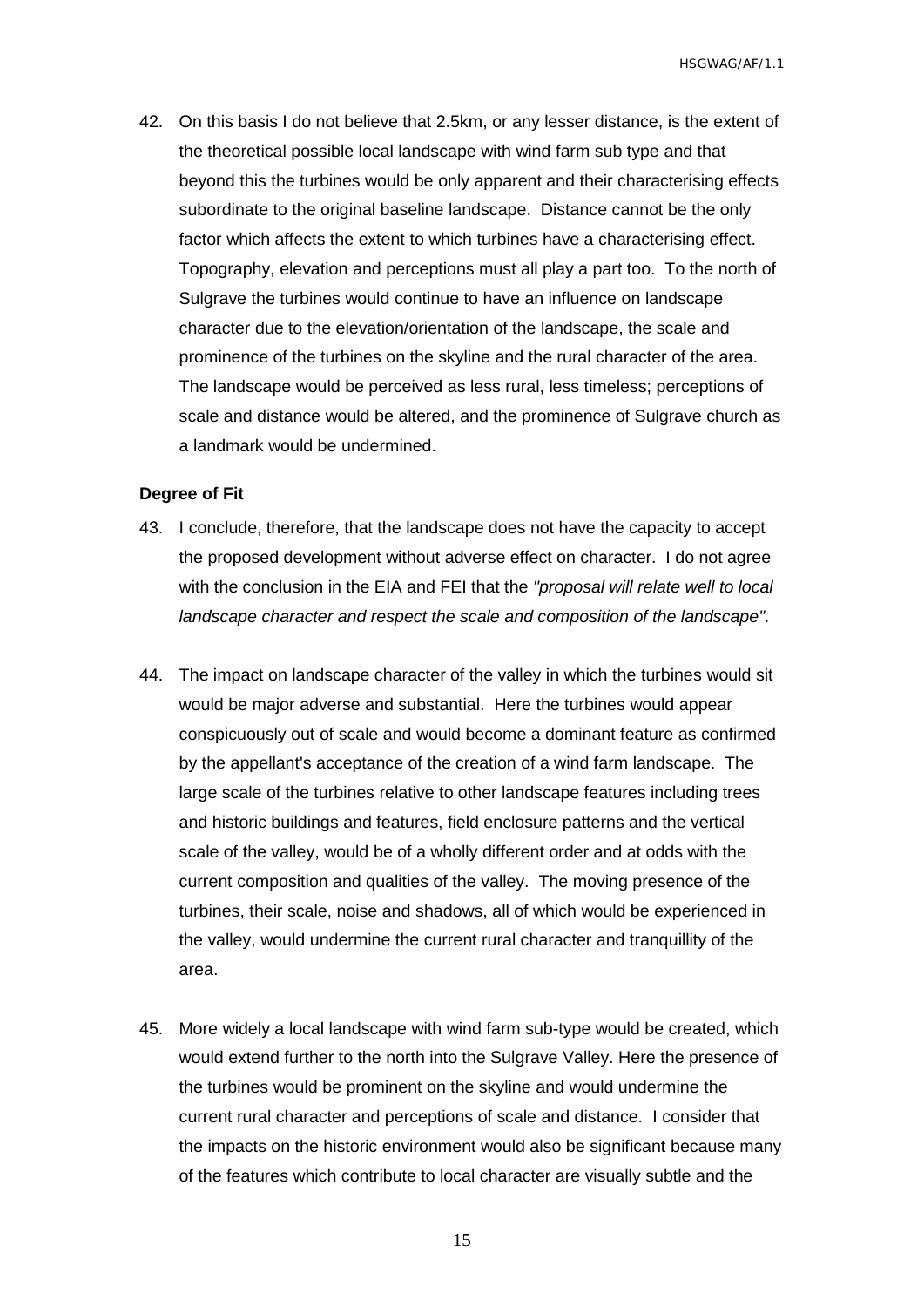addition of large scale features would diminish their perceived contribution to local sense of place.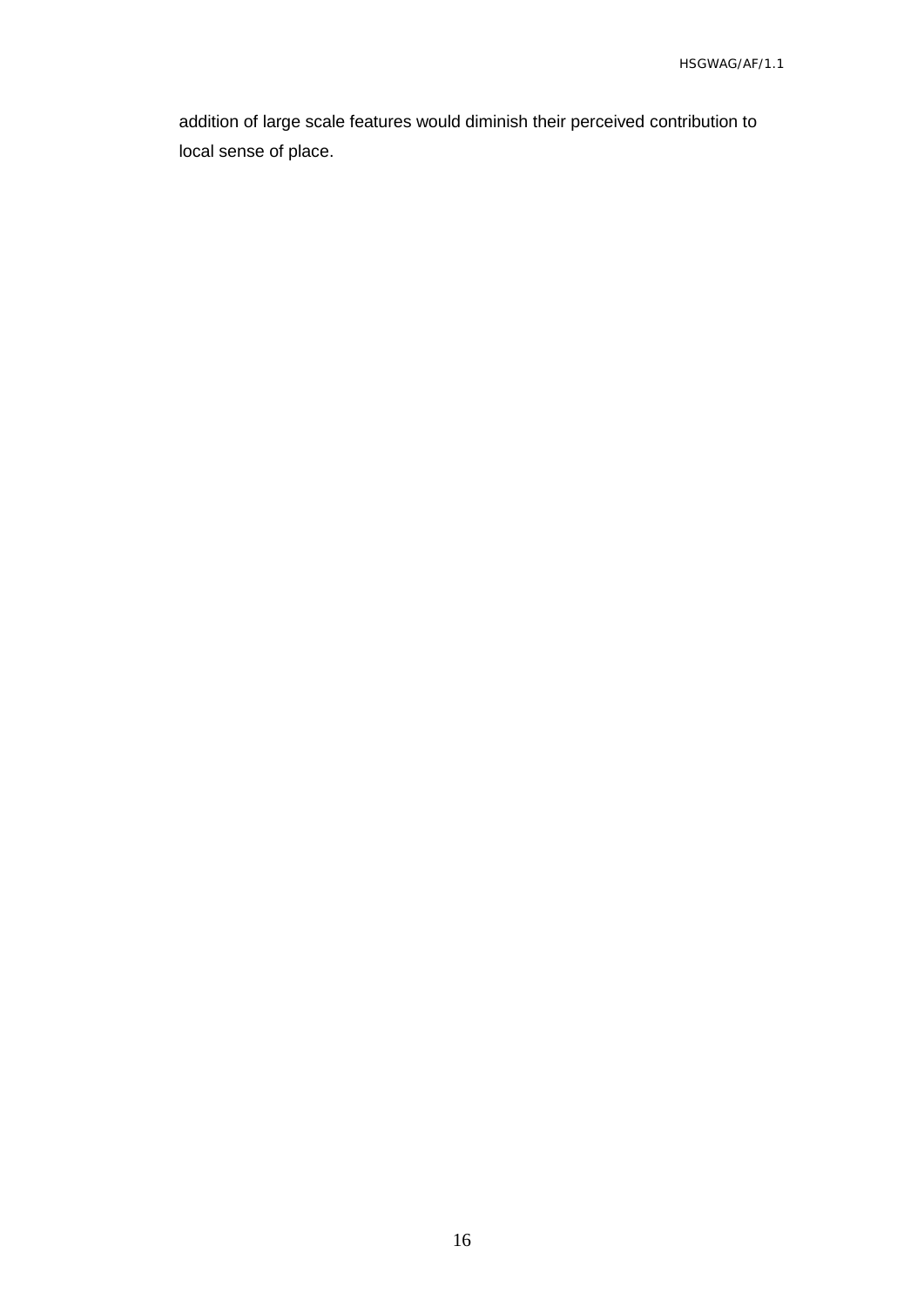## <span id="page-18-0"></span>**Cultural Heritage Assets**

#### <span id="page-18-1"></span>**Introduction**

- 46. This section of my proof considers particular cultural heritage assets within 4km of the proposed development. I consider how the significance of heritage assets may be determined, then the relative importance of heritage assets, the setting of heritage assets and meaning of substantial harm. I then detail my assessment of the impacts of the proposed development on particular designated and undesignated heritage assets. I have covered undesignated heritage assets at some length in part because these are not covered by the Local Planning Authority. Reference to designated heritage assets is less detailed, to avoid unnecessary duplication with the Local Planning Authority's evidence.
- 47. I have referred to a number of published documents which assist with the assessment of harm to heritage assets including the PPS5 Practice Guide, "The Setting of Heritage Assets", "Conservation Principles: policies and guidance for the sustainable management of the historic environment", and "Wind Energy and the Historic Environment". Each contains useful information for defining the significance of a heritage asset, determining effects on the setting of an asset and determining the overall harm caused. I have also paid special attention to the provisions of the National Planning Policy Framework (NPPF) and borne in mind the statutory duty in s66 of the Planning (Listed Buildings and Conservation Areas) Act 1990 to have special regard to the desirability of preserving the setting of listed buildings.

#### <span id="page-18-2"></span>**Significance of Heritage Assets**

- 48. Determining the significance of a heritage asset and the contribution made by its setting enables effective management so as to sustain its overall value to society (EH PPS5 Practice Guide, page 9). It is therefore an important step in assessing impacts of a proposed development.
- 49. The NPPF defines significance in Annex 2. Essentially it is the value of a heritage asset, arising from its interest, which may encompass everything that contributes to that interest and the perception of it including archaeological,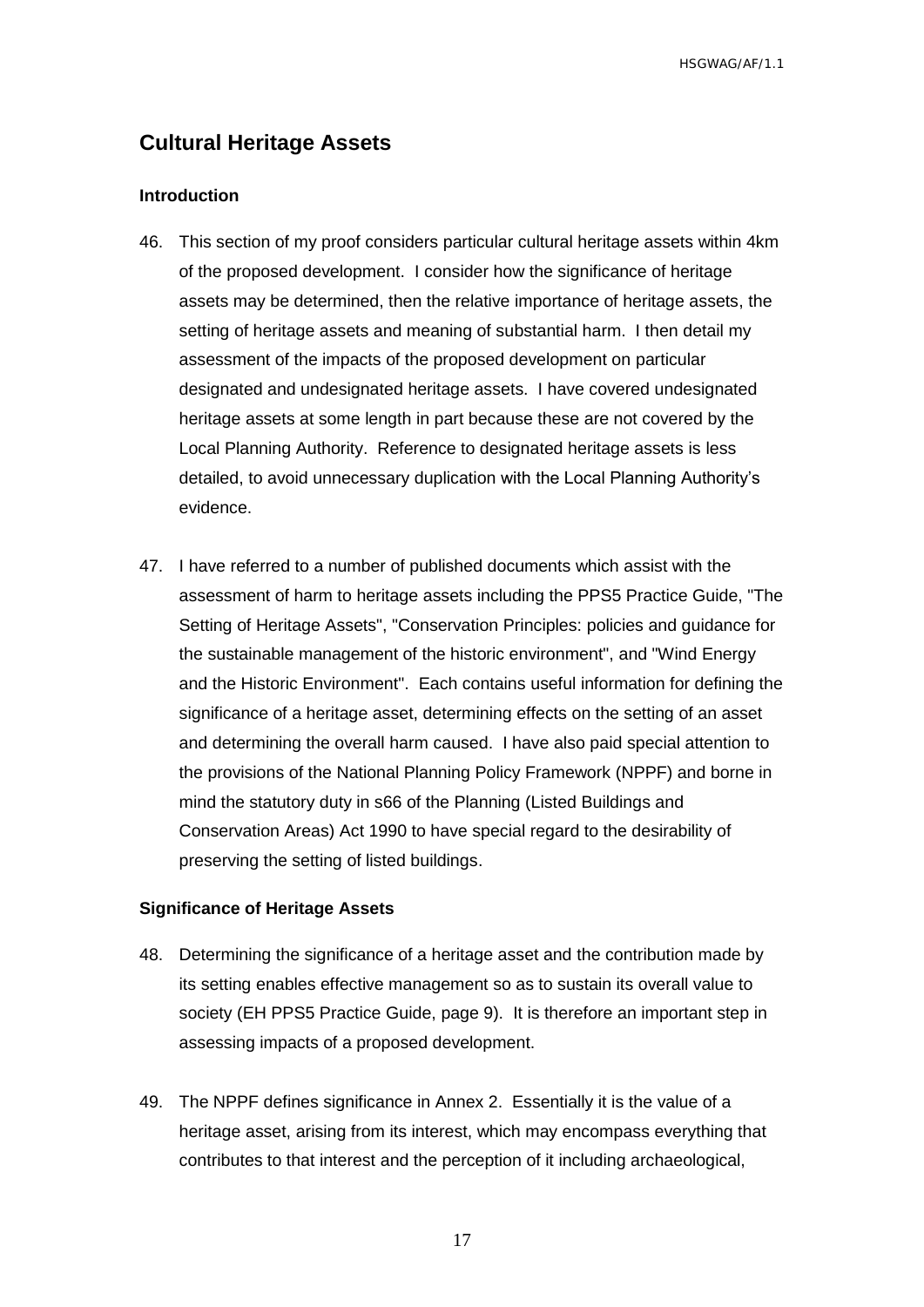architectural, artistic or historic interest. It may include the asset's setting as that influences how the asset is perceived. The recent 'Planning practice guidance for renewable and low carbon energy' shows that the Government regards setting and views as relevant to significance (paras 15 and 34). Although the terms used to define heritage value or significance in Conservation Principles is differently worded (it includes aesthetic, communal, historic and evidential value) these factors are broadly similar to those set out in the NPPF (refer to Appendix C of this proof). In reality there is little difference between them. The values in Conservation Principles are no more impressionistic and do not, in my view, embrace more intangible aesthetic and communal values than those set out in the NPPF. In any event the PPS 5 Practice Guide states that values listed in Conservation Principles are just another way of analysing significance (Page 9, Para 19). Although the NPPF takes precedence for present purposes over Conservation Principles, there is in practice little difference in what must be considered.

50. PPS 5 Practice Guide highlights the essential role of the historic environment in providing character and sense of identity to an area. It states *"Heritage assets play a key role in defining place and in building local pride. They can have a totemic value to a community, provide local focal points and can offer spaces for recreation or for people to meet"* (page 14, para 36). These different roles are relevant to determining the significance of a heritage asset.

#### <span id="page-19-0"></span>**Relative Importance of Heritage Assets**

51. Heritage assets can be designated or undesignated. Although usually designated assets are regarded to be of highest importance, undesignated sites can also be important (Conservation Principles para 152 and NPPF paras 135 and 139). This is in a sense obvious as undesignated sites can become designated sites and their intrinsic value and interest would be the same before and after designation. More important undesignated assets can be just as valuable as less important designated assets. The issue of judging importance cannot be approached based simply on the level of current designation of a heritage asset.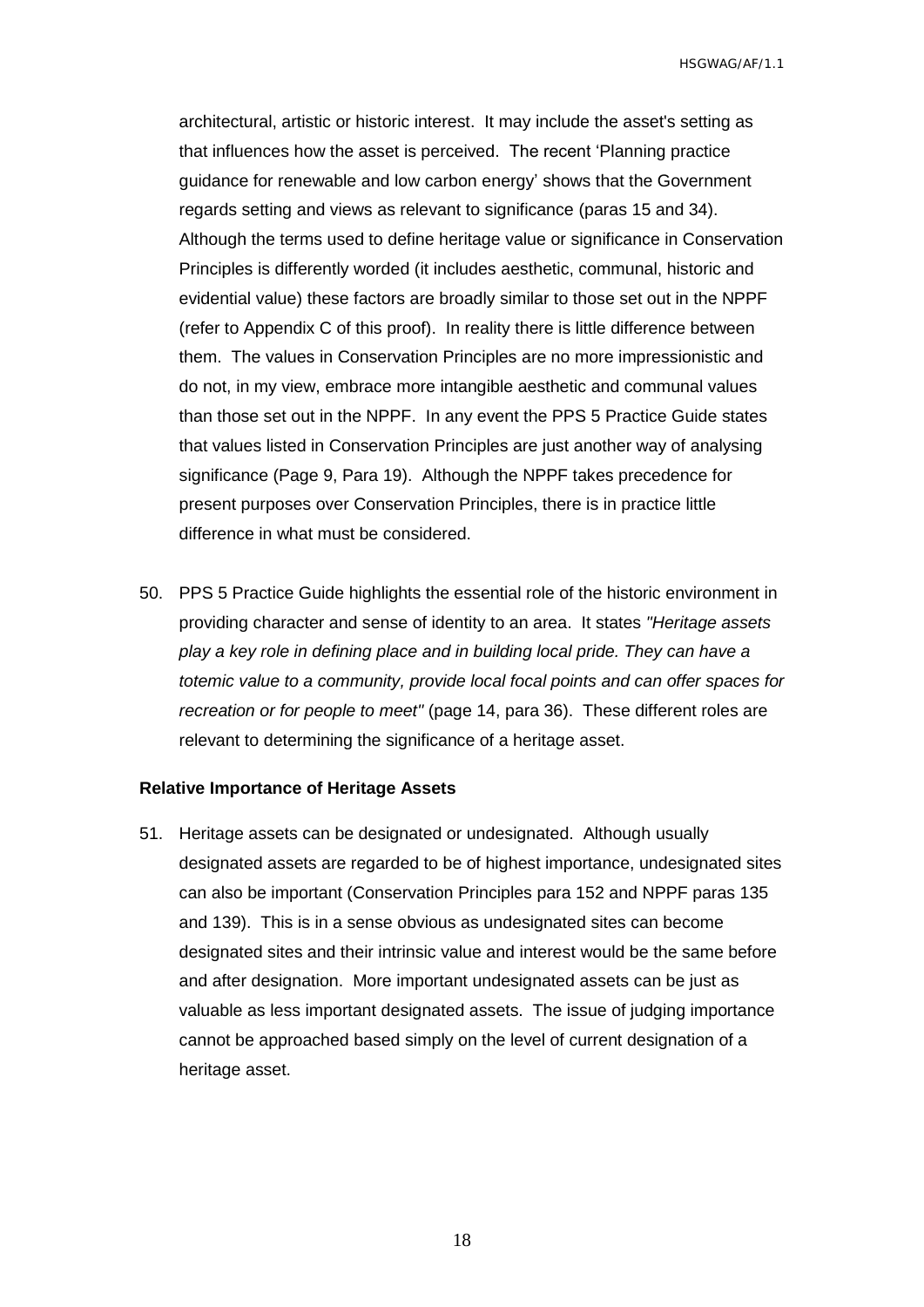- 52. PPS 5 Practice Guide explains that understanding the level of importance of a heritage asset provides the essential guide to how protectively polices should be applied (page 20, para 57).
- 53. The NPPF (Annex 2 page 51) includes Conservation Areas as designated heritage assets. However, it does not list Conservation Areas in paragraph 132 of the NPPF as having a particular test applied to them where there is substantial harm. Nevertheless the English Heritage publication Understanding Place: Conservation Area Designation, Appraisal and Management states that *"Whilst the local authority is responsible for designation (using local and regional criteria rather than any national standard), historic areas are an important resource for all of us and future generations and many conservation areas have a national as well as a local interest. For this reason the protection offered through designation is set through legislation and national policy"* (para 1.2) [emphasis added]. It should not therefore be assumed that conservation areas are only ever of regional importance or moderate sensitivity. I shall return to this in paragraphs 79 and 80 below.

#### <span id="page-20-0"></span>**Setting of Heritage Assets**

- 54. This section of my proof of evidence sets out a number of considerations when determining the effects of a development on the setting of a heritage asset and on its significance which are particularly relevant in this case. I believe these considerations have not been adequately taken into account in the ES or FEI.
- 55. The contribution landscape setting makes to the significance of a heritage asset is not diminished as a result of the heritage asset having limited above ground visibility such as earthworks or battlefields. In these instances the setting of the asset can be all the more important in providing a narrative for the site and in reinforcing significance and enhancing appreciation (EH The Setting of Heritage Assets, page 8 and Wind Turbines in the Countryside SPG Dec 2010, para 11.27 5th bullet).
- 56. Heritage assets that are in close proximity to but not visible from each other may have an historic or aesthetic connection that amplifies the experience of the significance of each. They would normally be considered to be within one another's setting (EH PPS5 Practice Guide page 34, para 114). This is true for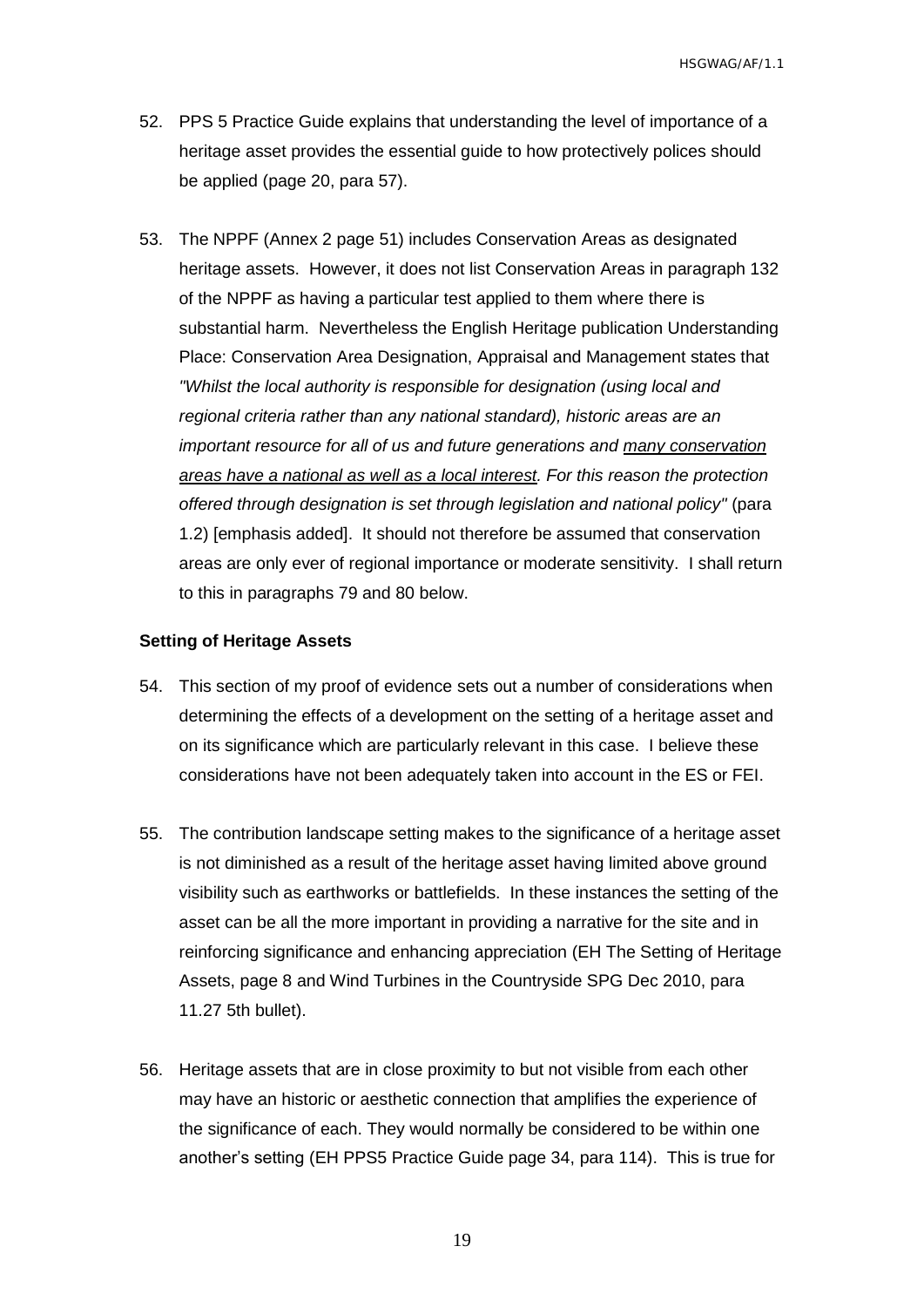the collection of heritage assets found at Sulgrave (where the ringwork, church, listed buildings, registered park and garden and Conservation Area have overlapping settings), Greatworth (where the listed buildings and Conservation Area have shared settings) and Helmdon/Stuchbury (where the Helmdon Viaduct, Stuchbury Earthworks and listed buildings at Priory Farm have overlapping settings).

- 57. The NPPF states that significance of a heritage asset can be harmed through development within its setting (paras 129 and 132). This is reinforced by the recent 'Planning practice guidance for renewable and low carbon energy' (paras 15 and 34). It says "great care should be taken to ensure heritage assets are conserved in a manner appropriate to their significance, including the impact of proposals on views important to their setting" (para 27).
- 58. A development may be some distance from a heritage asset but, as a result of its scale and prominence (e.g. a tall building), may visually intrude upon the setting and consequently affect significance (Setting of Heritage Assets Page 4, section 2.2).
- 59. PPS 5 Practice Guide (page 34, para 117) and The Setting of Heritage Assets (page 8) confirm that the contribution setting makes to the significance of a heritage asset does not depend on public rights or ability to access the setting.

#### <span id="page-21-0"></span>**Substantial Harm**

- 60. An important aspect of considering harm to heritage assets in terms of the NPPF is whether the harm is substantial or less than substantial. I have therefore discussed these terms below as they are not defined in the NPPF.
- 61. Harm is defined in Conservation Principles as "Change for the worse", here primarily referring to the effect of inappropriate interventions on the heritage values of a place (page 71).
- 62. The recent 'Planning practice guidance for renewable and low carbon energy' states in paragraph 34 that substantial harm may be caused by a proposed wind farm development in the setting of a heritage asset as a result of its scale, design and prominence. It is clear from this and the NPPF that substantial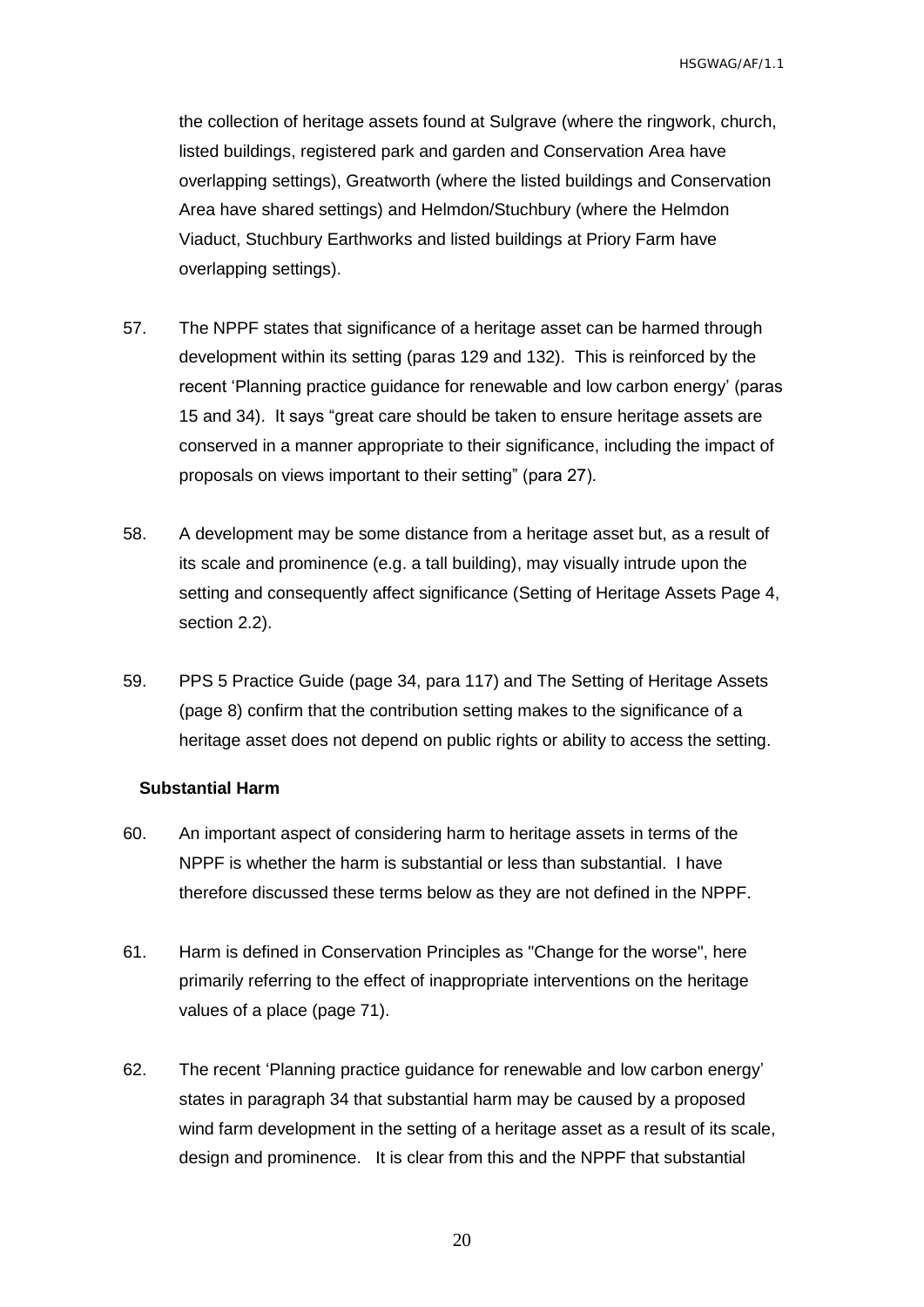harm can arise from effects on the perception or enjoyment of a heritage asset, without the need for something akin to or approaching physical damage to the asset.

- 63. The NPPF states that the significance of a heritage asset can be harmed through development within its setting. It defines the setting of a heritage asset as the surroundings in which it [the asset] is experienced. Elements of a setting may make a positive or negative contribution to the significance of an asset, may affect the ability to appreciate that significance, or may be neutral (NPPF annex 2 page 56). Therefore, when assessing harm to the significance of a heritage asset, consideration should be given to change for the worse which affects significance either directly or through the way in which the asset is experienced. The test is not whether the proposed development 'prevents' understanding of the heritage asset. That is far too high a threshold. Nor is the test simply whether the development 'visually competes' with a heritage asset or whether it 'sufficiently contrasts' with the heritage asset - this does not explain fully the way in which significance may be affected. Similarly a development does not need to 'surround' a heritage asset physically to result in substantial harm to its significance.
	- 64. The word "substantial" is an ordinary English word and, absent of any technical definition in the NPPF, should be given its ordinary meaning. The Shorter OED defines "substantial" as including the words: of considerable amount or fairly large. One practical way of considering whether harm is substantial or not is to take into account how the impact on a heritage asset is characterised in EIA terms. It could be said that a minor or moderate impact is less than substantial but that a major or severe impact is substantial. I do not think that this approach can be applied directly, in place of the ordinary meaning of the words, but it can be a helpful and objective indicator of the scale of adverse impact on a heritage asset. Substantial impacts are likely to be those where significance is eroded to a clearly discernible extent as a result of intrusive development or the addition of negative elements such that integrity is compromised and/or appreciation/understanding is diminished.
	- 65. Paragraph 132 of the NPPF states that great weight should be given to an asset's conservation and that the more important the asset the greater the weight should be. In addition that harm should require clear and reasoned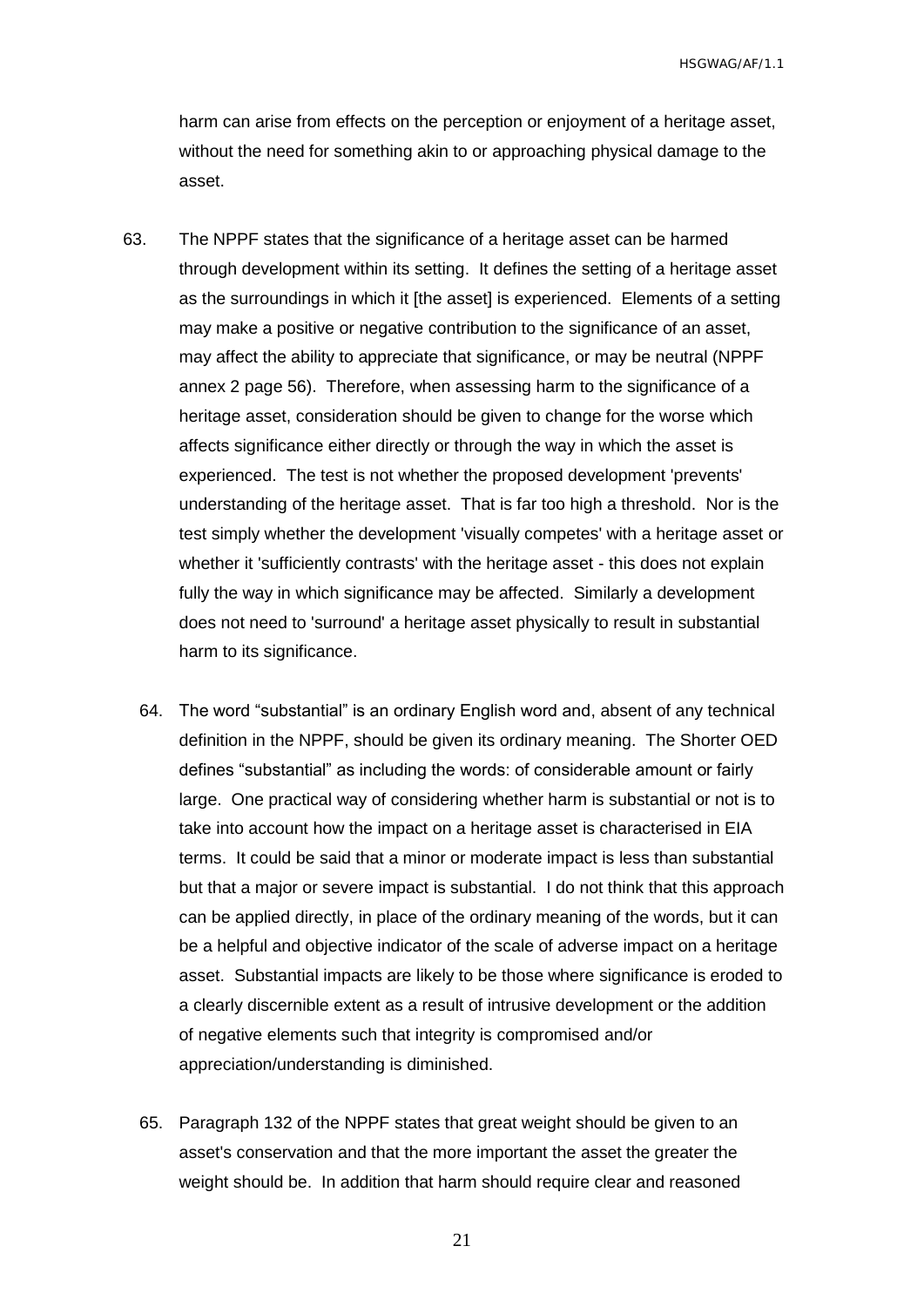justification and that less than substantial harm should be weighed against the public benefits of the scheme. Significant harm to important heritage assets should therefore carry weight in the balancing exercise. I return to this in paragraph 147 below.

66. Whist it is acknowledged that NPPF paragraph 132 states that substantial harm should be exceptional or very exceptional in relation to specific designated heritage assets, the concept of substantial harm must also mean something in relation to designated heritage assets which are not listed in paragraph 132, namely, conservation areas. By definition conservation areas are broader than individual heritage assets and often contain a number of assets of the highest importance. In my view this is more likely to be an oversight than a conscious decision by DCLG that substantial harm to a conservation area can be permitted without any test from paragraph 132 of the NPPF applying to it.

#### <span id="page-23-0"></span>**Assessment of Effects on Cultural Heritage**

- 67. This section of my proof addresses the indirect effects of the proposed development on heritage assets. It utilises the FEI viewpoint wireframes and photomontages as well as the HSGWAG photomontages (see Appendix A) to assist in the evaluation of the magnitude of change likely to occur at different locations and across different landscapes.
- 68. I have made reference to the factors which should be borne in mind when assessing the acceptability of developments within the setting of historic sites as set out in *Wind Energy and the Historic Environment* namely visual dominance, scale, intervisibility, vistas and sight-lines, movement, sound and light effects and unaltered settings (page 8). I have also made reference to the check-list of potential attributes of a development affecting setting that may help to elucidate its implications for the significance of a heritage asset as set out in *The Setting of Heritage Assets* (page 21).
- 69. Having reviewed the ES and FEI, and having had regard to the evidence from the first inquiry, I am of the view that in many cases the significance of heritage assets has not been fully understood and impacts have been under-estimated.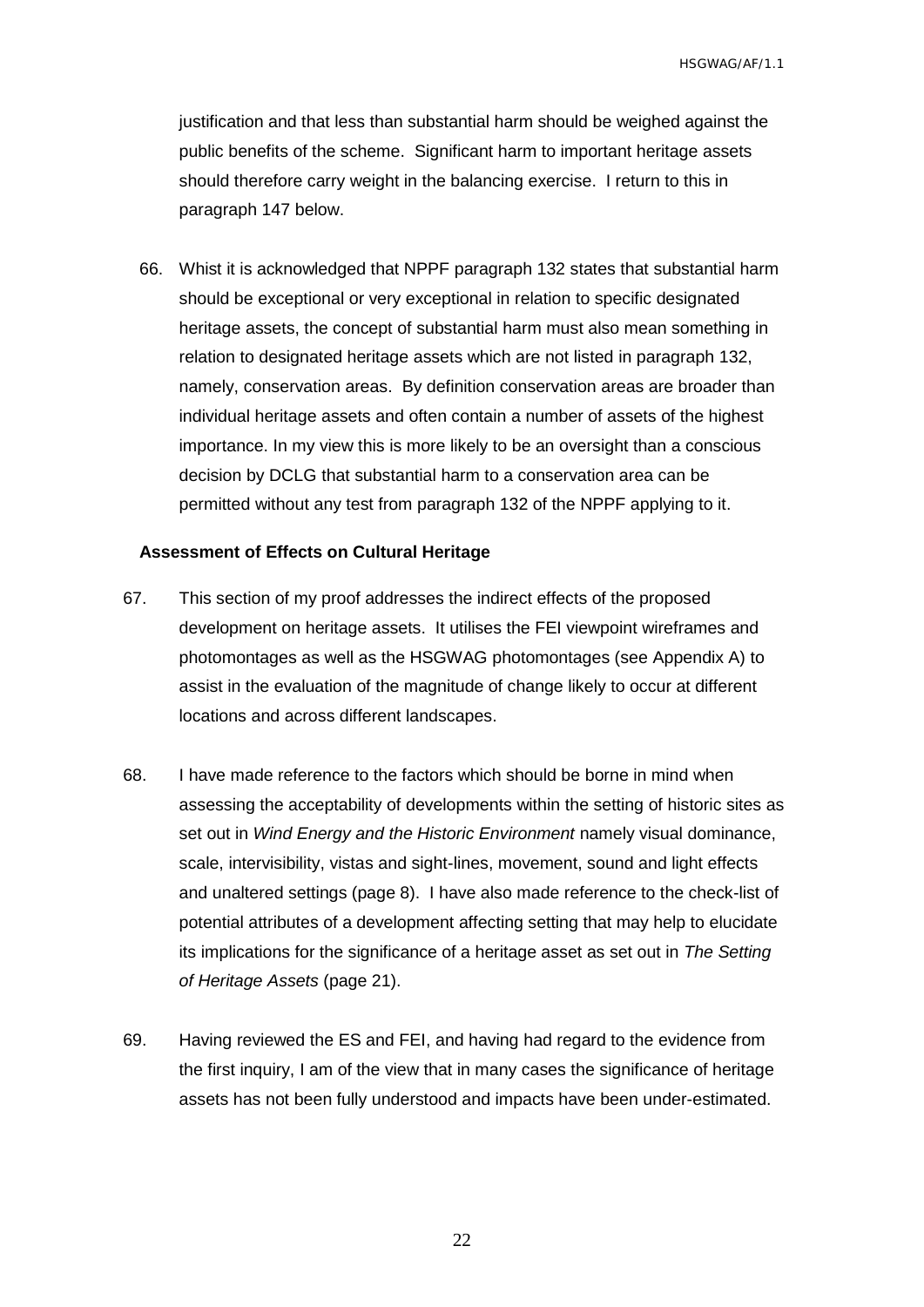- 70. The ES and FEI conclude that there would be moderate impacts on eight designated heritage assets resulting in an effect that is moderate and significant overall, and that for other assets the effects would be less. However the analysis predates the five step approach set out in English Heritage guidance on The Setting of Heritage Assets, and is minimal (section 8.6.3.4, pages 150- 152).
- 71. The heritage assets where I believe there is a difference of professional opinion are:
	- Sulgrave Conservation Area
	- Railway Viaduct Helmdon
	- Stuchbury Earthworks
	- Church of St Peter Greatworth
- 72. These are discussed in the text below and for completeness I have also included a description of impacts on Priory Farm and barn listed buildings (Helmdon), Greatworth Hall, Greatworth Conservation Area and Astwell Castle.
- 73. I conclude that the adverse effects of the proposed development on the heritage assets noted above (with the exception of Greatworth Conservation Area) is significant and unacceptable, and collectively should carry great weight.
- 74. I also conclude that the effects on Sulgrave Conservation Area and Stuchbury Earthworks would result in substantial harm and be unacceptable.

#### <span id="page-24-0"></span>**Sulgrave Heritage Assets**

- 75. The Sulgrave designated heritage assets as a group include Castle Hill Ringwork scheduled monument, Sulgrave Church (Grade II\* listed), Sulgrave Manor (Grade I listed and Grade II Park and Garden), numerous listed buildings within the village and Sulgrave Conservation Area.
- 76. I agree with the ES that the impacts on Castle Hill Ringwork and Sulgrave Church would be moderate adverse (page 151) and impacts on Sulgrave Manor would be sufficiently small to be negligible (page 152). In each case the harm would not be substantial. These conclusions were also reached by the Inspector at the last inquiry (paras 40-43). I have therefore not considered the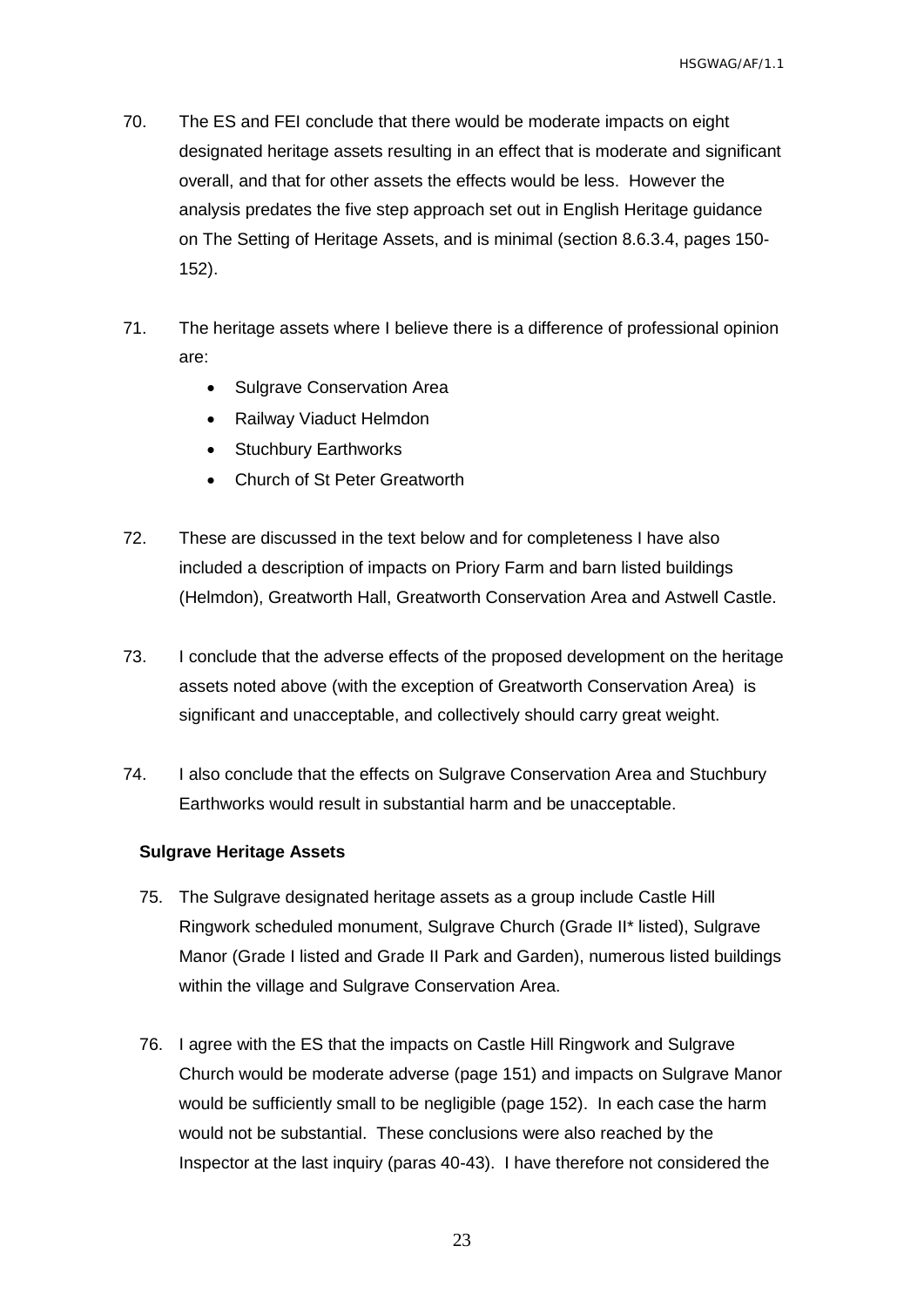impacts on the Ringwork or Church in any further detail in this proof as my conclusions are common ground with the appellant (although my analysis varies).

77. However, I disagree with the assessment of impacts on Sulgrave Conservation Area for the reasons set out below.

#### <span id="page-25-0"></span>*Sulgrave Conservation Area*

 $\overline{a}$ 

- 78. I agree with the ES that Sulgrave Conservation Area is a designated heritage asset (ES section 8.5.4, page 146), however I do not agree that it is of medium sensitivity (ES section 8.6.1 page 147). Indeed the ES contradicts this classification in its conclusions on page 55. The last paragraph states that Sulgrave Conservation Area is one of the eight highly sensitive heritage assets affected by the proposed development. This anomaly was not clarified in the FEI.
- 79. There are 96 villages within South Northamptonshire of which 51 have historic areas designated as conservation areas<sup>5</sup>. The first conservation areas were designated in the District in October 1968 (Aynho and Evenley) and then two further villages were designated in October 1969 (Middleton Cheney and Sulgrave). Sulgrave Conservation Area was therefore one of the first to be designated. It contains an exceptional collection of heritage assets which contribute to its significance and character. Almost the whole of the village is contained within the Conservation Area boundary, indicating its intact historic character. Where there is modern infill it has a limited influence on the character of the Conservation Area as a whole (Conservation Area Appraisal section 6.5).
- 80. It is recognised that the criteria used to identify and define Conservation Areas are set by local authorities, however, in my view it is not reasonable to assume that all Conservation Areas are therefore only of regional or lesser value to the nation, or indeed only medium sensitivity. PPS5 Practice Guide paragraph 86 highlights this fact, stating *"Not all designated assets are of equal significance or sensitivity to change. Some Grade II listed buildings and conservation areas will be particularly important or sensitive to change"* (page 28)*.* It is not unusual

<sup>&</sup>lt;sup>5</sup> See Appendix D of this proof - Preserving what is Special' The Conservation Strategy for South Northamptonshire 2011-2015. Adopted September 2011, pages 5-7).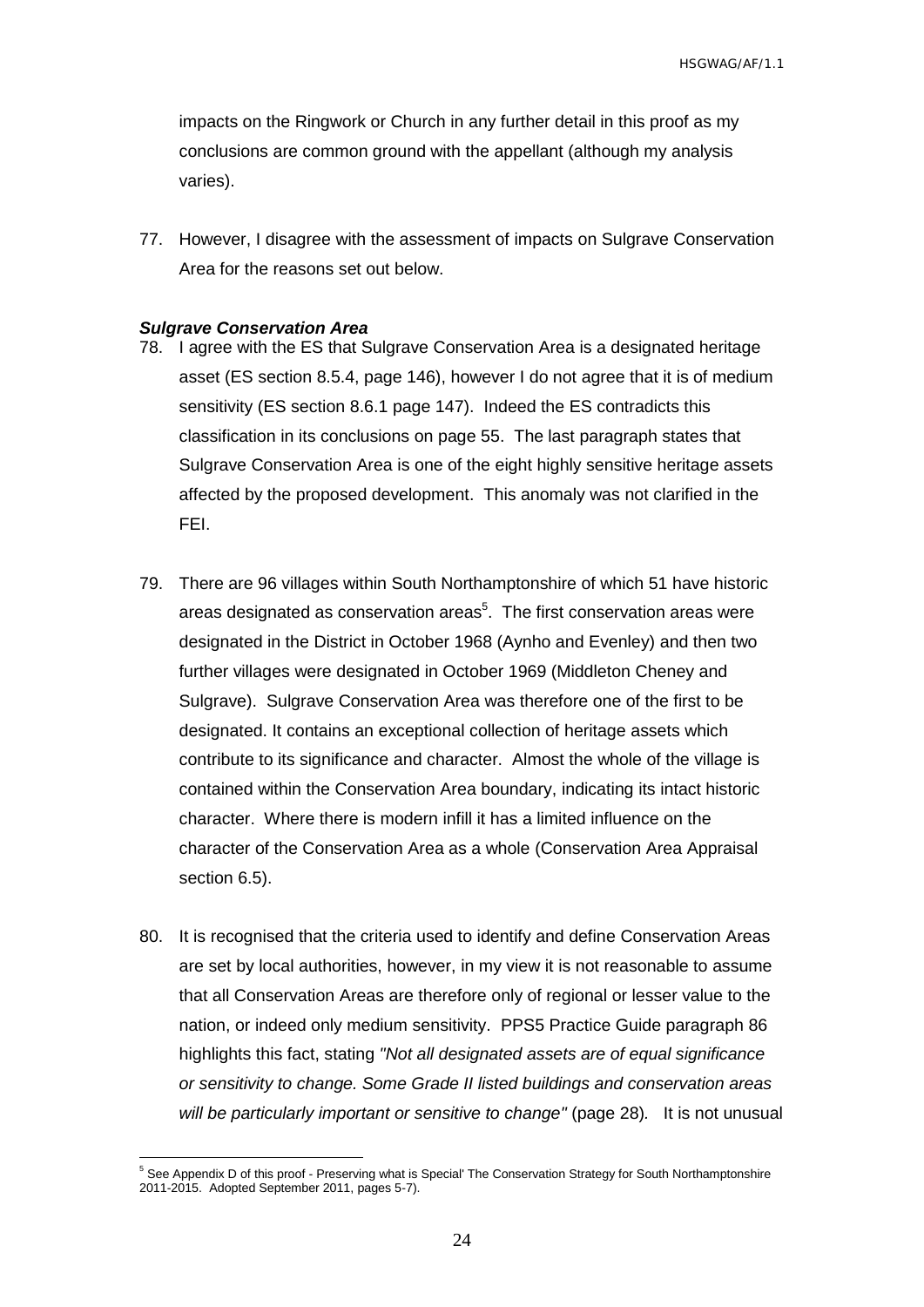for established methods and approaches to assessing impacts of development on cultural heritage, to identify in particular those conservation areas which are outstanding as a result of the collection of assets they contain and their special character and to regard them as having greater sensitivity. I consider the Sulgrave Conservation Area to have a high sensitivity for similar reasons. Not all conservation areas should be considered to be of the same importance or sensitivity. Regard must be had to their particular attributes and characteristics.

- 81. A Conservation Area Appraisal has been prepared for Sulgrave and recently updated and adopted in June 2013. The PPS 5 Practice Guide regards Conservation Area Appraisals as assessments of significance (page 8, para
	- 18). The appraisal for Sulgrave states that:

*"The settlement lies north of the headwaters of the River Tove on a sloping ridge with land falling away on either side."* (summary)

*"Views within the conservation area are an interesting mix of wide sweeping views of the countryside, with the contrasting focused views found along the main roads."* (summary)

*"Sulgrave is...in undulating sparsely populated countryside."* (section 2.1, 1st para)

*"The streams have eroded broad, gentle, convex slopes resulting in the area's distinctive undulating landform."* (section 2.2, 3rd para)

*"The area around Sulgrave comprises fieldscapes which are predominately of fragmented parliamentary enclosure origin."* (section 2.2, 4th para)

*"The area in which Sulgrave falls is especially noted for the presence of a number of castles and mottes which survive....Their frequency may be connected with the fact that many of the areas are located on dominant defensive positions."* (section 2.2, 5th para)

*"land cover...is typically a combination of arable and pasture farming. The land is characterised by soft undulating hills, with fields defined by hedgerows and trees, … well preserved ridge and furrow patterns … network of country lanes."* (section 2.2, 6th para)

*"Sulgrave is a compact and attractive village in the form of a loose figure of eight."* (Section 3.1, 1st para)

*"Overall the village has not changed substantially from this date [1843- 1893]."* (section 3.6)

*"Views of the countryside from within the conservation area are key to understanding the development of Sulgrave and maintain the rural links which are the foundations of the village."* (section 4.6, 4th para)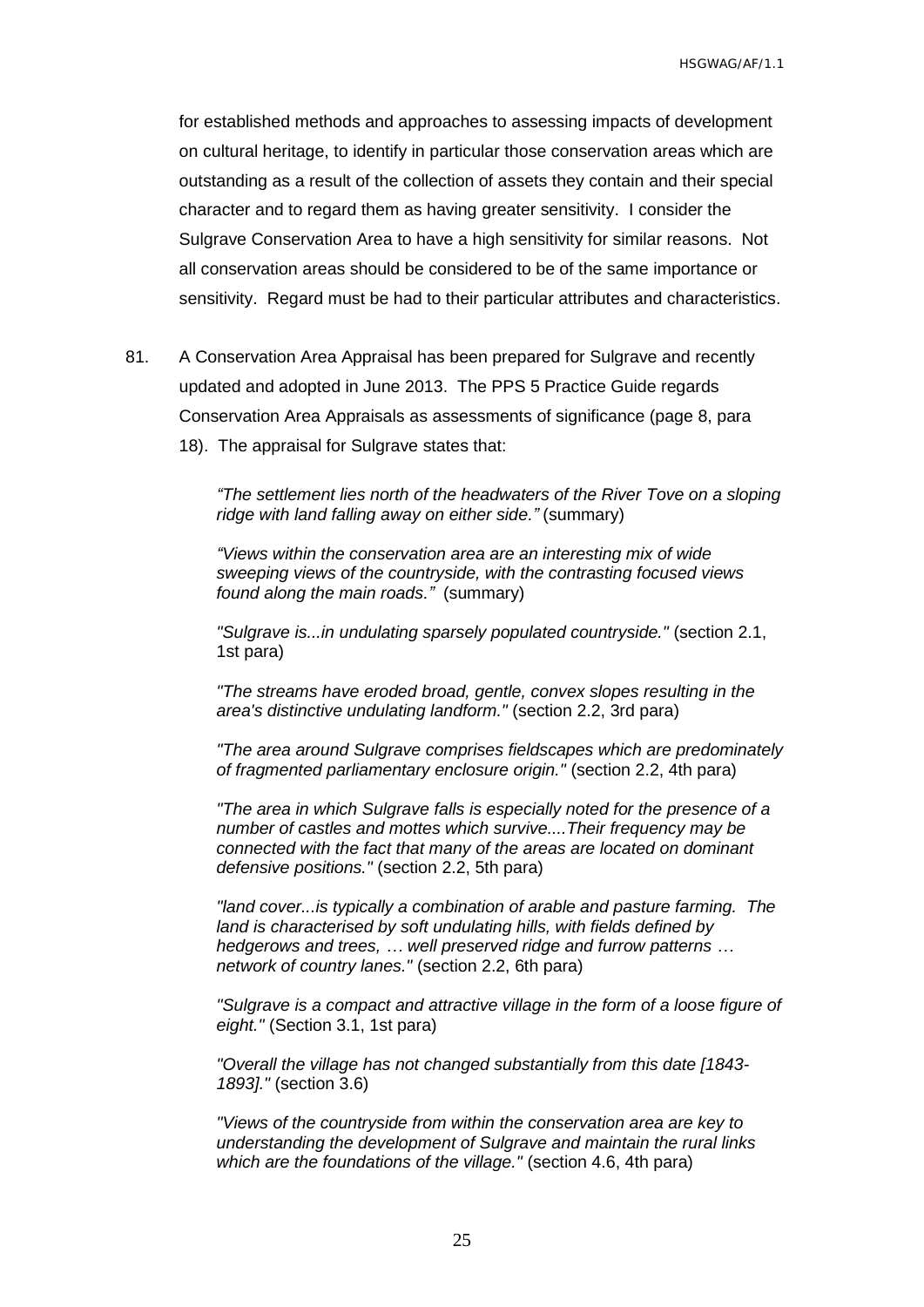*"Views of the conservation area from outside the village are also important in understanding the context and development of Sulgrave. The surrounding landscape provides an important rural setting and makes a contribution to the special character of the area."* (section 4.6, 6th para)

- 82. The key views which contribute to the Conservation Area's special character are illustrated in figures 40 and 41. Of the views identified as important, four would be affected by the proposed wind farm development (see photomontages View 1 and View 2 - Appendix A, Packs A and B, which are from similar locations to two of the noted viewpoints).
- 83. The ES describes the setting of the Conservation Area as comprising *"surrounding buildings, fields, trees and hedgerows"* and concedes that there would be views of the turbines from within the Conservation Area to the south east (ES table 8.2, page 151). The ES acknowledges that the Sulgrave Conservation Area is of high sensitivity (page 155) and that the magnitude of effect on views from the southern edge would be moderate.
- 84. The importance of the rural setting to the Conservation Area in contributing to the historical significance of the village and its origins as well as the designation's special character is highlighted in the Conservation Area Appraisal. The setting makes a positive contribution to the significance of the Conservation Area in that it:
	- complements the siting and appearance of the village
	- enables it to be appreciated in a rural landscape containing little or no urban or industrial development
	- enables the church to be the local landmark, contributing to sense of place and reinforcing its historic value
	- enables an understanding of the evolution and compact layout of the settlement.
- 85. Views of the development from within the conservation area would affect opportunities to appreciate the wider rural landscape context of the settlement as set out in the Conservation Area Appraisal. These views are afforded from publically accessible land (such as the Castle Hill Ringwork and Castle Green) as well as from the main street within the village (see HSGWAG photomontages View 3 and Supplementary View1, Appendix A). The impact of the turbines in these views would: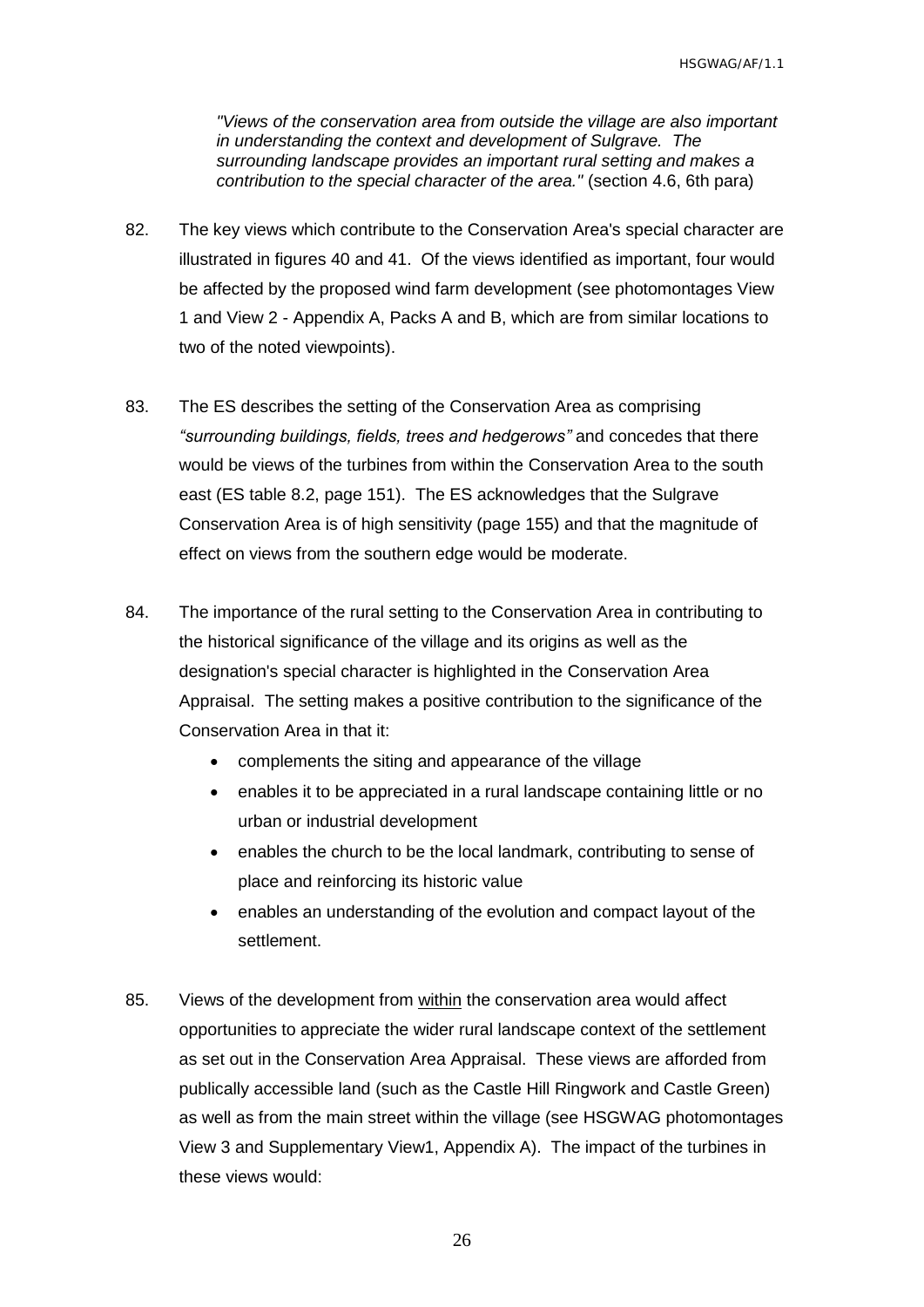- undermine the significance of the ringwork the turbines would appear prominently on the horizon, would diminish perceptions of the ringwork's historic function as a defence structure with commanding views and affect its wider rural setting.
- affect the rural context of the village as perceived from the valued open space of castle green - as a registered village green within the Conservation Area this land is valued for its views to the wider rural landscape. The turbines would alter perceptions of the rural context of the village and would appear large in relation to humble dwellings along Park Lane/Church Street.
- affect the domestic character and visual unity of the Conservation Area along the Helmdon Road. As above the visible turbine would appear large in scale compared to other buildings within the Conservation Area. It would introduce a new characterising element and would compromise the integrity of the village. The southern fringes of the Conservation Area would also be similarly affected.
- 86. In terms of effects on setting, the proposed development would affect the setting of the Conservation Area when viewed from the rising land to the north. In these views, from footpath AY2 and bridleway AY1, the proposed development would be seen directly behind the village and the church on the skyline and would be particularly noticeable.
- 87. I have explained in paragraph 39 of this proof that I consider the characterising effects of the proposed wind farm development to extend into the Sulgrave valley landscape and to extend north of the village onto south facing slopes which are of a higher elevation than the intervening ridge between the village and the proposed development. As such I consider this valley landscape and the land north of the Conservation Area, which affords views of the Conservation Area within its rural landscape setting, to become a local landscape with wind farm sub-type.
- 88. All five turbines would appear prominently on the skyline towards the broadest extent of the wind farm thereby affecting a greater proportion of the skyline than, say, from Astwell Castle to the east where views of the wind farm are more 'end on' and from a slightly lower elevation (see paragraphs 128 to 132 below and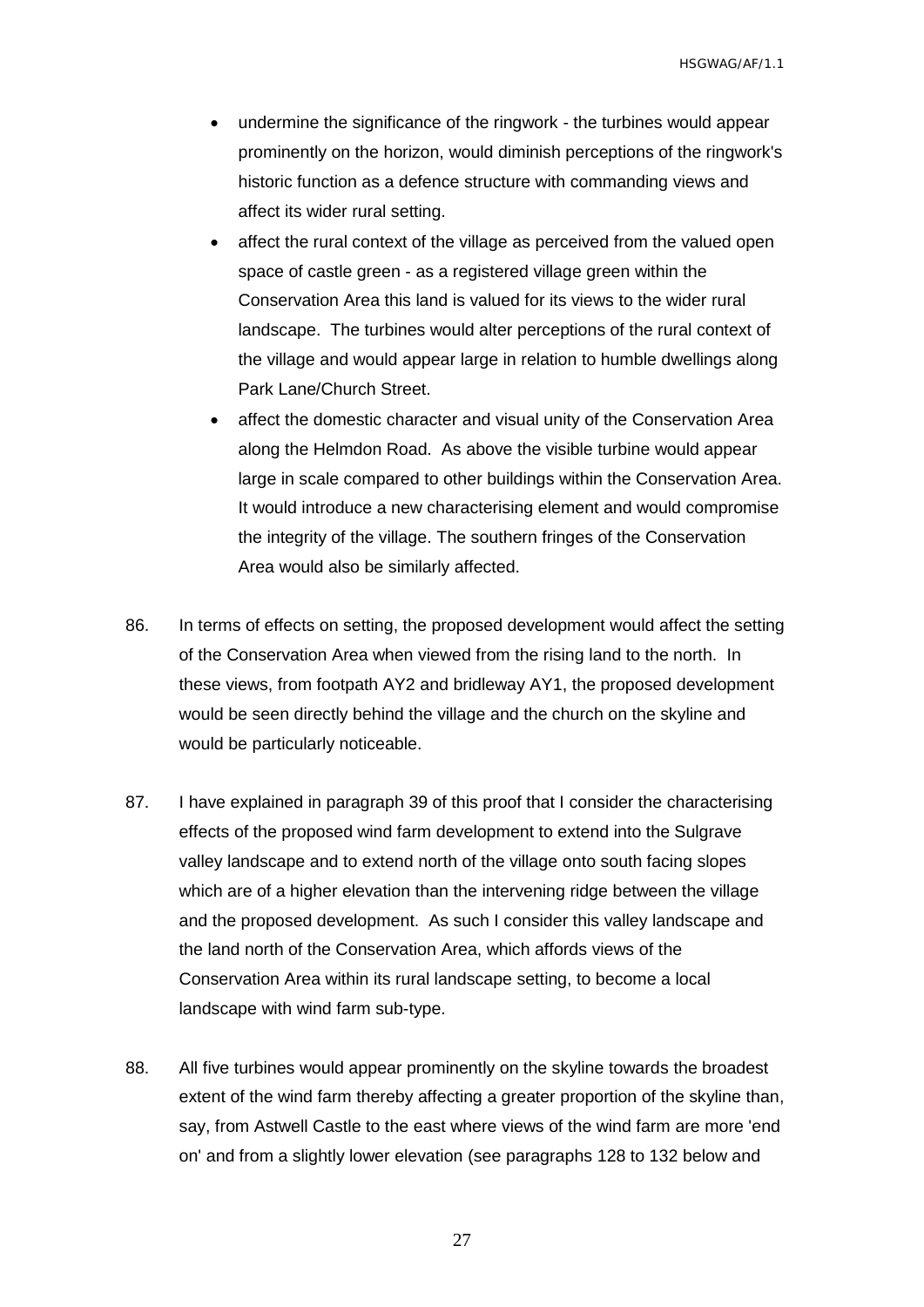HSGWAG View1 and View 2, Appendix A). From north of Sulgrave views of the turbines would often be backlit which would increase their visual prominence.

- 89. This is confirmed by the comments made by Inspector Fieldhouse when she stated in relation to views of the turbines from this landscape as: *"dominating the skyline"...."a key feature at odds with the scale of the settlement and the prominence of the church tower" (para 27).* Clearly the physical separation between the settlement and the development site does not prevent the wind turbines from visually intruding into the setting of the Conservation Area or indeed Sulgrave Church.
- 90. Inspector Fieldhouse went on to state that *"from other parts of the PRoW, the juxtaposition of the turbines and the church tower would change and although striking elements on the skyline, the proposal would be sufficiently divorced from the settlement as not to conflict with the 'beacon' of the church tower."* I respectfully disagree. This ignores the important factors such as historical and artistic value attaching to the view. Where seen in the context of the church the turbines would act as a significant distraction, such that they would supplant the church tower as the new dominant landmarks of the area. Where seen in the context of the settlement the turbines would undermine the rural setting of the village.
- 91. The characterising effect of the proposed turbines would not enhance the special character of the setting of the Conservation Area but would in my view undermine it and thereby diminish significance. The development would discernibly change the surroundings of the village such that its baseline setting would be altered. Moreover the proposed development would visually intrude into the heart of the Conservation Area and would be intermittently visible from some of the key heritage assets, open spaces and main routes considered to create and positively reinforce character in the village. This in my view undermines the intact character and rural context of the settlement. Such an effect on this sensitive designated heritage asset would, in my view, be considerable and unacceptable. Although finely balanced I consider the harm would be substantial.
- 92. I appreciate that to a lay person the conclusion I reach in relation to substantial harm on the Conservation Area may appear inconsistent with the conclusion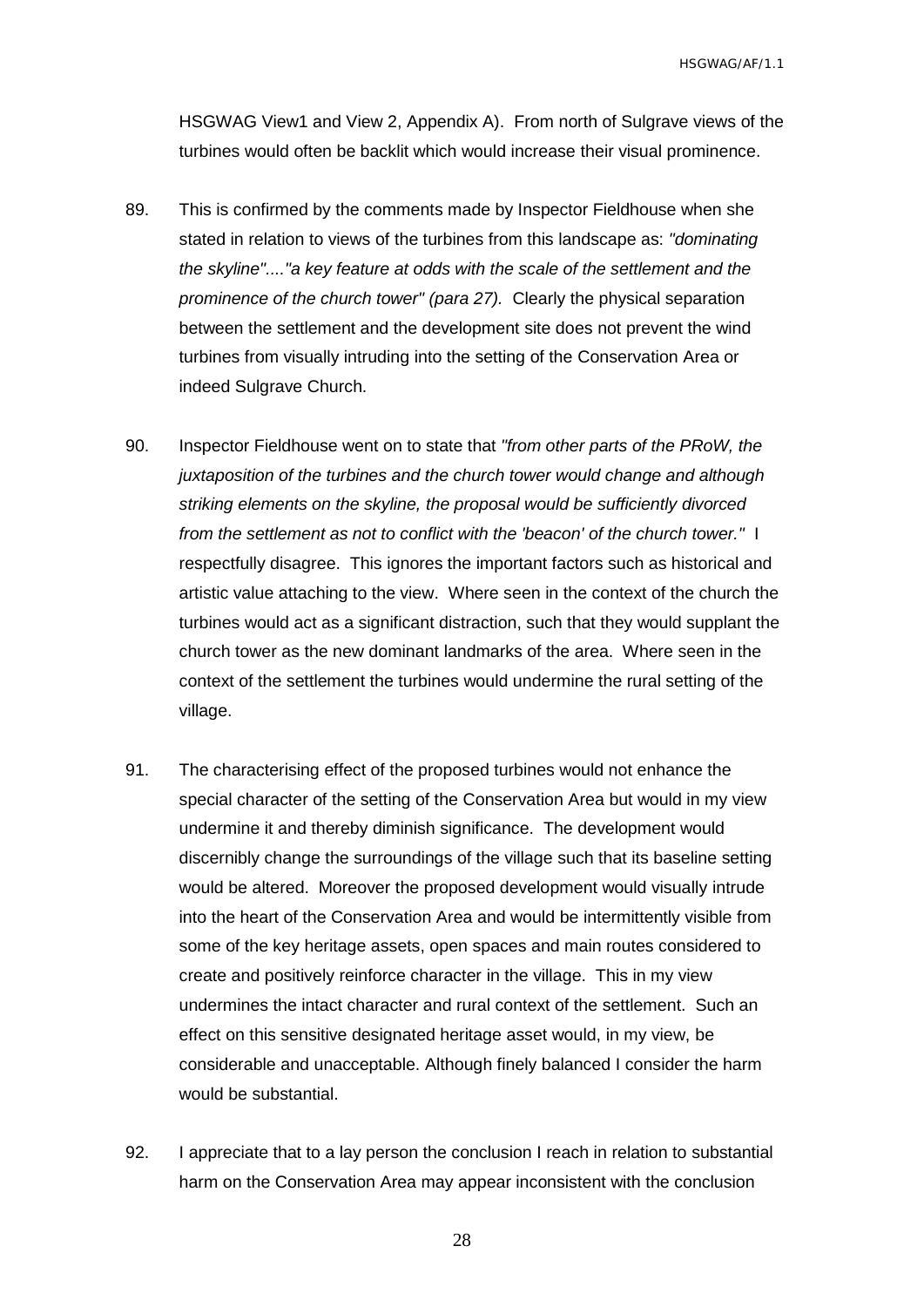that, the individual assets that make up the Conservation Area, experience less than substantial harm. In each instance the significance of each heritage asset is different and the contribution setting makes to significance also varies. The Sulgrave Conservation Area is of greater physical extent and the contribution setting makes to its significance is clearly articulated in the Conservation Area Appraisal. In addition the nature of the effects vary between assets as a result of their position in relation to the development, outlook, focus, and so on, and in the case of the Conservation Area the development would affect a range of views valued for a variety of reasons.

#### <span id="page-30-0"></span>*Collective Harm to Sulgrave Assets*

- 93. When taken collectively, the adverse effects on the conservation area, scheduled monument, listed church, and registered park and garden (all of which have overlapping settings), the effects of the proposed development would, in my view, result in considerable and unacceptable harm which should count very heavily against the scheme (NPPF para 134).
- 94. The proposed development would be contrary to the NPPF in that the conflict between the proposed development and conservation of heritage assets would not be minimised (para 129) and because of the substantial harm to Sulgrave Conservation Area, which should be exceptional (para 132). Moreover the development would be contrary to Local Plan Policy EV11 because it would have an adverse effect on the setting of the Conservation Area and on views out of the area (CD 1.1, pages 33 and 34). It would also be contrary to Policy EV12 because it would not preserve or enhance the setting of listed buildings and also be inconsistent with the statutory duty in s66 of the Planning (Listed Buildings and Conservation Areas) Act 1990. For the same reasons it would fail the test in Policy BN5 in the draft Joint Core Strategy of conserving and enhancing the setting of heritage assets. Moreover it would fail the test in Policy S11 where applications for renewable energy development must have no significant adverse impact on the historic and natural landscape, landscape character, townscape or nature conservation interests.

### <span id="page-30-1"></span>**Helmdon Heritage Assets**

#### <span id="page-30-2"></span>*Helmdon Viaduct*

95. Helmdon Viaduct is on the London Extension of the Great Central Main Line which was opened for coal traffic in 1898 and for passenger travel in 1899. It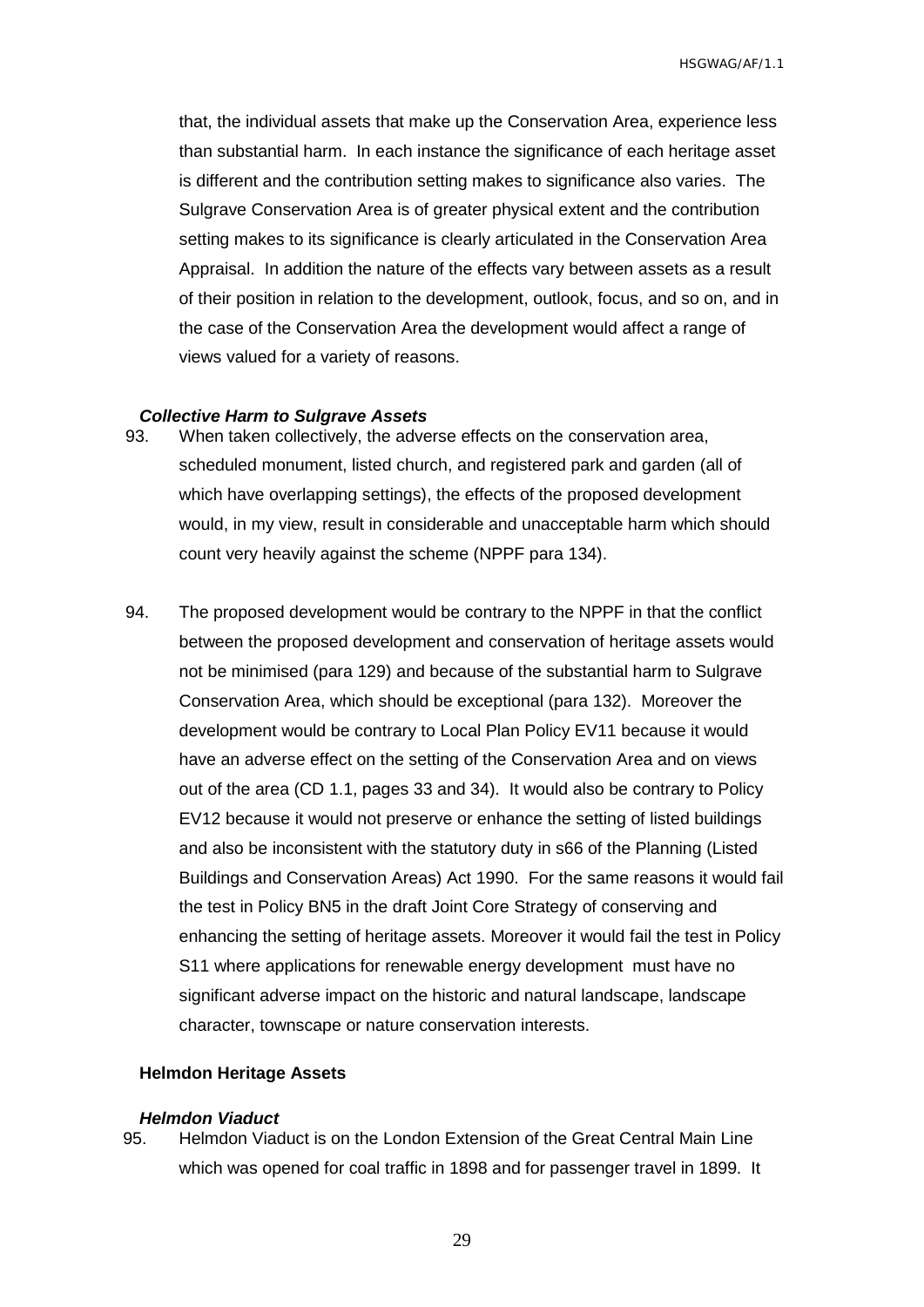was in continual use until 1966 when the Great Central Railway was the first mainline to be closed as part of the modernisation scheme implemented by Beeching.

- 96. The significance of Helmdon Viaduct is in its architectural and historic interest. It is approximately 30.5m high above the valley floor and approximately 122m long. It comprises nine arches each with a span of 10.5 metres. It is a well preserved example of a multi-arched viaduct constructed of brick for which the Great Central Railway was famous. The bricks were made at a large plant sited close to Great Covert Wood, Sulgrave. Also associated with the viaduct is the line of the railway itself (reflected in the landscape by cuttings and embankments but also a line of vegetation) and the P-way hut just north of the viaduct, built for local track workers and for storing equipment. Helmdon Viaduct is the only remaining viaduct in the locality and is a well-known local feature. It is of value in terms of local identity and sense of place (it is for example used as the logo for Helmdon school) and as such is considered to be of communal value as described in Conservation Principles pages 31 and 32. The setting of the viaduct makes a notable contribution to the significance of the heritage asset. The key characteristics of the setting of the viaduct are:
	- its predominately rural context which emphasises the form and character of the viaduct, enabling it to act as a local landmark despite the fact that it does not rise out of the valley
	- location in the lowest part of the valley, connecting the valley sides which emphasises the function of the viaduct
	- the valley topography emphasises the scale of the arches
- 97. The ES and FEI make no reference to the impacts on the Helmdon Viaduct (as an undesignated heritage asset) which is located approximately 860m from Turbine 5. The ES states on pg 147 that *"There are no significant views from or across the site towards any heritage assets."* Clearly this is not the case in relation to the Viaduct which is visible from many locations within the valley to the west. The ES assesses the impacts on the disused railway line as a whole as negligible and not significant. It goes on to say that *"the setting of the 25 undesignated heritage assets within 1.5km of the site are not of significance in the appreciation or understanding of these assets. As a result whilst the construction of the proposed development will change the wider context of these assets, this would result in an effect that is negligible and not significant".*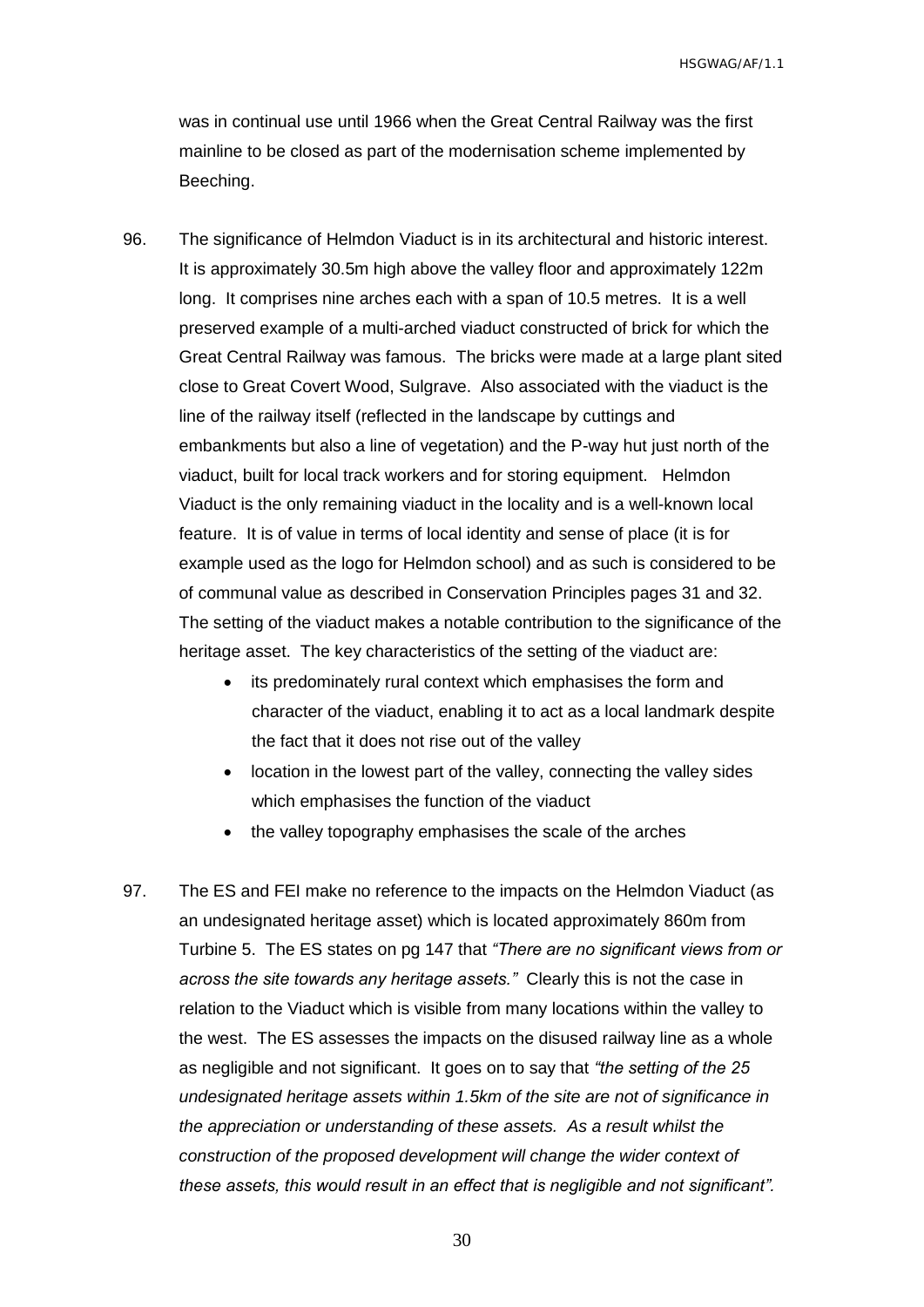I do not agree. The proposed development would in my opinion have an adverse effect on the setting and importantly the appreciation and understanding of the Viaduct at Helmdon, not least because of the scale and proximity of the proposed turbines. The turbines will affect all three key aspects of the setting noted above. The turbines will:

- diminish the sense of an unspoilt rural context
- alter perceptions of scale both in terms of the viaduct as an architectural structure but also local topographic context
- supplant the viaduct as the local landmark to which Helmdon is associated.
- 98. This is supported by Inspector Fieldhouse who stated (para 25): *"The proposed turbines, some 1300m and 1350m away, would be conspicuously out of scale with the intimate river valley landscape and become dominant features with adverse impacts on the perceived small scale landscape. They would contrast harmfully with the viaduct over which they would visually dominate and tower."*
- 99. I consider the effects of the proposed development on the setting of the Helmdon Viaduct to be major adverse and that they would diminish the significance of the asset and its appreciation. In view of its undesignated status and regional importance<sup>6</sup> I consider these effects should weigh against the wind farm proposal.

#### <span id="page-32-0"></span>*Listed Buildings in Helmdon*

 $\overline{a}$ 

100. There are a number of listed buildings within the village of Helmdon. Although the settings of these listed buildings are unlikely to be affected by the proposed development due to orientation and screening this is not the case for Priory Farmhouse and its associated barn (just 20m to the west) on Station Road which are set slightly apart from the village. Both are Grade II listed and neither were assessed in the ES or FEI. They form a group of heritage assets with strong agricultural associations. The farmhouse dates to the early 17th century with 19th century alterations while the barn is 18th century. They are positioned on the northern valley side with views in a south and southwesterly direction towards the Helmdon Viaduct. The significance of these heritage asset is primarily architectural but also historical (see Appendix E for listing which notes

 $6$  Helmdon Viaduct was considered for listing in 2011 but not listed.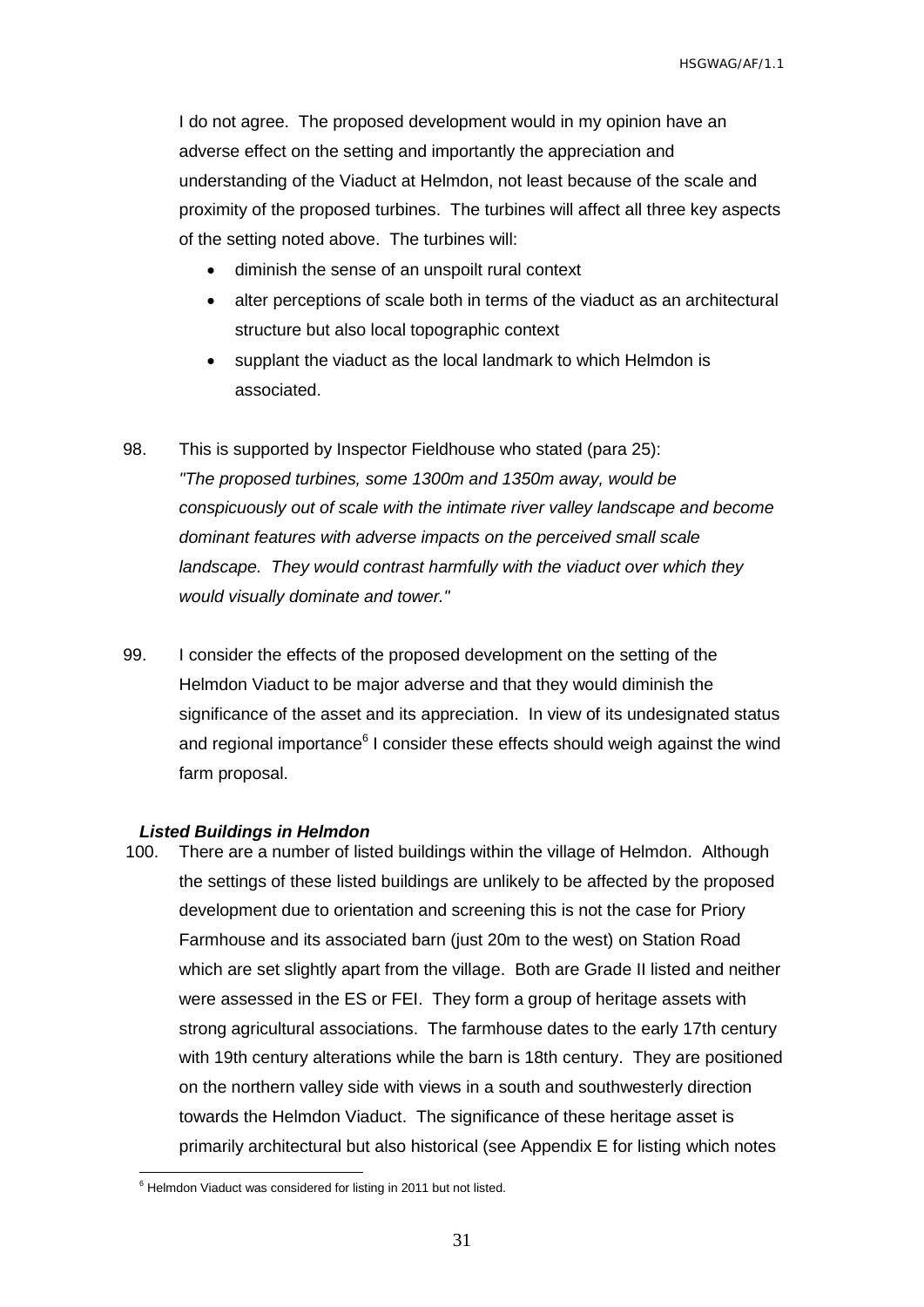that the principal front of the farmhouse faces south onto the garden). The key characteristics of the setting of these heritage assets includes:

- their rural context apart from the village which emphasises the scale, form and layout of the buildings
- predominately rural, relatively static and tranquil landscape context which reinforces the function of the buildings as part of a wider agricultural landholding
- association with significant areas of intact ridge and furrow and enclosure patterns dating to earlier rural landscape activity
- 101. HSGWAG photomontage View 7 (Appendix A) illustrates the listed farmhouse in its setting with the proposed wind farm development. The development would impose on these buildings and would be visible within the immediate farmyard curtilage but also from the wider landscape and Station Road. In this context the scale of the buildings would be diminished; the turbines would be seen in the same view and context of the listed buildings and on occasion towering above them. The turbines would alter the rural character of the area and therefore the landholding context with which the buildings are associated. The comments made by Inspector Fieldhouse in relation to Helmdon Viaduct also apply to these listed structures. The ES concludes that the movement of the rotor blades would *"contrast with the relatively static agricultural landscape*" (page 9). The setting of these two listed buildings would be greatly affected by the proposed development. As a result of the contribution setting makes to the significance of the asset, I consider this change to have a discernible adverse effect on their historical significance but that their architectural interest would be less affected. I have therefore concluded that the effects would not constitute substantial harm. Nevertheless I regard these impacts to be unacceptable in NPPF terms (para 98).

#### <span id="page-33-0"></span>*Stuchbury Earthworks*

- 102. The archaeological assessment undertaken in August 2010 to support the ES makes only passing reference to the Stuchbury archaeological site, while the ES does not consider the significance of the Stuchbury Earthworks in any detail, nor did it define its setting and the contribution this makes to significance.
- 103. Archaeological investigation was carried out at the development site area by Northamptonshire Archaeology in March 2011 but this focused on direct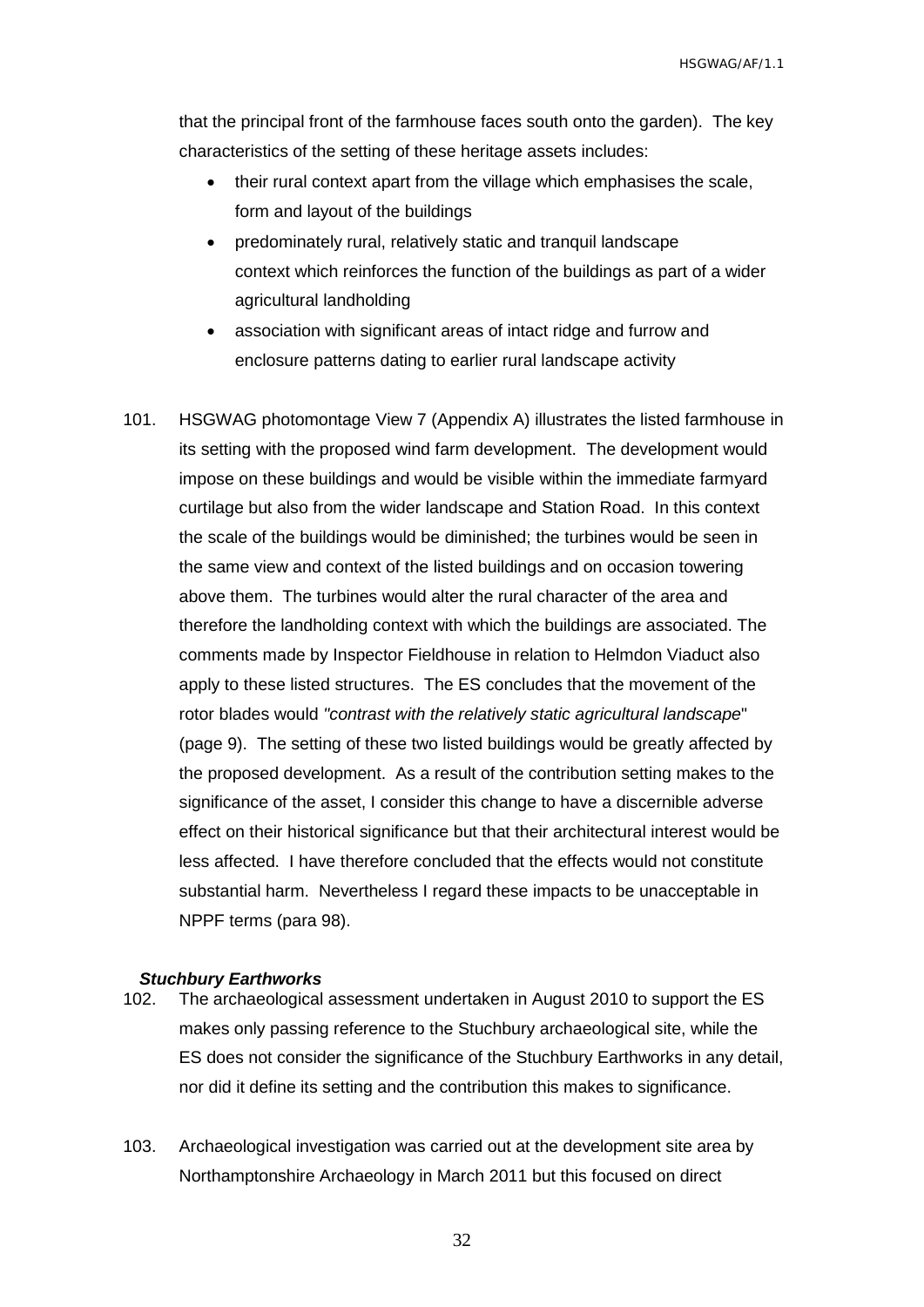impacts on archaeology and did not consider the significance of the Stuchbury Earthworks or impacts on setting. It therefore appears that the significance of the site and impacts of the proposed development were not assessed in the ES or  $FEI^7$ .

- 104. I have undertaken my own review of evidence and information available on the Stuchbury site. The site comprises the buried and earthwork remains of a medieval village including house platforms, main street (now a hollow-way), fish ponds and possible location of a church. It lies on the northern slopes of the Helmdon Valley where the underlying geology of upper lias clay, with limestone overlaid with clay on the higher slopes, has resulted in many springs and marshy ground. These springs are likely to have influenced the siting of the settlement and associated fish farming, and are still apparent today. The HER includes the site as SMR5 and describes it as *"Anglo-Saxon and medieval finds, hollow-way, ditches, enclosures, fish ponds".* Stuchbury Hall Farm is known to incorporate carved stone in its construction (thought to have come from the former church) and the land surrounding the hall has in the past revealed further carved artefacts. The collection of earthworks sit within a wider agricultural landscape. The pattern of enclosure within the wider valley reflects a fossilised open field system contemporary with the settlement (PJO Archaeology desk top assessment, page 14, para 5.20 and page 15, para 5.25). This enclosure pattern is thought to date back to the late or early-post medieval period when enclosure took place and has changed little since its creation with only limited hedgerow removal or field subdivision.
- 105. The earthworks at Stuchbury have been surveyed in the past. The site was recorded in 1977/8 by the Royal Commission of the Historic Monuments of England (RCHME) and was assessed again in 1982 and the results of that recorded in *An Inventory of the Historical Monuments in the County of Northamptonshire, Volume 4: archaeological sites in South-West Northamptonshire.* The report states in relation to settlements that: *"Thirty-one deserted hamlets and villages are recorded in the Inventory....most have been damaged or altered by later activity". "Stuchbury and Tafford have been partly damaged by other modern agricultural activities".*

The solution of the setting and the setting and significance of Stuchbury was set out at the setting and significance of Stuchbury was set out at the setting and significance of Stuchbury was set out at the previous inquiry in Mr Brown's evidence (pages 28-29)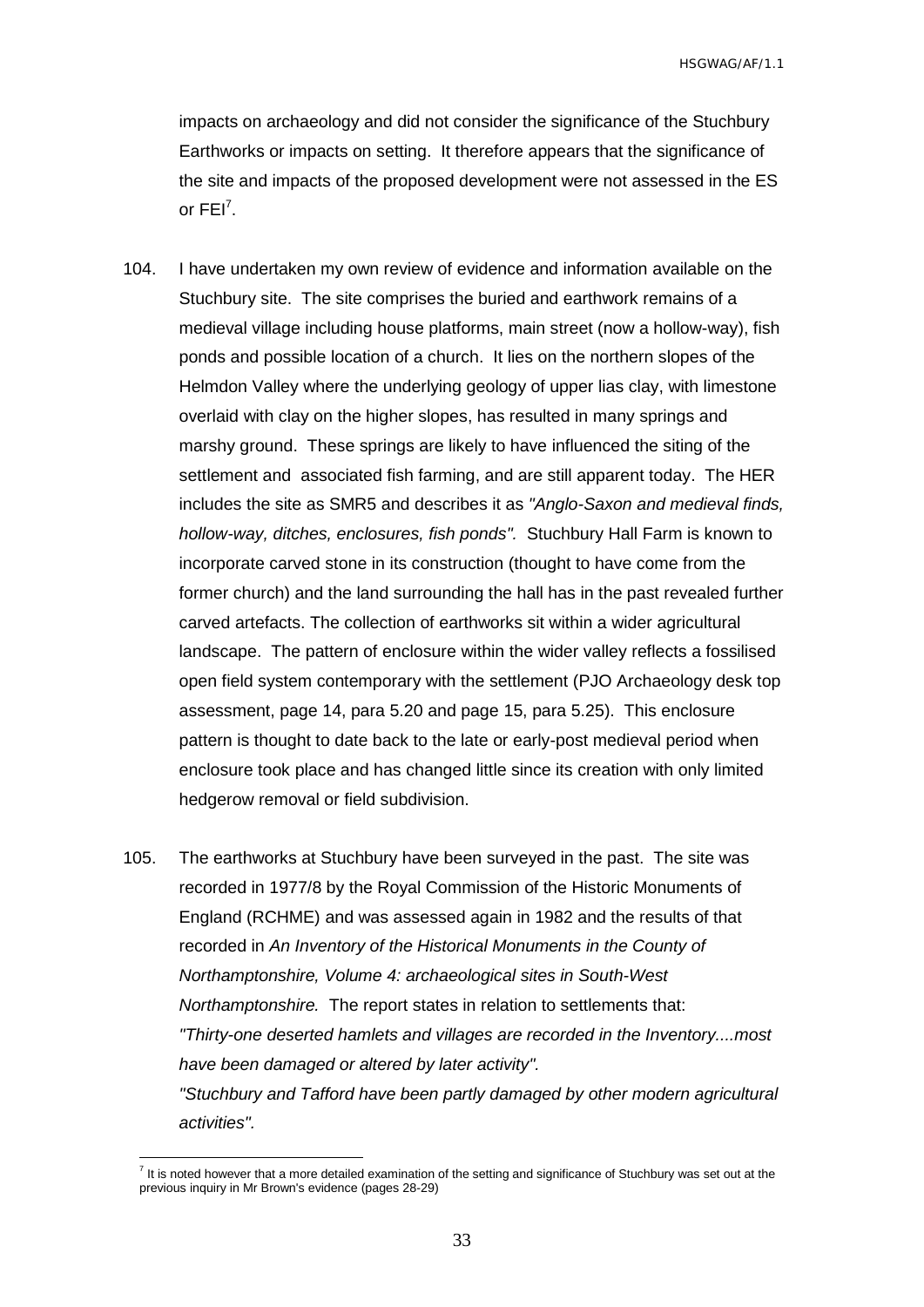*"Most villages, at least in their final stages, lay either along single streets or around more complicated street systems, all later reduced to hollow-ways. Impressive hollow-ways still remain at Appletree, Astwick, Stuchbury". "Well preserved house sites survive at Astwick, Stuchbury and Kirby".*

- 106. In relation to fishponds the report noted that those at Stuchbury relate to a type constructed on relatively flat ground surrounded by banks made of spoil from the interior or from side leats. However it is also likely, considering the location of the site on numerous spring lines, that the fishponds also occur on the valley sides with dams along the sides of ponds. The report notes the inexplicable 'island' of an unusual shape in the fishponds at Stuchbury which lay below the water-level of the original ponds.
- 107. A plan showing the layout and extent of the earthworks surveyed at Stuchbury is held by Northamptonshire County Council and a further more detailed plan showing the earthworks<sup>8</sup> has been included in Appendix F to this proof.
- 108. In light of the above I consider that the significance of the Stuchbury site lies in its historic and archaeological value.
- 109. Designation of sites as scheduled monuments is discretionary which means that a site may not be scheduled and yet it may be of national importance.
- 110. The land on which the earthworks are located is currently in Countryside Stewardship. The stewardship agreement between Defra and the landowners states the following objectives in relation to history/archaeology, *"Protect and maintain any historically important features within the agreement area. In particular ...a) any surviving earthwork features associated with the deserted medieval village of Stuchbury, including the earthwork remains of ancient fishponds, dams, ditches, settlements, and the sunken hollow-way Saxon lane formerly the main street of the village, b) all ridge and furrow remains....c) the early enclosure field system (field boundaries and hedgerows) around Stuchbury Hall Farm."* This indicates the value Defra place on the archaeological site and associated historic features/patterns in the landscape. It

 $\overline{a}$ 

<sup>&</sup>lt;sup>8</sup> The detailed plan of the earthworks appears to have originated from the RCHME survey (1982). The associated labels were added later and are one interpretation of the earthworks. This interpretation is likely to be reviewed and refined during the forthcoming EH survey - see paragraph 112 of this proof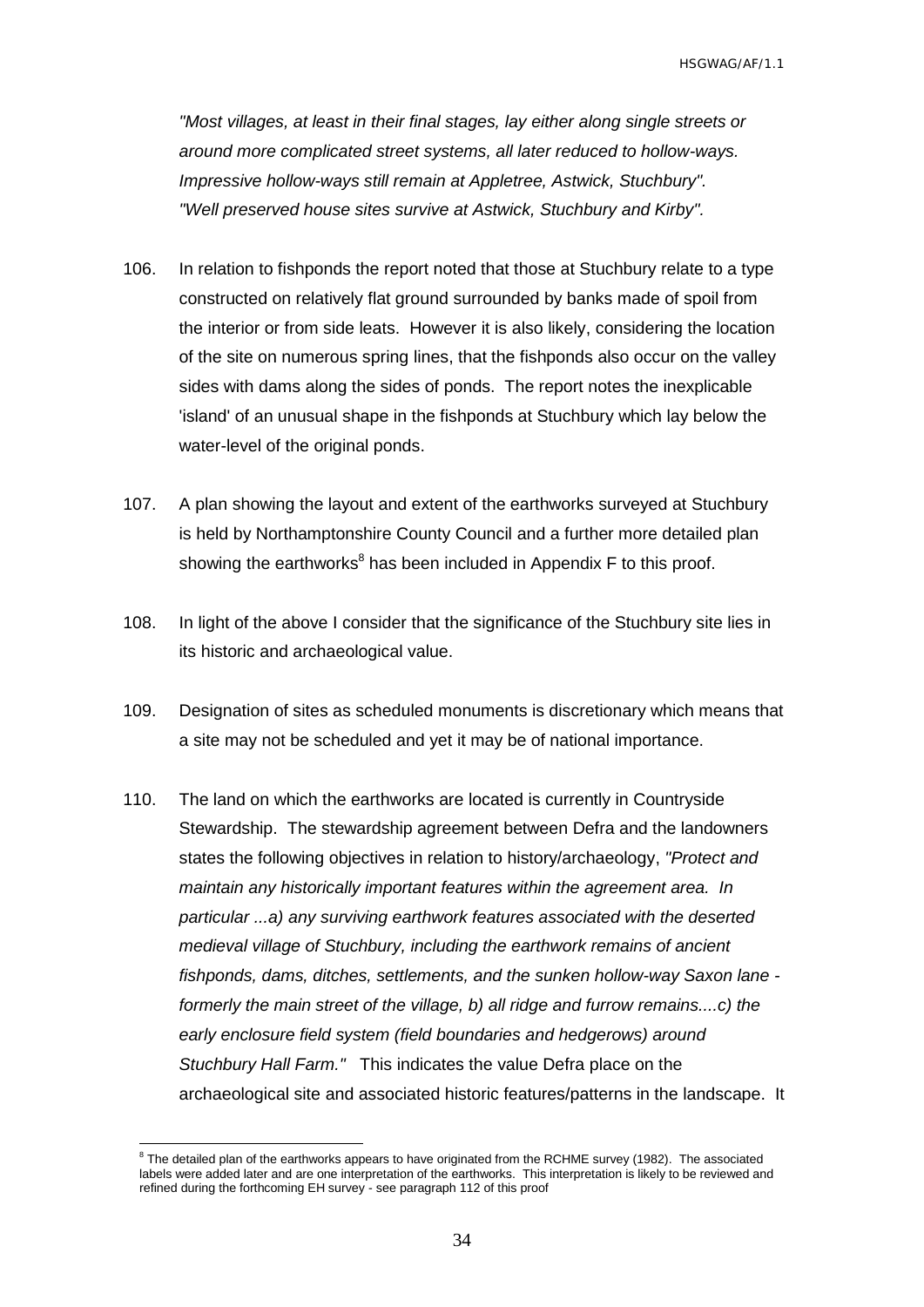also notes under 'access', *"allow the public to enjoy landscape views across the agreement area and observe the landscape and wildlife improvements being made to the holding through Countryside Stewardship"* (see Appendix G for extract)*.*

- 111. Perhaps more significantly, the earthworks at Stuchbury have been highlighted as having the potential to be of national importance. This was stressed by English Heritage in their letter to South Northamptonshire Council dated 14 January 2011 (see Appendix H). In this letter EH state that, *"In addition attention is drawn to the potentially major impact that the development could have on the deserted medieval village at Stuchbury, as a non designated heritage asset that is potentially of national significance"* and that *"A group of extensive earthworks of the deserted medieval village of Stuchbury are located on land adjoining the northern boundary of the wind farm site. These earthworks are of regional significance and their extent and degree of survival suggests that they have the potential to be of national significance. We would advise that the impact of the proposal on the significance of these earthworks is fully considered..."*
- 112. Following consultation with English Heritage<sup>9</sup> I understand that English Heritage intend to undertake a survey of Medieval Settlements in Northamptonshire with a view to assessing sites for statutory designation (i.e. scheduling). The list of sites for inclusion is a shortlist of those most likely to have potential for scheduling. I understand that the site at Stuchbury is on the list to be considered in the first phase of the project which is due to start in the autumn this year (2013). Whilst it is not possible to predict the outcome of this survey with certainty it nonetheless provides further support for the potential of the Stuchbury site to be of national importance. It also means that designation as a scheduled monument is a real possibility in the foreseeable future.
- 113. The rural landscape setting of the site comprises the valley landscape in which the turbines would be located. The small scale enclosure patterns and historic routes, along with the valley topography and hydrology, provides a narrative which explains the origins and development of the site and contributes greatly to its historic significance. In addition the current rural and tranquil character of the

 $\overline{a}$ 

<sup>&</sup>lt;sup>9</sup> Pers Comm Dr Dale Dishon (Principle Inspector Northamptonshire) and Katy Mack (Designations Team, Cambridge)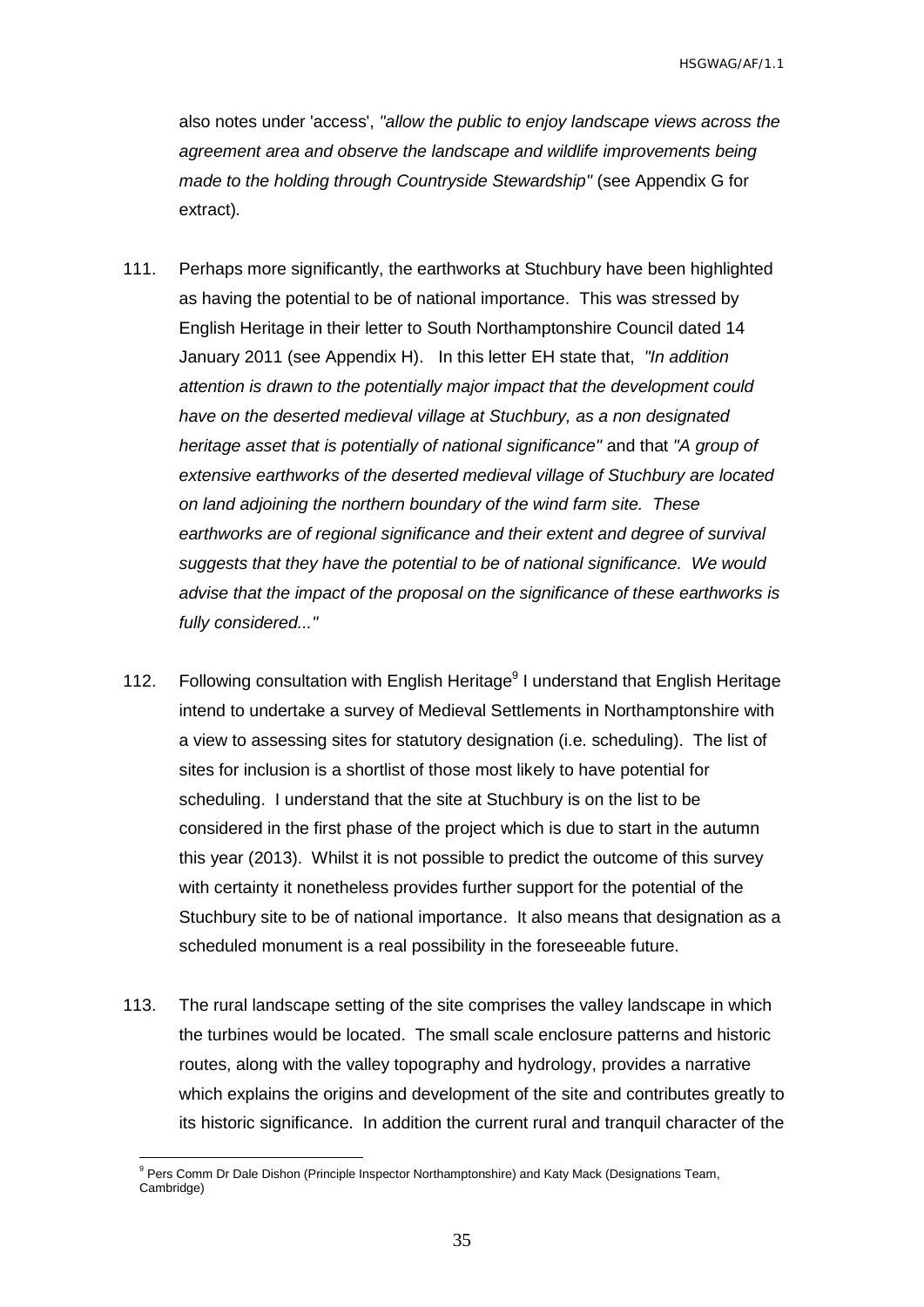valley reinforces the 'deserted' status of the settlement and amplifies the site's significance. The setting of the site extends across the valley as far north as the Helmdon Road and as far south as the B4525. The orientation of the site on south facing slopes means that the majority of views from the site focus southwards. It is possible to quickly perceive and understand its component earthworks, their relationship to each other and their relationship to the wider landscape. The role of setting in the significance of this site is therefore high, not least because of the inherently subtle nature of the earthworks.

- 114. The nearest turbine would be approximately 500m away from the southern edge of the known extent of earthworks (T5). The whole of the earthworks site would lie within the wind farm landscape where the turbines would have a major characterising effect and would be visually dominant in views. While it could be argued that the landscape could still be perceived between the turbines, in reality one would focus on the turbines due to their scale and visual dominance. This would diminish the ability to appreciate the subtle nature of the earthworks and their relationship to one another and the wider valley. The turbines would be substantially larger in scale than all other components of the view such as hedges, trees, field pattern (see HSGWAG Photomontage Supplementary View 3 and 3A). In addition to the physical presence of the turbines, the access track would also be clearly visible extending from the B4525. This track does not follow any existing landscape feature and cuts across an open field, disrupting historic landscape patterns.
- 115. The effect of the close presence of the turbines in the setting would be to diminish the rural context of the site which contributes to historic significance. The turbines would be dominant due to their scale, extent in southerly views, but also because they are moving. Added to this there would be noise impacts and the potential for moving shadows all of which would detract from the tranquillity of the site. Overall I consider the magnitude of change to the setting to be major and the effect on the significance of this heritage asset to be very great. In light of the potential for this site to be of national importance, and its inherent characteristics, I consider the effects to constitute a negative intrusion where the integrity of the setting would be compromised and appreciation and understanding substantially diminished. The effects, in my view, would be very great indeed and would equate to substantial harm and would be unacceptable in terms of the NPPF para 98.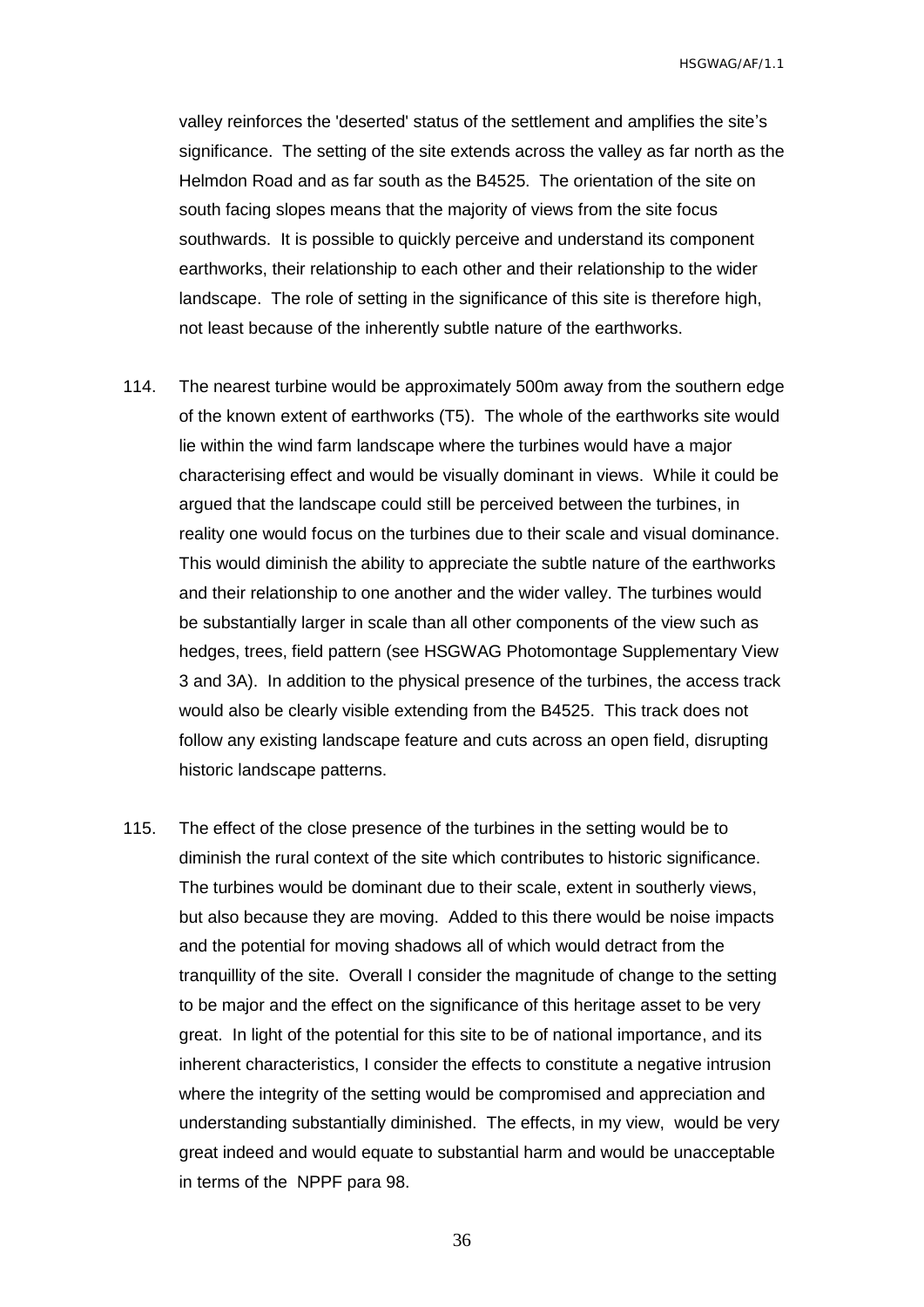- 116. NPPF paragraph 139 states non-designated heritage assets of archaeological interest that are demonstrably of equivalent significance to scheduled monuments, should be considered subject to the polices for designated heritage assets. This would mean that the part of paragraph 132 of the NPPF relating to scheduled monuments (that substantial harm should be wholly exceptional) would apply here. In my professional opinion the Stuchbury Earthworks are demonstrably of equivalent significance to scheduled monuments, based on the evidence I have noted above, even if the site's actual scheduling as a result of the EH survey later this year cannot be predicted with certainty.
- 117. Even if this site was judged not to be demonstrably of equivalent significance to scheduled monuments, NPPF paragraph 135 states that for non-designated heritage assets there should be a balanced judgement taking into account the scale of harm, which in this case is substantial and should weigh very heavily against the scheme, and also the significance of the heritage asset, which is also very considerable in this case. Paragraph 83 of PPS5 Practice Guide also states that in relation to non-designated assets the 'desirability of conserving them and the contribution their setting may make to their significance is a material consideration'. The harm to the significance of the Stuchbury Earthworks would remain very great and unacceptable even if it was not treated as being of equivalent significance to a scheduled monument.

#### <span id="page-38-0"></span>*Collective Harm to Helmdon Assets*

- 118. When taken collectively, the effects of the proposed development on Helmdon Viaduct, listed buildings and Stuchbury Earthworks would result in considerable and unacceptable harm which should count heavily against the scheme.
- 119. The proposed development would be contrary to the NPPF in that the conflict between the proposed development and heritage assets would not be minimised (para 129) and because the substantial harm to Stuchbury Earthworks should be wholly exceptional as applied through para 139 (para 132). The proposed development would be contrary to Local Plan Policy EV12 which seeks to preserve and enhance the setting of listed buildings and also be inconsistent with the statutory duty in s66 of the Planning (Listed Buildings and Conservation Areas) Act 1990. For the same reasons it would be contrary to Policy BN5 in the emerging Joint Core Strategy which states that designated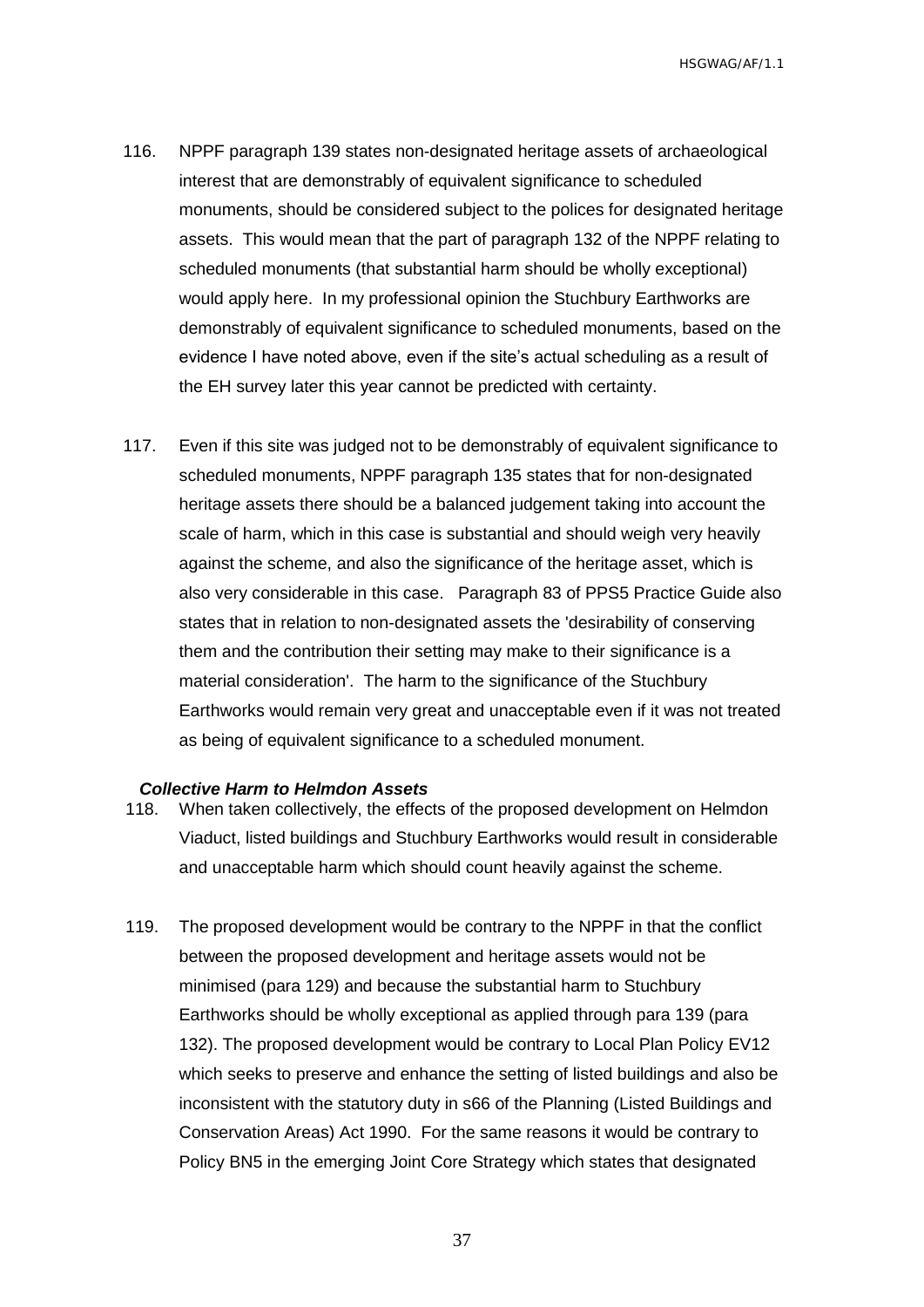and non-designated heritage assets and their settings will be conserved and enhanced in recognition of their contribution to sense of place. Moreover it would fail the test in Policy S11 where applications for renewable energy development must have no significant adverse impact on the historic and natural landscape, landscape character, townscape or nature conservation interests.

#### <span id="page-39-0"></span>**Greatworth Heritage Assets**

- 120. The Greatworth designated heritage assets as a group include Greatworth Hall, Greatworth Church and Greatworth Conservation Area.
- 121. I agree with the ES that the impacts on Greatworth Hall would be moderate adverse (page 151) and impacts on Greatworth Conservation Area would be sufficiently small to be negligible. In each case the harm would not be substantial. These conclusions were also reached by the Inspector at the last inquiry (paras 47 and 48). However I disagree with the ES assessment of impacts on Greatworth Church (ES page 152), which concluded minor impact, for the reasons I set out below.

#### <span id="page-39-1"></span>*Greatworth Church*

122. Greatworth Church is a Grade II\* listed building located approximately 1.2km to the southwest of the proposed development, with 21 Grade II headstones within its churchyard. Its significance lies in its architectural value but also its historic value, the latter being reflected in the association of the Church with the headstones and churchyard which symbolise wider faith and cultural identity values. Views from the churchyard out to the wider landscape are noted in the Conservation Area Appraisal as one of the few locations where the visual connection between the village/church and its rural setting can be appreciated (CD 10.8, page 13). The unspoilt rural and tranquil setting of the Church and churchyard reinforces the historic significance of the assets. On the northeastern side of the village the character of the rural setting of the village would be changed as a result of the proposed development. The turbines would be at odds with the rural, tranquil and unspoilt character of the church setting (see HSGWAG View 11, Appendix A). Not all the turbines would be visible due to existing vegetation cover, but their moving presence would affect the area's tranquillity. Overall the turbines would appear distracting and the impacts on the setting of the listed building and tombstones would be intrusive and would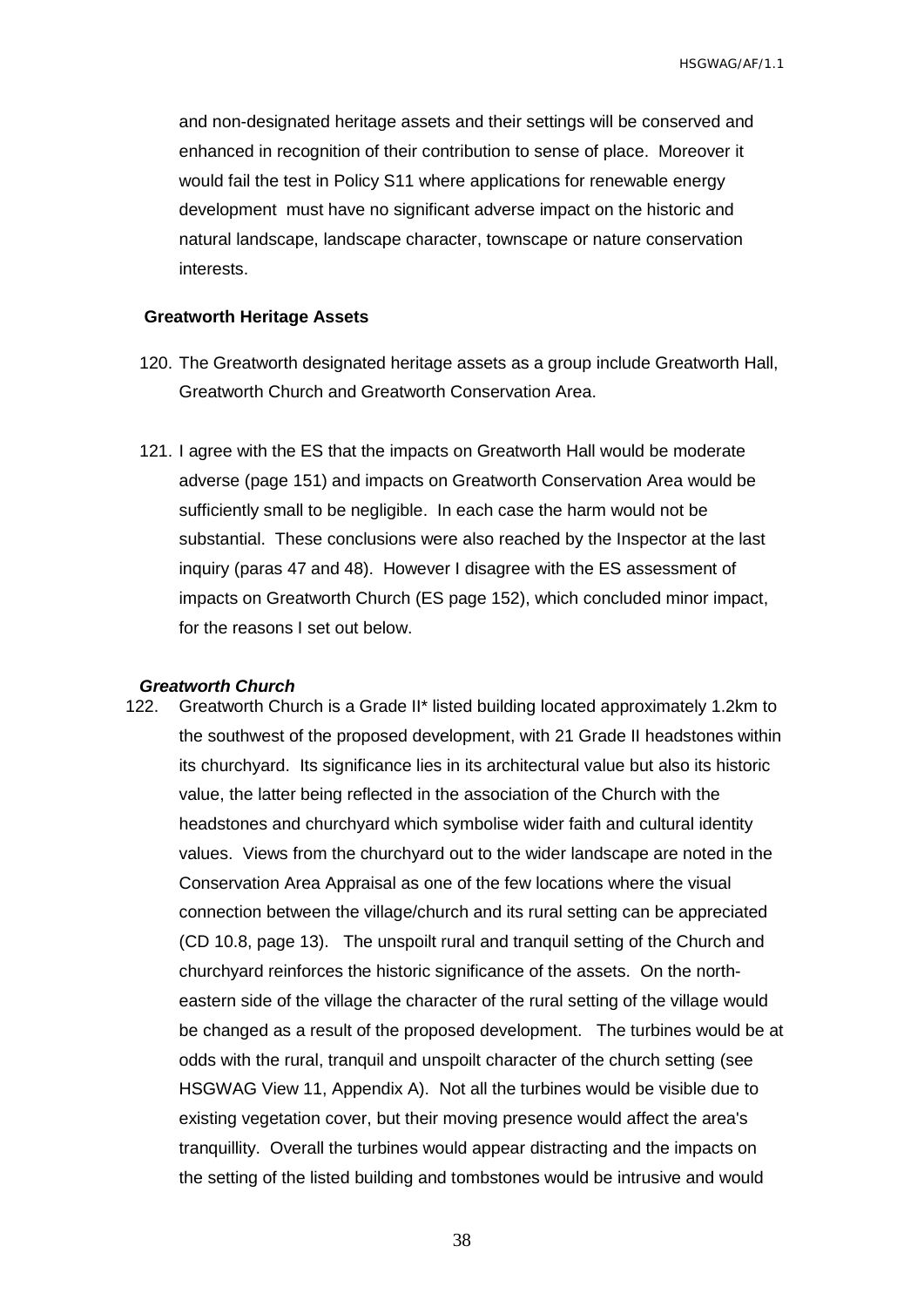compromise the integrity of the space and its historic significance. The impacts would not in my view be minor as concluded in the ES (page 152) but would be sufficiently great to erode the historic significance of these assets to a discernible extent. Nevertheless, I do not consider the impacts to constitute substantial harm overall.

#### <span id="page-40-1"></span>*Greatworth Conservation Area*

- 123. Greatworth Conservation Area is, at its closest, approximately 1170m from the nearest turbine (T1). The conservation area comprises a large number of listed buildings and its significance is linked to its historic, architectural and archaeological interest. The setting of the Conservation Area is formed by areas of more recent housing development to the north and west and the wider rural landscape to the east and south (where there are longer distance views looking southwards). The village sits on the upper slopes of the valley which drops to the south away from the development site.
- 124. The Conservation Area Appraisal for Greatworth published in June 2012 states that *"the glimpsed views of the open countryside from within the conservation area contribute to the character of the village and stand as strong reminders of the setting and rural heritage of Greatworth"* (CD 10.8, Summary). It also notes that the hillside location of the settlement affords views to the south (CD 10.8, Summary).
- 125. Views of the turbines would affect the setting of the village, particularly the north-eastern edge of Greatworth Church and graveyard as noted above. Because the landform surrounding the village is sloping away to the south west there are limited views of the settlement within its wider landscape setting except from relatively close proximity. The proposed development would not be seen in views behind the village and would not intrude into the Conservation Area excepts on its eastern edges.
- 126. Overall the extent of impacts on the setting of the Conservation Area would be limited; effects on significance would therefore be slight and would not constitute substantial harm.

#### <span id="page-40-0"></span>*Greatworth Hall*

127. Greatworth Hall is a Grade II listed building located approximately 500m from the nearest turbine (T1). The significance of this heritage asset includes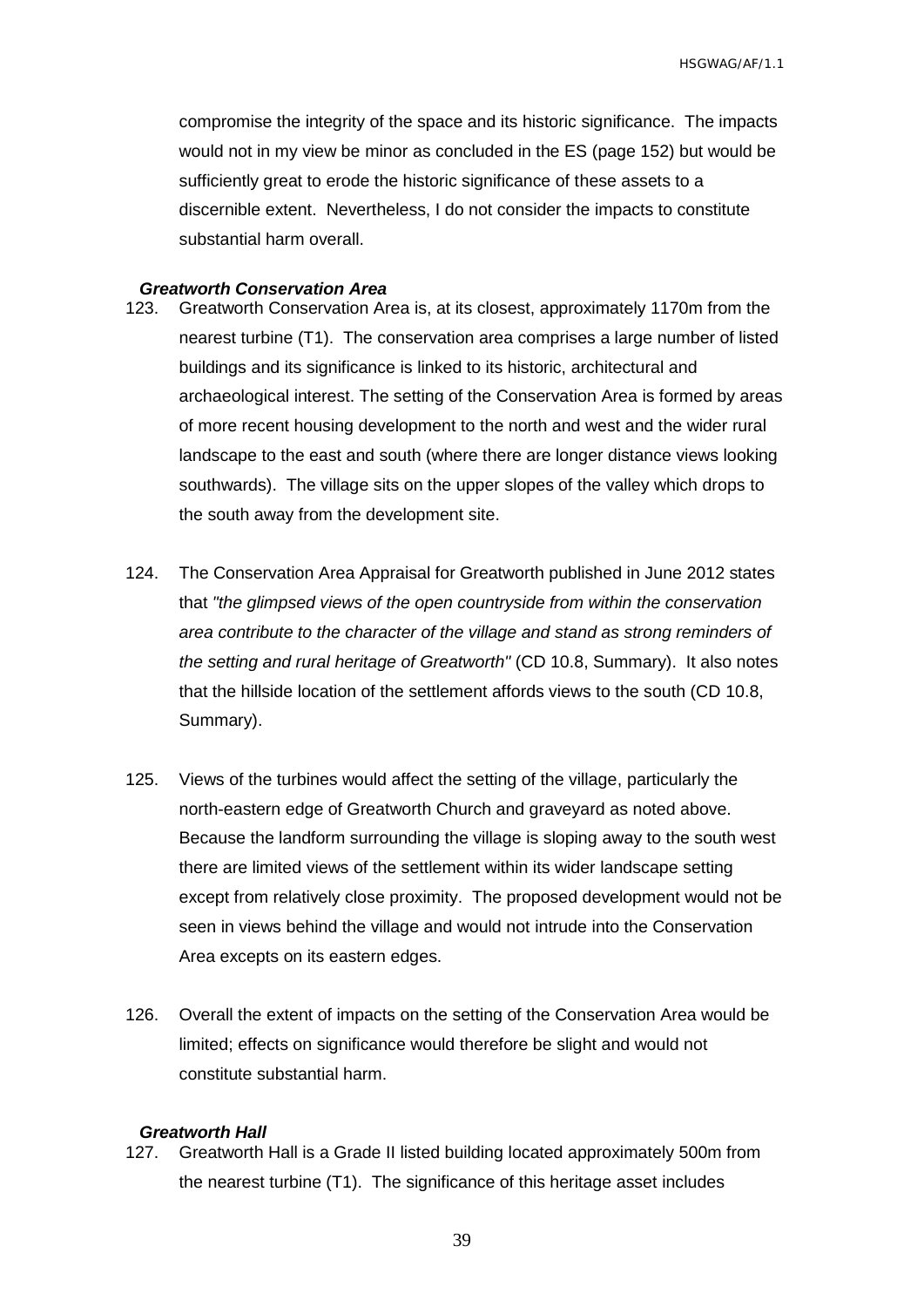architectural and historic interest. Its setting is defined by the adjacent buildings (business units and accommodation), parkland (to the south) and surrounding fields, all of which contribute to the significance of this heritage asset. The principal views from the Hall are to the south and east, away from the proposed wind farm development and would be unaffected. From the west and south there are views of the Hall with the turbines in the same context and views from the approach to and from the house. The turbines would be visually dominant as seen in HSGWAG photomontage View 10 and FEI photomontage 2b (Volume 2) and the Hall and its setting would form part of the wind farm landscape. The movement of the turbines and noise would also impact on the setting and significance of this asset diminishing its wider rural context. As the turbines are located on the other side of the ridge, the base of the towers would fall below the skyline reducing their vertical scale to some degree. However, when viewing from the south towards the main elevation of the Hall, the turbines would be seen behind it as contrasting and dominant elements. For these reasons I consider that the development would impose on the setting of this heritage asset and diminish its historic significance. However its architectural significance would be less affected and overall the effects of the development would not constitute substantial harm.

#### <span id="page-41-0"></span>**Astwell Castle**

- 128. Astwell Castle is a Grade II\* listed building and scheduled monument located approximately 3.5km from the nearest turbine to the east. It consists of a fortified manor house (now farmhouse) and includes a three storey gatehouse with battlemented parapet located at approximately 140m AOD. The main front of the Castle faces southeast across and towards more recent farm buildings. The scheduled area associated with the Castle lies immediately to the north. The significance of these assets lies in their architectural, archaeological and historic value.
- 129. The gatehouse reflects the former defence role of the building and its setting, on gently rising land with clear views to the surrounding landscape, reinforces this historic function.
- 130. Views of the proposed development would be possible from the Castle when looking southwest. From the wider landscape there would also be views of the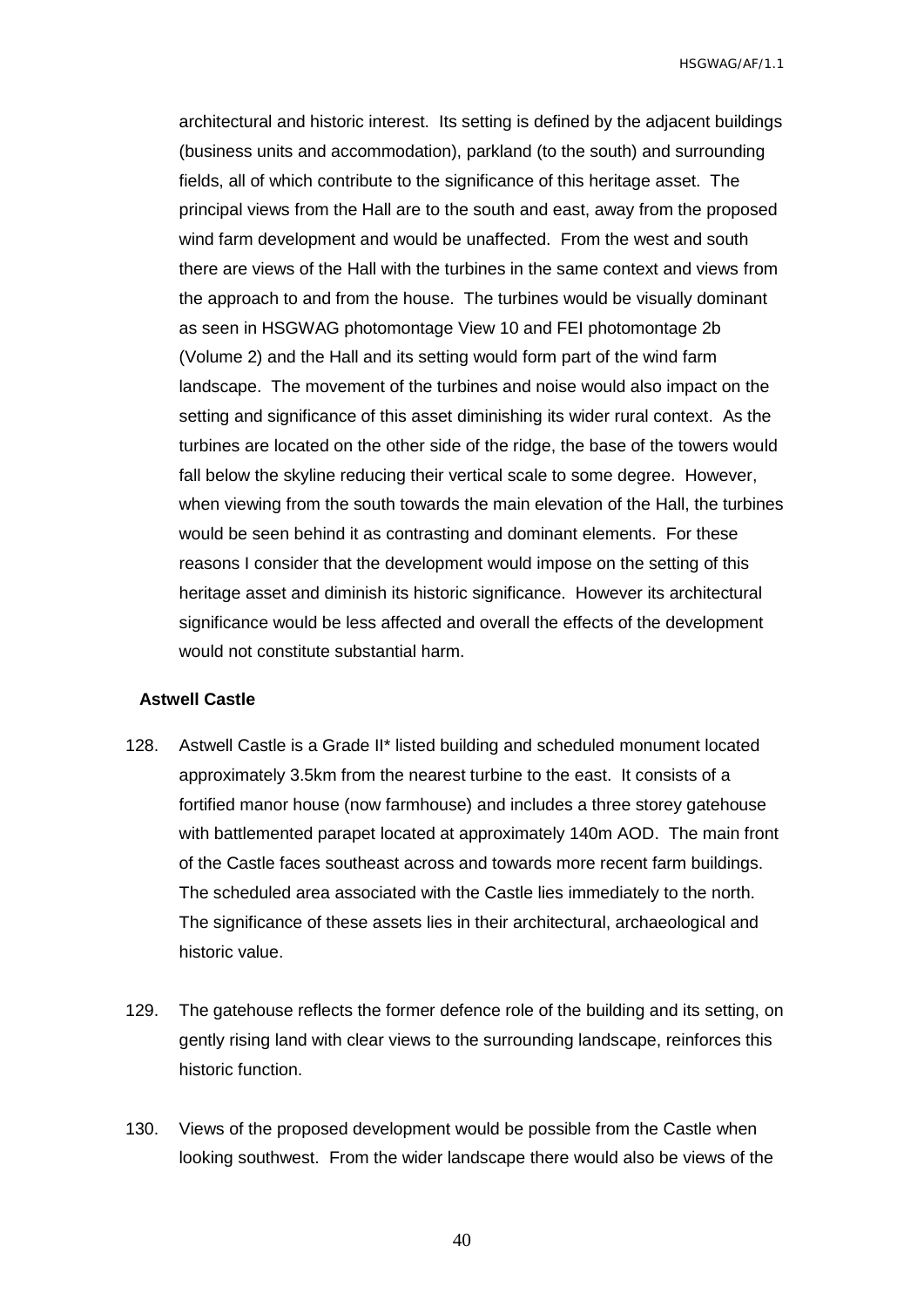listed building from the east and from adjacent to the farm and footpath where the turbines would also be seen within the same view as the farmhouse (Cultural Heritage visualisation 2a was from this location and was submitted as evidence to the last inquiry). All the turbines would be visible closely clustered on the skyline reflecting the fact the development is seen 'end on'.

- 131. The views from the building focus mainly southeast and northwest. The turbines, although prominent, would fill a relatively narrow angle of view. Their moving presence would affect the area's tranquillity and sense of isolation of the Castle within the wider landscape and would compromise understanding and appreciation of the historic function of this building.
- 132. The turbines would appear distracting and the impacts on the setting of the listed building and scheduled monument would be clearly felt but overall the significance of the assets would not be greatly affected, and the development would not constitute substantial harm.

#### <span id="page-42-0"></span>**Mitigation**

- 133. The PPS5 Practice Guide states that proposals for large-scale schemes, such as wind farms, that have a positive role to play in the mitigation of climate change and the delivery of energy security, but which may impact on the significance of a heritage asset, such as a historic landscape, should be carefully considered by the developer and planning authority with a view to minimising or eliminating the impact on the asset (page 11). Similarly the NPPF (para 129) emphasises the need to take account of the impact of a proposal on a heritage asset, to avoid or minimise conflict between the heritage asset's conservation and any aspect of the proposal. In this case I do not consider that the harm has been minimised, in part because of the number and scale of the turbines proposed for this constrained site. Even though the number of turbines has been reduced (original scheme was for 7 turbines) and the site layout amended during the course of the design iteration, the harm is still very great and not possible to minimise.
- 134. The ES sets out in a number of places the importance of the design iteration which has taken place. As a result of this process the layout of the scheme is said to form a *"compact cluster arrangement"* (page122) and to *"form a*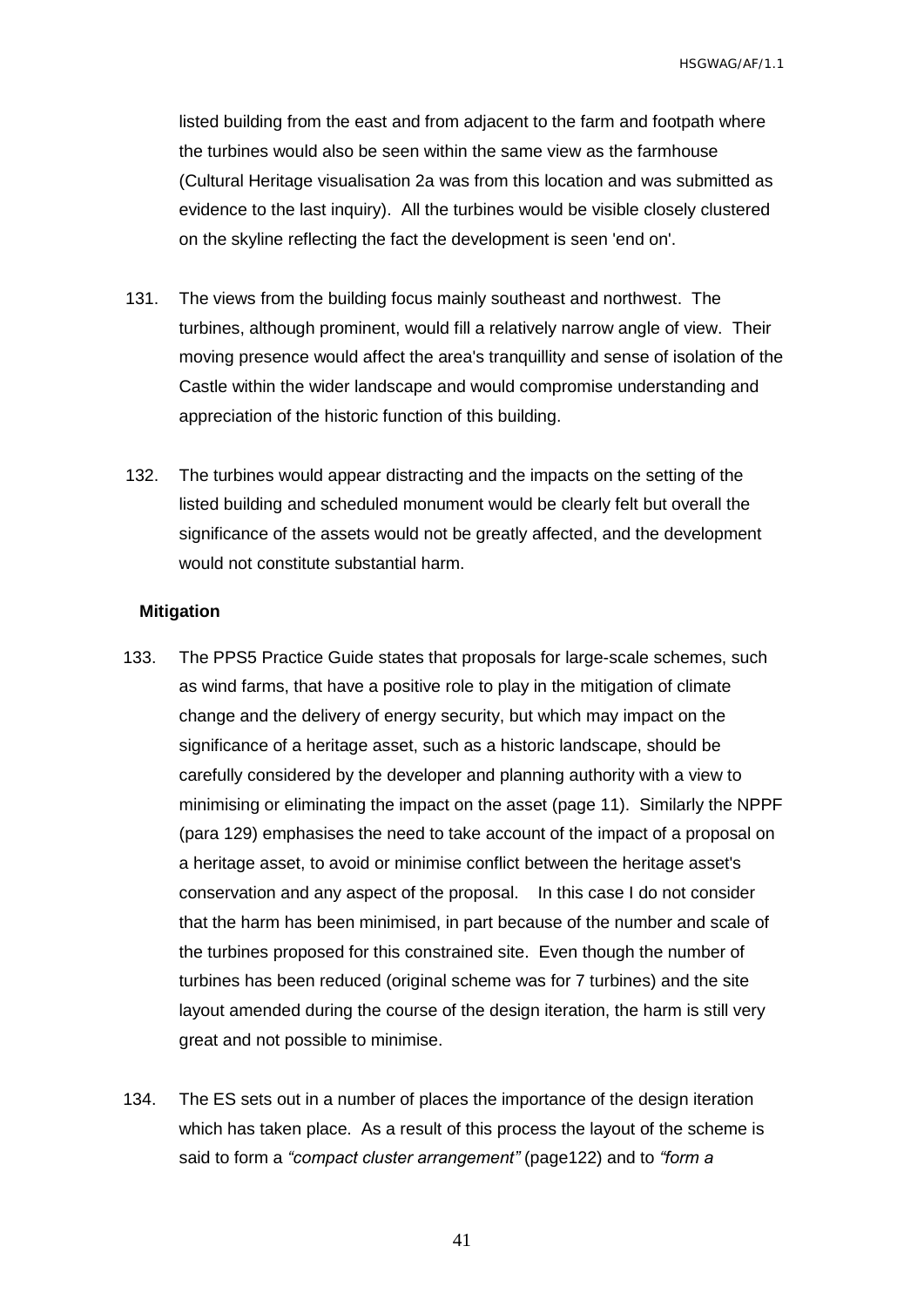*compact, balanced group of turbines which relates well to the grain and scale of the surrounding landscape"* (page 61) and *"relates well to local landscape character and respects the scale and composition of the landscape"* (page 62). I disagree as explained in this proof of evidence.

- 135. Neither the ES or the FEI contain detailed analysis of the grain and scale of the receiving landscape although it is recognised that evidence on this was considered at the previous inquiry. In particular there is no reference to the vertical scale of the turbines and their proportion in relation to the topography of the receiving landscape.
- 136. In relation to cultural heritage, the ES states that the revised turbine layout and locations minimise the impacts on sensitive cultural heritage receptors (page 312) but goes on to state that there is *"no scope to introduce effective screening of views of the turbines from heritage assets"* (page 154). This is important as planning policy indicates that development should be in keeping and in scale with its location, and sensitive to the character of the countryside, and that there is a need to protect and enhance not only nationally designated areas but also the intrinsic character and beauty of the wider countryside of which cultural heritage is a part.
- 137. The design iteration of the development as detailed in the ES has done little to address the impacts on landscape or heritage assets. It is clear, in my view, that the impacts of this development in this location cannot be satisfactorily addressed or made acceptable.

#### <span id="page-43-0"></span>**Reversibility**

138. I entirely accept that the planning permission sought in this case is for 25 years and that the scheme is capable of being reversed. I have assessed the impact of the scheme bearing this duration of impact in mind. It is a point which applies to all the impacts of the scheme described in my proof. It is as long as many modern buildings, which are regarded as permanent, can be expected to stand. It is a generation (the NPPF definition of significance highlights the importance of this generation as well as future generations) [emphasis added]. The development is not "transient" in the ordinary meaning of that word as being brief or momentary, even in the context of the historic environment.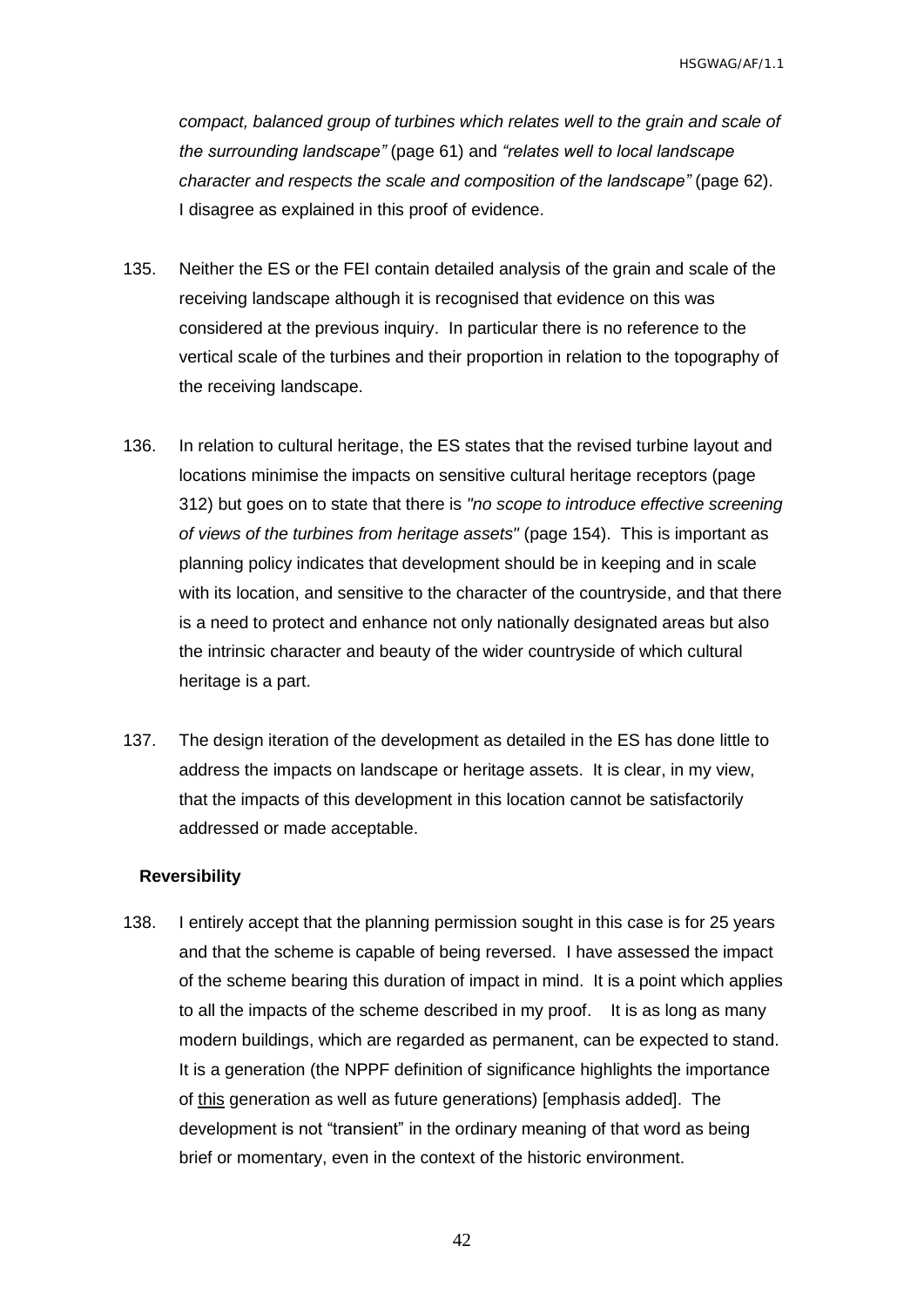- 139. The reversibility of a scheme is noted in PPS5 Practice Guide as preferable to permanent harm to a heritage asset (para 180) and the EH Guide on Wind Energy also highlights the consideration of the reversibility of a scheme in relation to planning authorities needing to make provision for the long term protection of the landscape by requiring legal agreements for remediation and restoration of wind farm sites and their infrastructure when they are decommissioned (page 9).
- 140. However, it is not possible to guarantee that the landscape will be returned to a pre-development state. If developed, the new wind farm landscape would become the landscape baseline for any future and possibly permanent development which might be proposed over the 25 year period. The very presence of the turbines, even for 25 years, would inevitably affect future decision-making in the area. Reversibility needs to be seen in the context of what it means or may mean in practice rather than as a theoretical concept.

#### <span id="page-44-0"></span>**Conclusions**

- 141. My assessment of the heritage assets within 4km of the proposed development has concluded that for the following heritage assets the effects on their significance would be clearly discernible;
	- Castle Hill Ringwork, Sulgrave;
	- Sulgrave Church;
	- Sulgrave Conservation Area;
	- Helmdon Viaduct;
	- Priory Farm and barn, Helmdon;
	- Stuchbury Earthworks;
	- Greatworth Hall ;
	- Church of St Peter, Greatworth and;
	- Astwell Castle.
- 142. For Sulgrave Conservation Area and Stuchbury Earthworks these effects on significance would be considerable and would constitute substantial harm.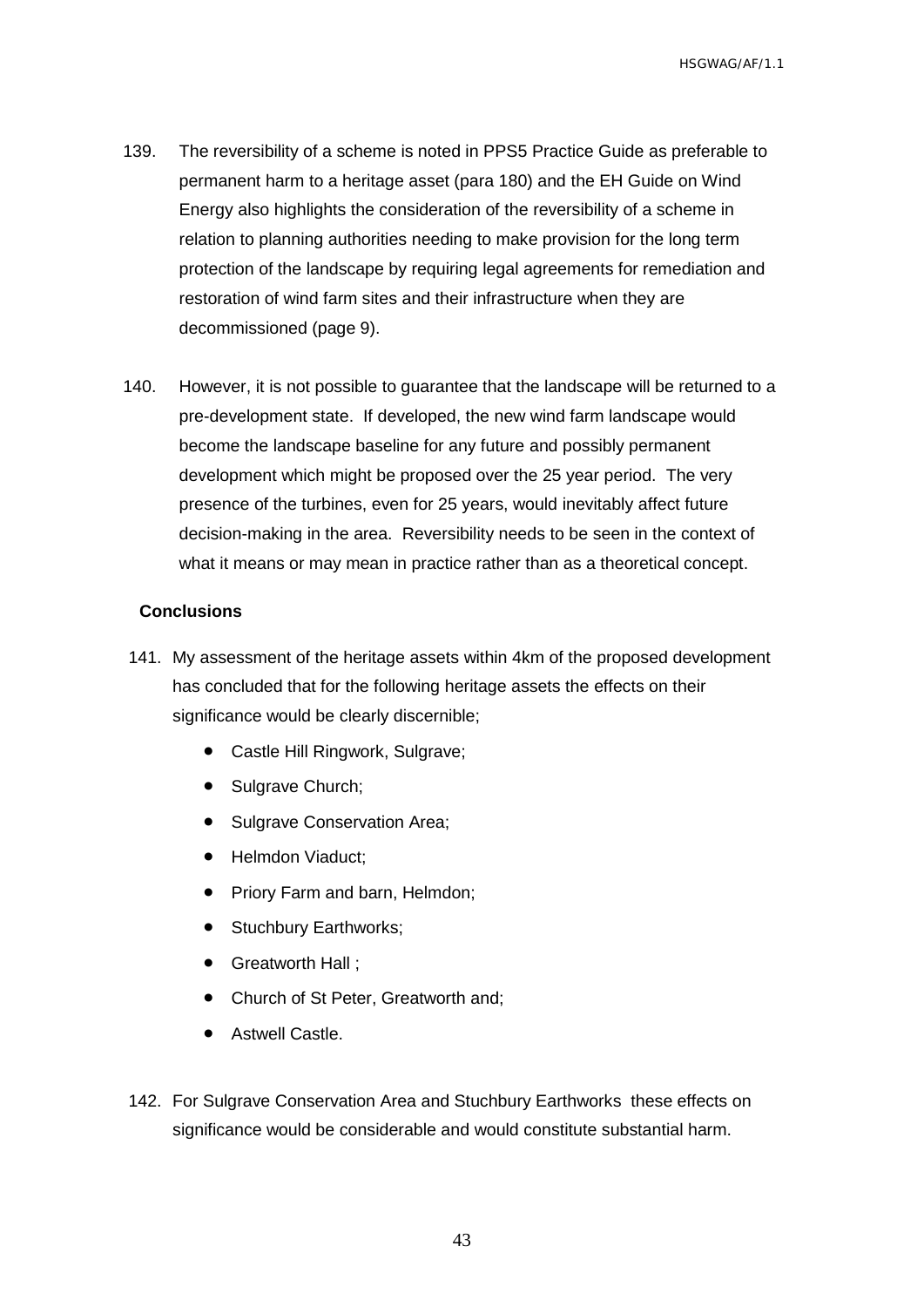- 143. When taken collectively, the adverse effects on all these heritage assets would, in my view, result in extensive and unacceptable harm which should count very heavily against the scheme (NPPF para 134).
- 144. The proposed development would be contrary to the NPPF in that the conflict between the proposed development and heritage assets would not be minimised (para 129) and because of the substantial harm to Sulgrave Conservation Area and Stuchbury Earthworks (as applied through para 139), which should be exceptional and wholly exceptional respectively (para 132).
- 145. The development would also be in conflict with the relevant policies in the Local Plan and draft Core Strategy and would not accord with the objective of the statutory duty in s66 of the Planning (Listed Buildings and Conservation Areas) Act 1990.
- 146. The considerable adverse effects on a large number of heritage assets of importance results in a collective adverse effect on the fabric of the local historic environment which should weigh very heavily against the scheme. In effect the local sense of place and character of the area, which is derived from the presence and contribution of heritage assets (as set out in the Northamptonshire Current Landscape Character Assessment) would be altered. Local distinctiveness would be diminished because the visual role of heritage assets in defining local character and the role of landscape setting in contributing to their significance would be harmed.
- 147. This collective or cumulative effect should be an important factor in the overall balancing exercise. I note that it was agreed in the Statement of Common Ground between the Appellant and the Local Planning Authority that one of the principal issues was whether the development would cause unacceptable harm to the significance of heritage assets individually or cumulatively (para 3.1). In my view the number of assets significantly affected should be considered as a cumulative impact against the scheme. It is not appropriate to look at each impact in isolation only. Consideration of cumulative effects was an approach advocated by English Heritage in their letter to South Northamptonshire Council ( Conclusion - see Appendix H, page 22-23 of this proof).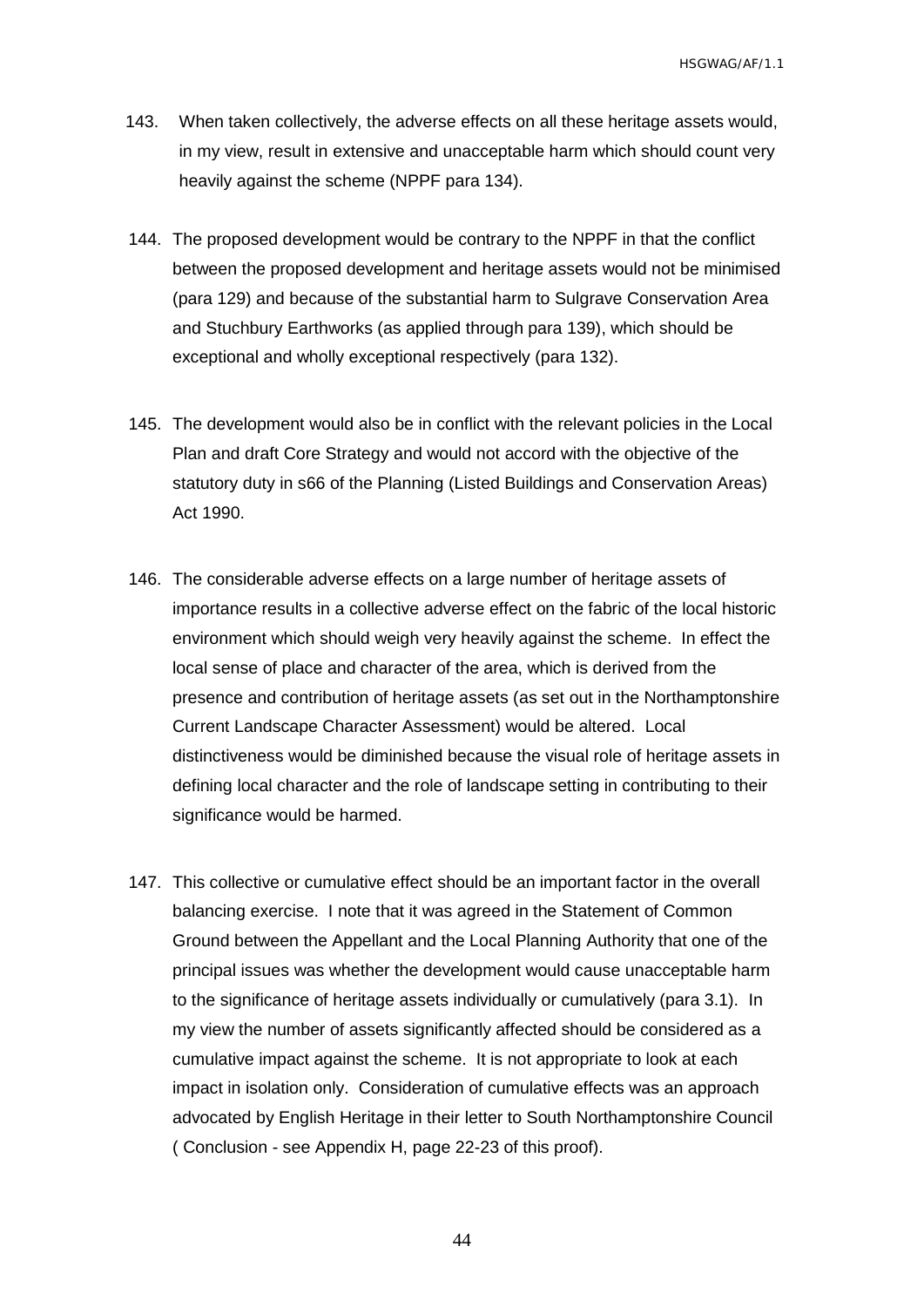## <span id="page-46-0"></span>**Visual Effects and Amenity**

#### <span id="page-46-1"></span>**Introduction**

148. In this section of my proof I have made particular reference to the photomontages prepared by the appellant and those prepared by HSGWAG (see Appendix A) as well as considering matters in the field.

#### <span id="page-46-2"></span>**Visual Amenity of Local Homes**

- 149. I have given consideration to the proximity and orientation of the dwelling in relation to the turbines, the size, number and spread of turbines in views and the effects of screening.
- 150. I have focused my attention on nearby residential properties/settlements which I consider are significantly affected by the proposed development<sup>10</sup>, namely:
	- Stuchbury Hall Farm
	- Grange Farm
	- Astral Row/Helmdon Road, Greatworth
	- Manor Barn, No 66 and Manor Farm, Church Street, Helmdon
	- 151. Stuchbury Hall Farm would be the property most adversely affect by the proposed development in terms of its visual amenity. Here the effect of the development would be substantial and would, in my view, be unacceptable. In relation to Grange Farm, Astral Row and the cluster of dwellings off Station Road, Helmdon I consider the wind farm development to also affect the visual amenity of these properties but to have a lesser effect on the overall living conditions. Nonetheless the effect on the visual amenity at these homes would still be substantial and unacceptable.
- 152. **Stuchbury Hall Farm** is located approximately 780m from the nearest turbine (T5). The sensitivity of the residents at Stuchbury Hall Farm is high. The property consists of a farmhouse and associated barns, one of which has been proposed for conversion to a residential property. The farmhouse and

 $\overline{a}$  $10$  I have not considered properties within 2km of the proposed development which I understand are involved and in support of the proposed development and which nonetheless will be substantially affected. The Inspector will need to satisfy himself about the acceptability in planning terms of the impacts on these residences.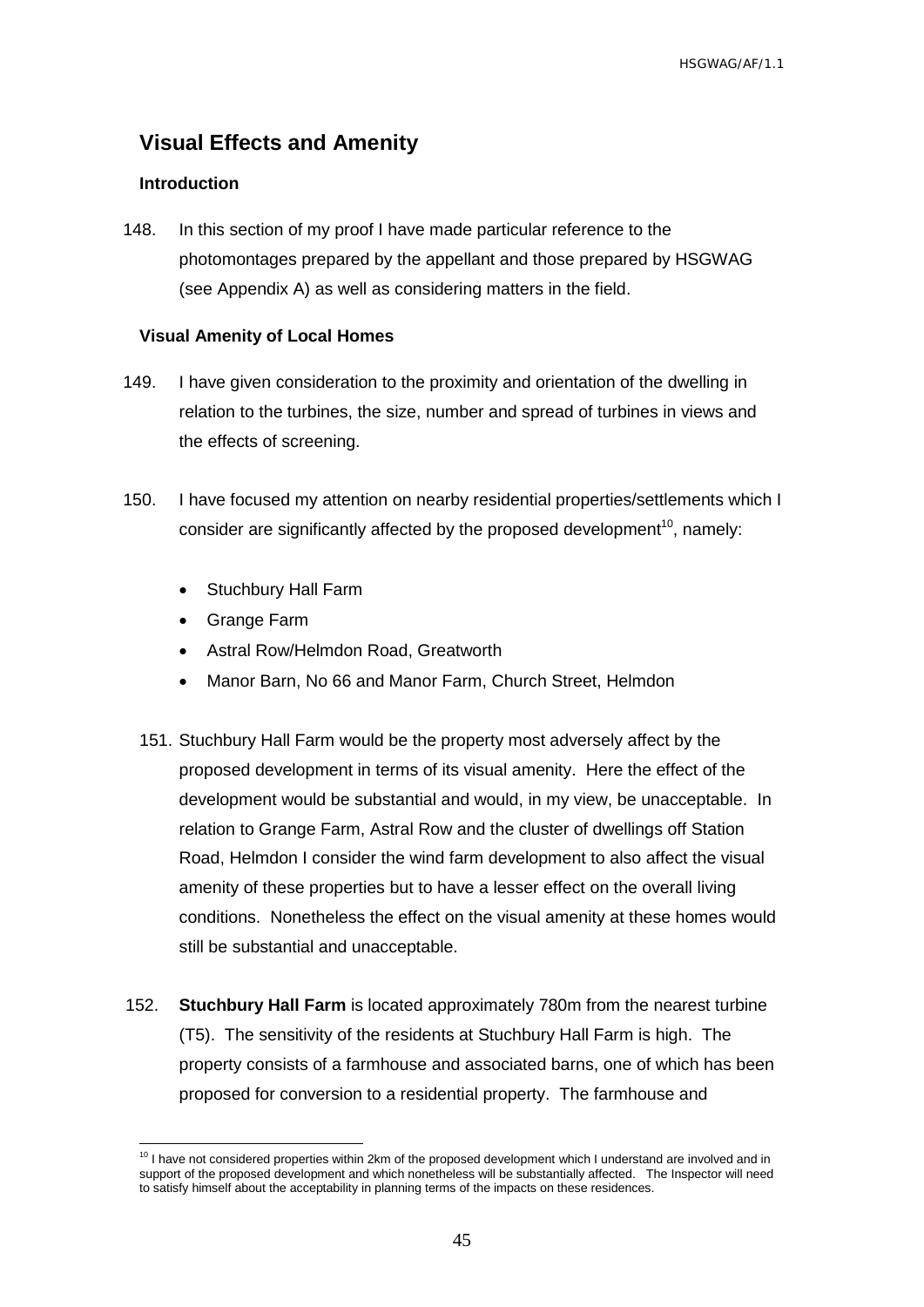associated barns lie in close proximity to the proposed development, at a similar elevation to the base of the turbines and would be within the 'wind farm landscape'.

- 153. The main elevation of the farmhouse is orientated west and would not have a view of the wind farm development. Nevertheless one or more turbines would be visible from the driveway approaching the farmhouse, from the rear garden (see HSGWAG photomontage View 4, Appendix A), from south facing windows in the property (lounge and upstairs bedroom), and from the spaces between the farm barns and outbuildings, (see HSGWAG photomontage V5, Appendix A). Whilst the existing low farm buildings and mature trees would filter and screen views, the moving blades of the turbines would nonetheless intrude into the domesticity of this space, coming in and out of view depending on where you were standing. In addition to these visual impacts there would also be noise impacts particularly during periods of high wind, although evidence on this is given by Robert Davis.
- 154. Similarly the proposed barn conversion to the south of the farmhouse would be orientated southwards towards the development with views of the turbines from ground floor and upper story windows (see HSGWAG photomontage Supplementary View 2, Appendix A which gives an indication of the nature of the likely views from the proposed garden area associated with the conversion). The proximity and thus the physical scale and movement of the blades would be uncomfortable in the context of the private living space.
- 155. The amenity of Stuchbury Hall Farm also includes the wider farm holding which the family have farmed for generations. The holding is within 610m of all 5 turbines and at its closest approximately 220 from turbine 5. Throughout the holding the base of the turbines are at the same level as the viewer or higher and the full height of a 125m turbine would feel considerably large and dominant. The proximity of views and layout of turbines through the valley on the southern slopes means that in general no more than 4 turbines are seen in any one view. Nevertheless the extent of turbines in the valley would mean that it would be difficult to escape from their presence. In addition to the views there would be effects associated with noise and shadows. The scale of the turbines and movement would dominate and draw the eye and the visual amenity of the property and working life of the family would change radically. I agree with the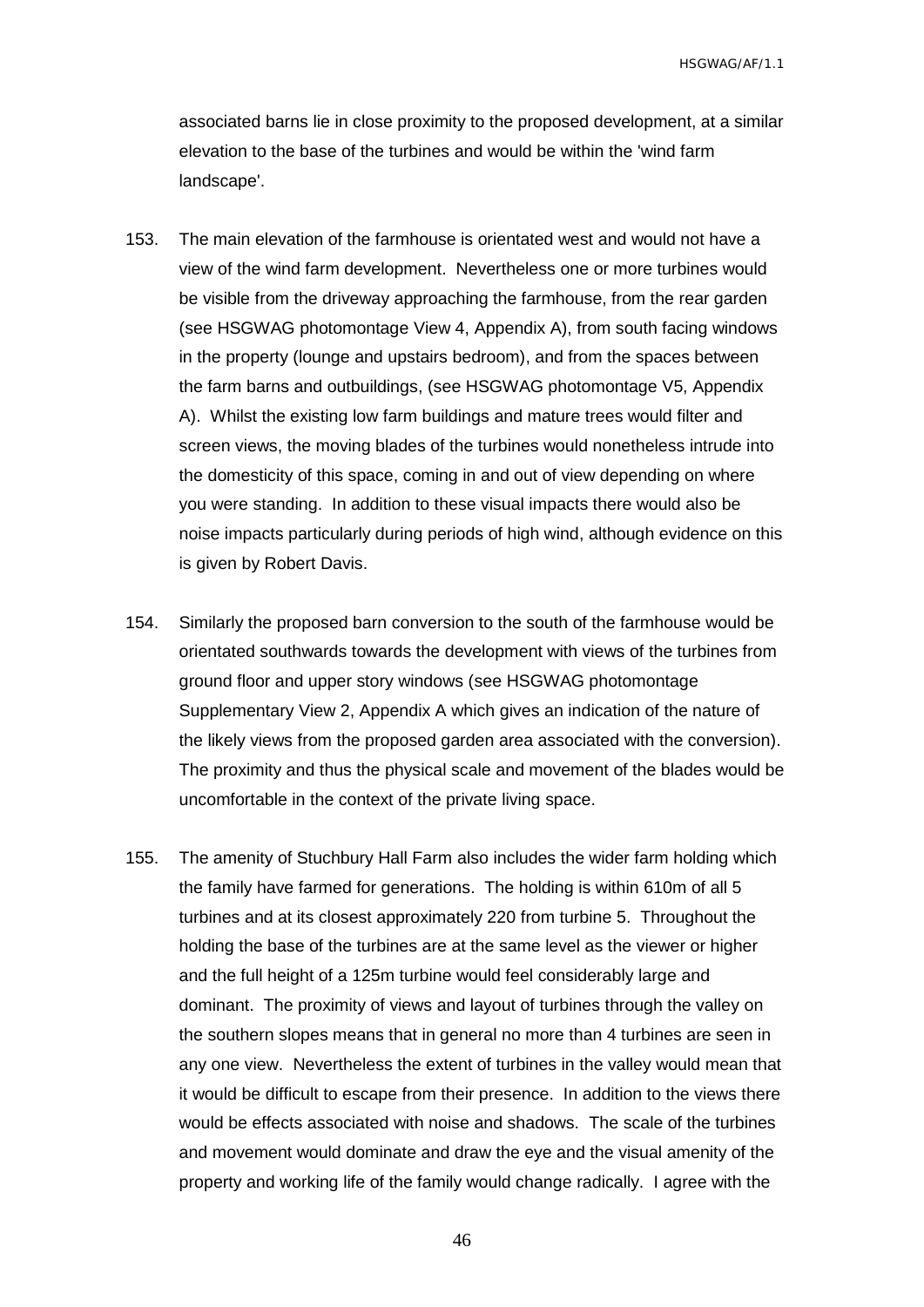conclusions reached by Inspector Fieldhouse that the proposed development would be unpleasant and imposing in this context and that it would create an unavoidable and pervading presence at Stuchbury Hall Farm and holding. The visual amenity and living conditions at this property would, in my view, change profoundly resulting in unreasonable and unacceptable harm.

- 156. **Grange Farm** is located approximately 860m from the closest turbines 4 and 5 and consists of four separate households (The Granary, the Old Farmhouse, Orchard End and Grange Barn). These dwellings are arranged around a courtyard and sit on the southern slopes of the rural Helmdon Valley. As noted earlier in my proof I consider the wind farm landscape to extend further than 800m and it would include the homes here. The homes most affected by the proposed development are orientated east west and located at between 140 and 145m AOD.( Old Farmhouse and The Granary). FEI Viewpoint 1 indicates the nature of the views from these properties as does HSGWAG Supplementary View 4 (see Appendix A). From here the views will look directly west towards the proposed development and would see the wind farm 'end on', such that the turbines would appear to overlap and to be of different heights and scale. In relation to Old Farmhouse the development would intrude on the visual amenity from ground floor and first floor windows as well as from the rear garden an associated paddock. Although the extent of the view affected would be relatively limited, the turbines would be central in the principal view from the rear of the property and would be large enough to be clearly seen above intervening hedgerows and trees. From The Granary the impacts would be slightly less due to boundary vegetation but there would still be clear views from principle bedrooms to the rear of the property. The turbines would be visually distracting as a result of their movement, would also be audible, and would be visually imposing.
- 157. Orchard End is orientated such that no turbines would be seen from the principle rooms but there would be partial views of moving turbine blades from its extensive garden. Grange Barn would not be affected by the proposed development due to screening and other buildings.
- 158. I consider the impacts on visual amenity and living conditions of The Granary and Old Farmhouse, which draw heavily on the rural tranquil context of the Helmdon Valley would be substantially harmed and would be unacceptable.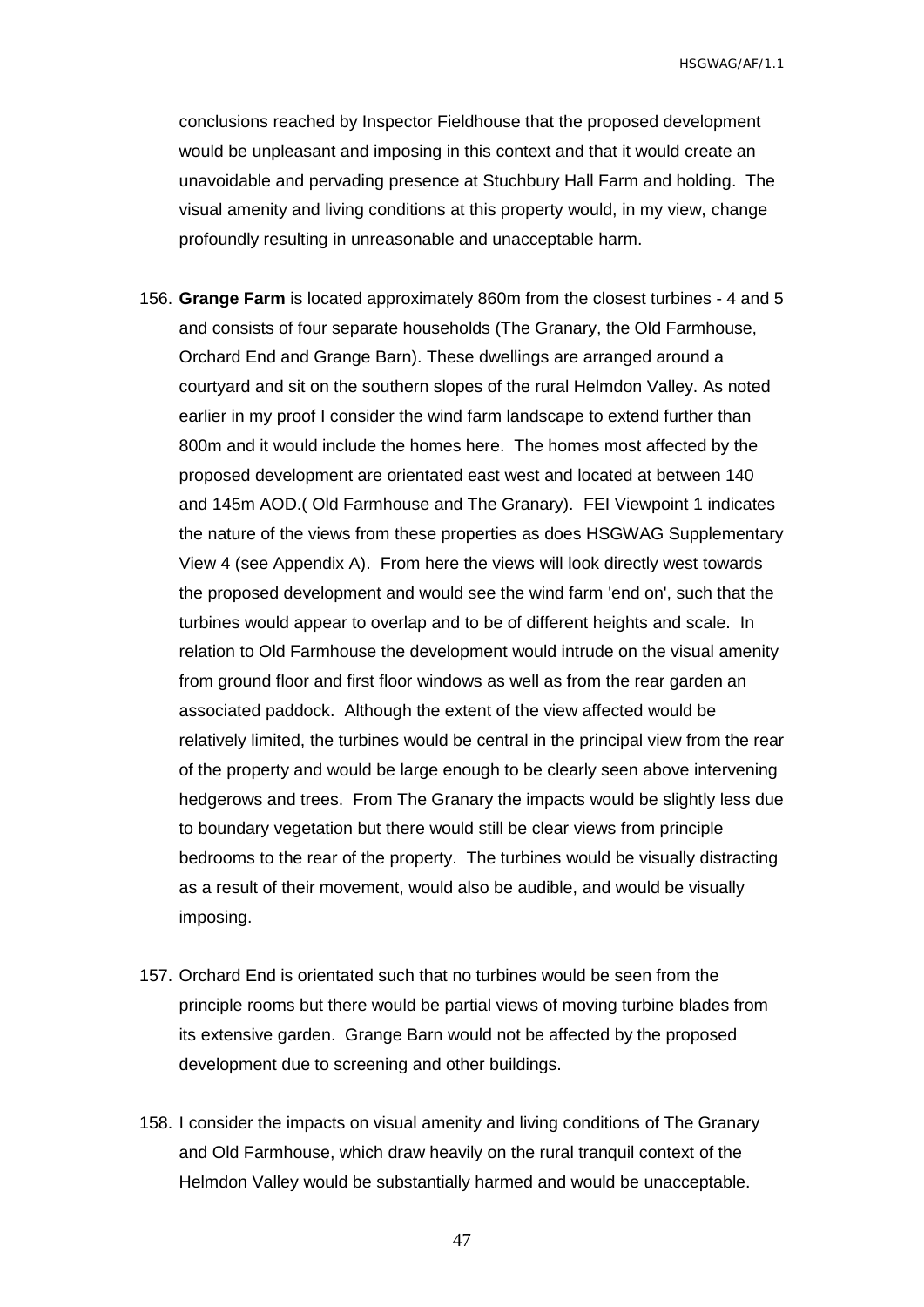- 159. **Helmdon Road**, **Greatworth**. Properties in this area on the edge of Greatworth include 1-12 Astral Row, Astral House and a number of detached and semidetached houses which front onto Helmdon Road. These homes would be between approximately 800m and 1200m from the nearest turbine (T1). FEI Viewpoint 2 indicates the nature of the views from these homes. The orentation of the various properties and screening by vegetation influences the extent to which the visual amenity of the properties is affected by the proposed development.
- 160. The properties most greatly affected by the proposed development are 1-12 Astral Row. These properties are orientated in an easterly direction and the current outlook is rural across open arable fields. The skyline is formed by the vegetation along the B4525 which runs along the ridge. Varying proportions of all five turbines would be seen on the horizon in these views and would be differing heights due to their position on the valley sides and distance (see HSGWAG Photomontage View 9, Appendix A). The scale of the turbines would mean that they would be clearly visible above existing vegetation and their scale large in comparison to existing field trees in the foreground. The turbines would fill a significant proportion of the view and the views would be uninterrupted and continuous from gardens, ground floor windows and first floor windows due to limited planting and screening in the front gardens or hedgerow along Helmdon Road. Here there would be a considerable adverse effect on the visual amenity and living conditions of these properties.
- 161. Astral House, although slightly closer to the turbines is screened by existing vegetation such that the visual amenity would be little affected. Further south however the detached and semi-detached houses $11$  have more open views across rural fields but this time are orientated in a more southerly direction away from the proposed development such that the turbines would appear more obliquely in main views. A further three properties off Church Lane<sup>12</sup> would also have views of the turbines albeit from a greater distance. The visual amenity of all these properties would again be affected by the turbines but less so than for Astral Row.

 $\overline{a}$ 

<sup>&</sup>lt;sup>11</sup> Odds On, The Gables, Midway, Somerfields, Doralea, Witsend, Watendlath, Mountside, Four Winds, Hareth,

Almond House and 1-8 Derling Cottages) <sup>12</sup> Whitman's Farm, Mavis Bank and Bontiki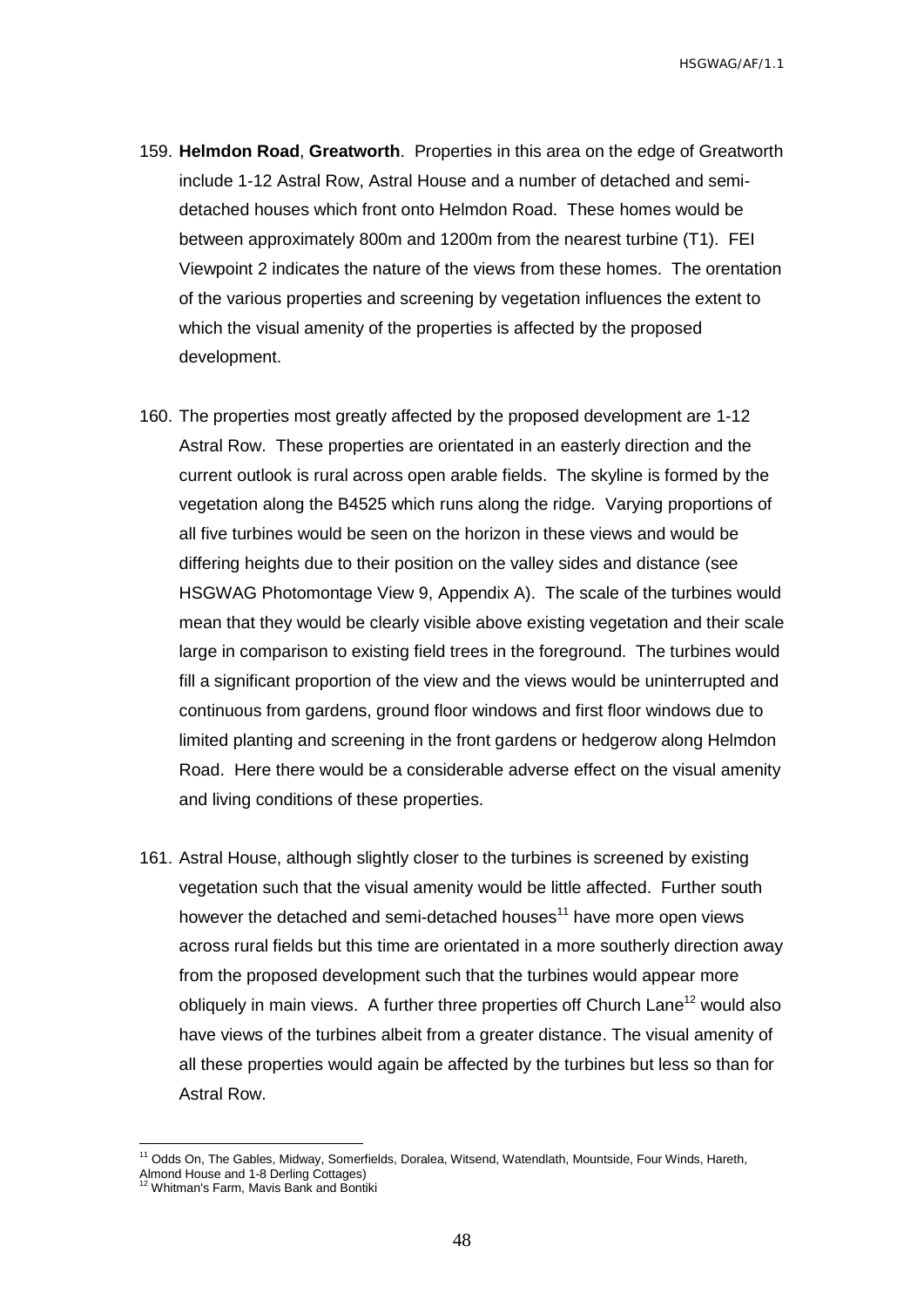162. **Manor Barn, No 66 and Manor Farm, Church Street, Helmdon -** These homes are located approximately 1.5km from the proposed development. Manor Barn and No 66 have recently been converted to residential use. These properties are orientated westwards and would have clear views to the proposed wind farm development, (HSGWAG Viewpoints Supplementary Views 5 and 6 illustrate the nature of views - see Appendix A). Due to the orientation of the properties and elevation at between 145m-150m AOD the turbines would be clearly visible above existing hedgerows and trees with mature trees screening views only occasionally. The wind farm would be seen 'end on' such that turbines 1-4 would appear to overlap and to be of different heights/scale while turbine 5 would appear to be separate and divorced from the main group. Although the extent of the view affected would be relatively limited the turbines would be central in the principal views from the rear of these properties. Similar views would be gained from Manor Farm which is at a slightly higher elevation to the converted barns. Again there would be an adverse effect on the visual amenity of these properties, albeit less than for Grange Farm. However the presence of the turbines in the principle views from these properties would feel intrusive and distracting.

#### <span id="page-50-0"></span>**Amenity of the Locality and Local Countryside**

- 163. The character of the landscape in which the wind farm is proposed is described earlier in my proof. Aspects of this landscape which are valued and are particularly sensitive to wind farm development of the scale proposed include its tranquillity and cultural heritage. This is a pleasant, unspoilt, rural countryside which has retained a strong sense of time depth. As a result this landscape can offer quiet solitude and refreshment and a sense of slow change and continuity, where the wealth of subtle landscape and heritage features tell a story which can be readily perceived and understood if the observer cares to look.
- 164. There are a number of public rights of way and bridleways (AN7, AN8, AN9], AN10, AN13, AN14, AN15, AN16, and AN32) and a byway<sup>13</sup> (AN36) which cross the valley in which the turbines would be located and which also extend further afield and connect to the surrounding villages of Sulgrave, Helmdon and Greatworth. From my site visits these routes appear well used and in some cases are publicised with walks, some of which are led by a trained volunteers

 $\overline{a}$ 

 $13$  This is the 'hollow-way' which formed the main street to Stuchbury Medieval village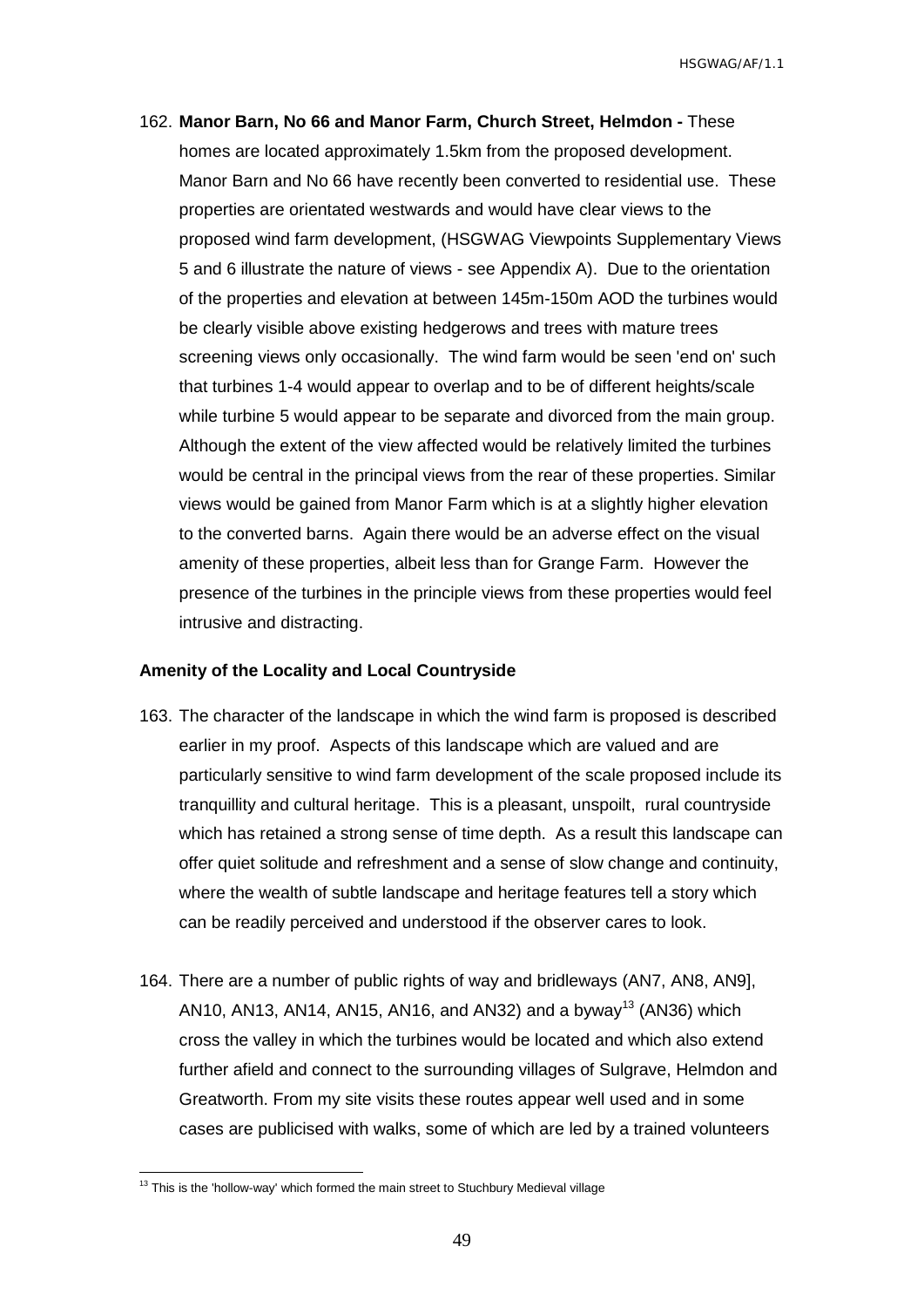while bridleway AN15/AN32 and AN36 are popular with horse riders from Grange Farm.

- 165. The Guidance on Landscape and Visual Impact Assessment makes it clear that visual receptors most susceptible to change are people engaged in outdoor recreation (page 113, para 6.33). Because horse riding and walking are relatively slow activities, they enable aspects of the landscape and in particular tranquillity and subtle historic features to be perceived and enjoyed. On walks through the area it is possible to get a real sense of time depth from historic hedgerows, ancient routes, significant areas of ridge and furrow, earthworks associated with deserted medieval villages and manorial sites and views to landmarks such as the churches of Sulgrave, Helmdon and Helmdon Viaduct. The tranquillity of the landscape is readily appreciated away from the B4525.
- 166. Within the wind farm landscape (i.e. within the valley to the west of Helmdon) the turbines would be located in close proximity to a number of the footpaths. Turbine 3 would be just 60m from the footpath and turbines 2 and 4 within 100m from the nearest right of way. From the above mentioned footpaths there would be enduring views of the turbines. The effects of the proposed development on footpaths and bridleways in the valley would include:
	- noise
	- overbearing scale
	- movement
	- shadows on the ground.
- 167. As a result I consider that the proposed development would have a very great adverse impact upon the enjoyment of these routes for walkers and riders. Walking in the valley west of Helmdon would feel uncomfortable and the pleasantness of the area would be substantially lost. Whilst a number of the historic features would still be possible to identify, their context would have changed and their visual presence in the landscape diminished by the dominance of the turbines. It is my view that the proposed turbines would dissuade people from coming into this section of the Helmdon valley and would dissuade people from visiting and appreciating the cultural heritage features it contains, not to mention the natural heritage of the area.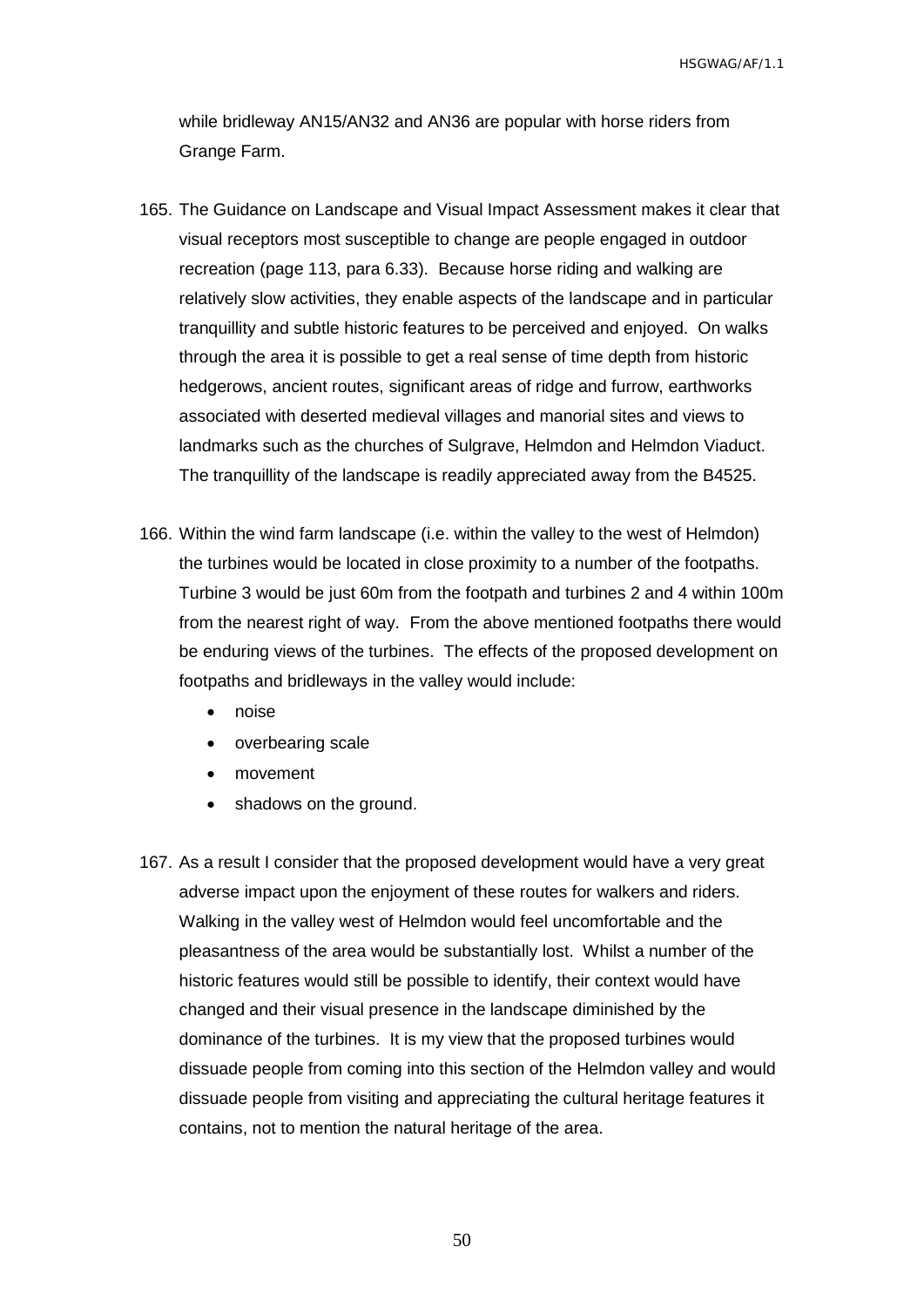- 168. Beyond the Helmdon valley there are footpaths and bridleways which connect to the surrounding villages of Helmdon, Sulgrave and Greatworth and which would also be affected by the proposed development. When walking in the direction of the development the turbines would in many places appear as prominent elements in views and detract from the enjoyment of the countryside in general. The duration of views towards the turbines is greatest when approaching from Manor Farm in the east along AP16 and AP10, from footpaths immediately to the south of the B4525, and from AY2 north of Sulgrave and AN6/AY6 on the ridge north of the development and Manor Farm. Elsewhere views along footpaths and bridleways would be more intermittent but even where this is the case the turbines would reappear in views from time to time, and due to relative proximity, would continue to alter perceptions of rural tranquillity.
- 169. Overall the proposed development may affect a small part of England but it is a very pleasant part of England with high amenity value and the proposed development if permitted would mean that the qualities which knit this countryside together and which are enjoyed and appreciated in terms of local amenity, would be seriously undermined. These impacts would be unsatisfactory in my view and unacceptable and would apply particularly to both the valley and interfluve landscape types within the Helmdon Valley which in lay person terms are perceived together. This is a relevant factor to take into account and all the more so since the recent 'Planning practice guidance for renewable and low carbon energy' pointed out that *"protecting local amenity is an important consideration which should be given proper weight in planning decisions"* (para 15).

#### <span id="page-52-0"></span>**Conclusions**

170. The proposed development would, in my view, have a substantial adverse effect on the visual amenity and living conditions of Stuchbury Hall Farm and holding, as a result of the scale and proximity of the turbines, such that they would appear pervasive and dominating. Notable adverse effects on visual amenity and living conditions of Grange Farm, Astral Row and Church Street, Helmdon would also be felt. The development would bring unacceptable harm to the occupiers of these properties also.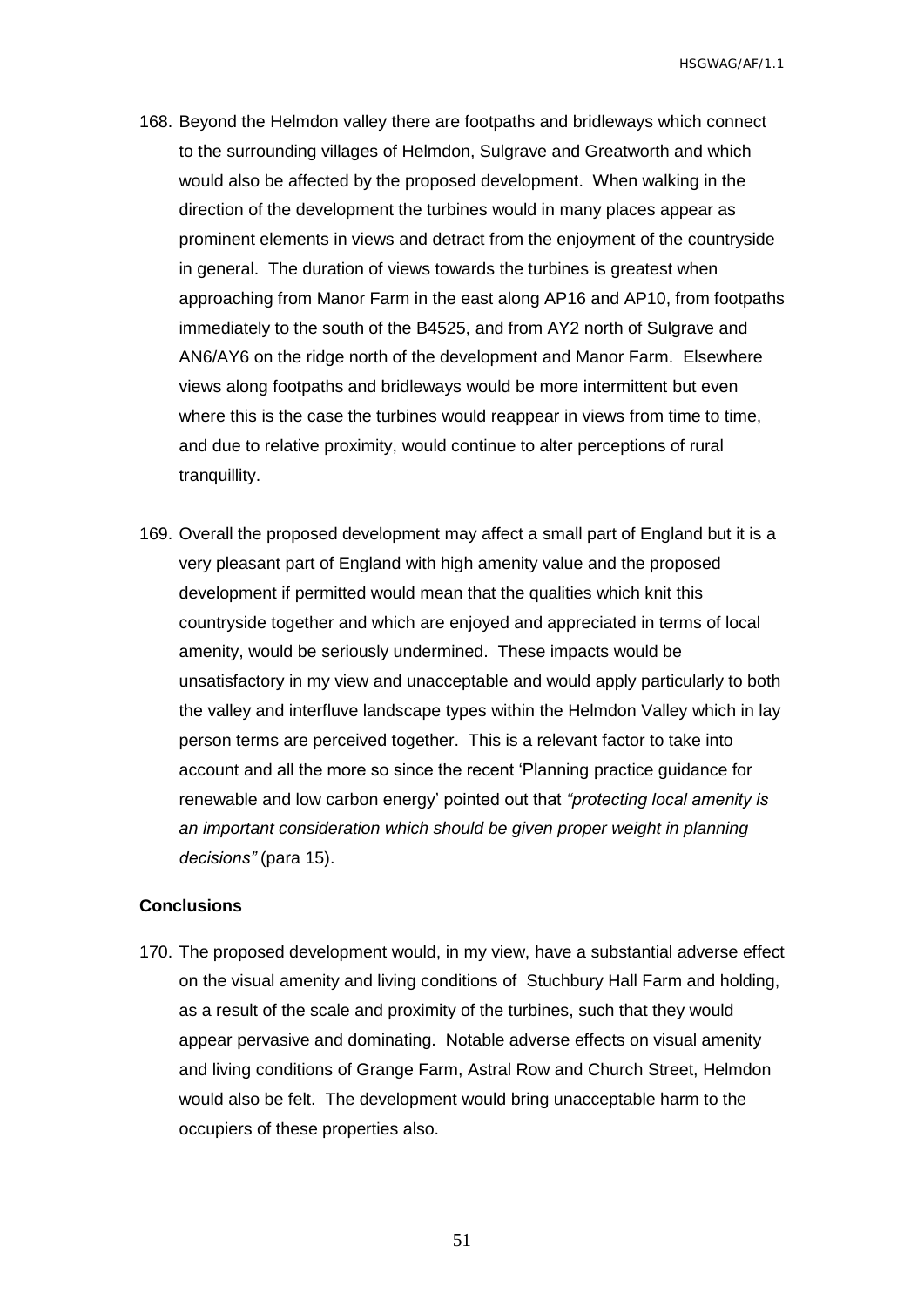- 171. In terms of the historic and natural landscape the enjoyment of the area by people engaged in outdoor recreation would be substantially diminished especially within the Helmdon Valley where the development is proposed and where people currently walk and ride.
- 172. The development would be contrary to Policy G3 of the Local Plan, Policy S11 of the emerging Core Strategy, the Framework and the SPD on wind turbines.
- 173. In addition it would be contrary to Paragraph 17 of the NPPF which highlights the conservation and enhancement of the natural environment, and conservation of heritage assets in a manner appropriate to their significance so that they can be enjoyed for their contribution to the quality of life of this and future generations. The proposed development would also not comply with paragraph 123 of the NPPF because the tranquillity of the Helmdon valley would be substantially lost.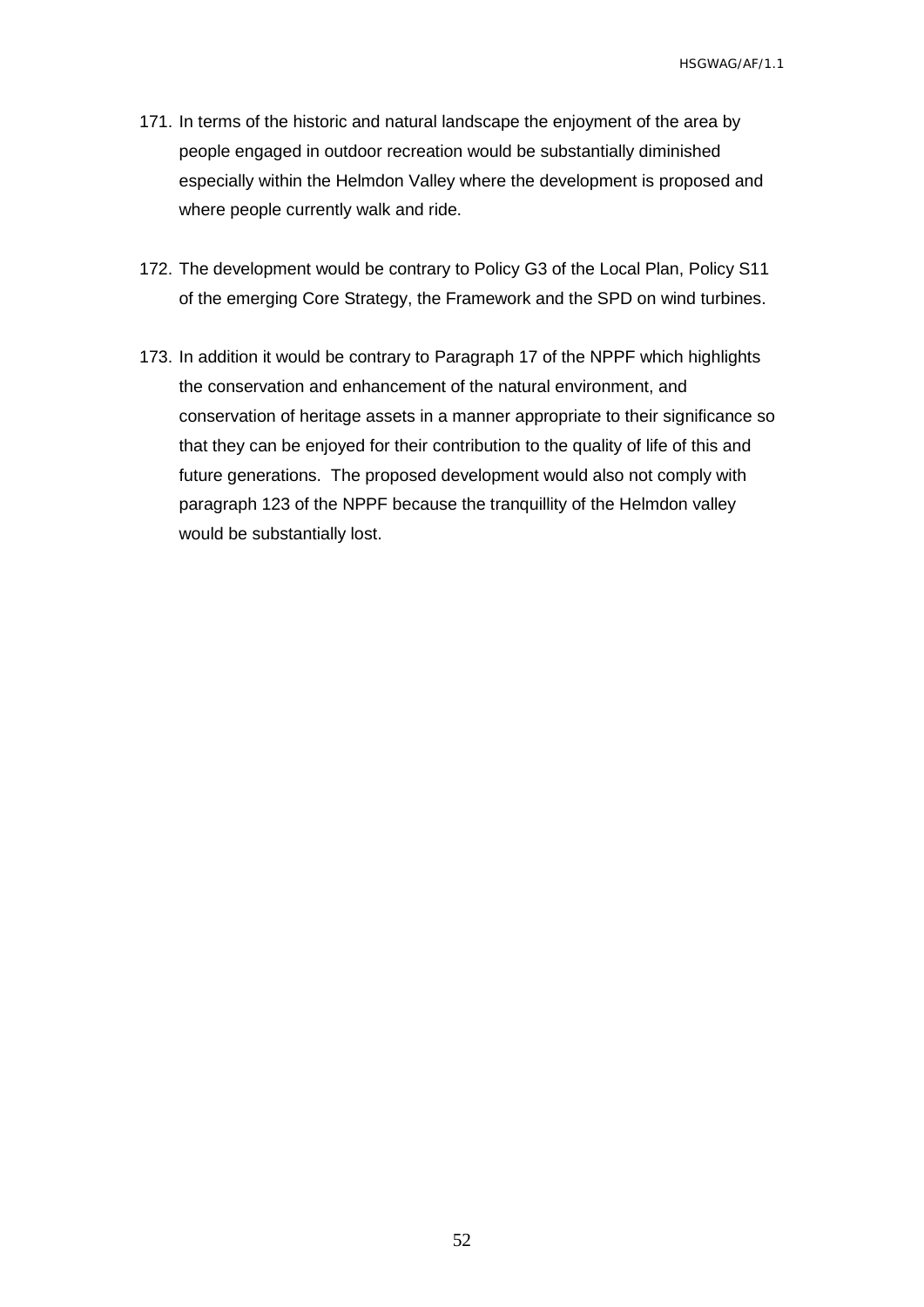## <span id="page-54-0"></span>**Conclusions**

- 1. *Consideration of the proposed development in relation to landscape character demonstrates in my view that the character and qualities of the application site and its surroundings make it highly sensitive to wind energy development of the scale proposed. The size of the five turbines at 125 metres high, sited effectively within a small scale valley landscape, would be out of scale and would dominate and undermine the subtle characteristics of the receiving landscape. More widely the landscape context of minor valleys and ridges exacerbates the impact of the turbines particularly to the north where the turbines would appear as prominent elements on the skyline.*
- 2. *In addition the development would have considerable impacts on visual amenity and living conditions of local residents and in particular on Stuchbury Hall Farm and holding where the turbines would be pervasive and dominating. It would also seriously impact on the amenity of the local countryside in the valley west of Helmdon, making it a less attractive place to walk and ride.*
- 3. *Moreover, the proposed wind farm development is located in a landscape which has a notable collection of sensitive heritage assets. The landscape settings make an important contribution to the significance of these assets and more widely to landscape character and sense of place. The development would result in substantial harm to the Sulgrave Conservation Area and Stuchbury Earthworks - a significant heritage asset despite its current lack of designation. In addition the proposed development would have less than substantial, but still significant, effects on a large number of important heritage assets namely Castle Hill, Sulgrave, Sulgrave Church, Prior Farm and Barn, Greatworth Hall, Greatworth Church and Astwell Castle. Each significant but less than substantial effect on each heritage asset counts as weight against the scheme. The collective weight against the scheme which arises when all significant impacts are considered together should not be underestimated or dismissed.*